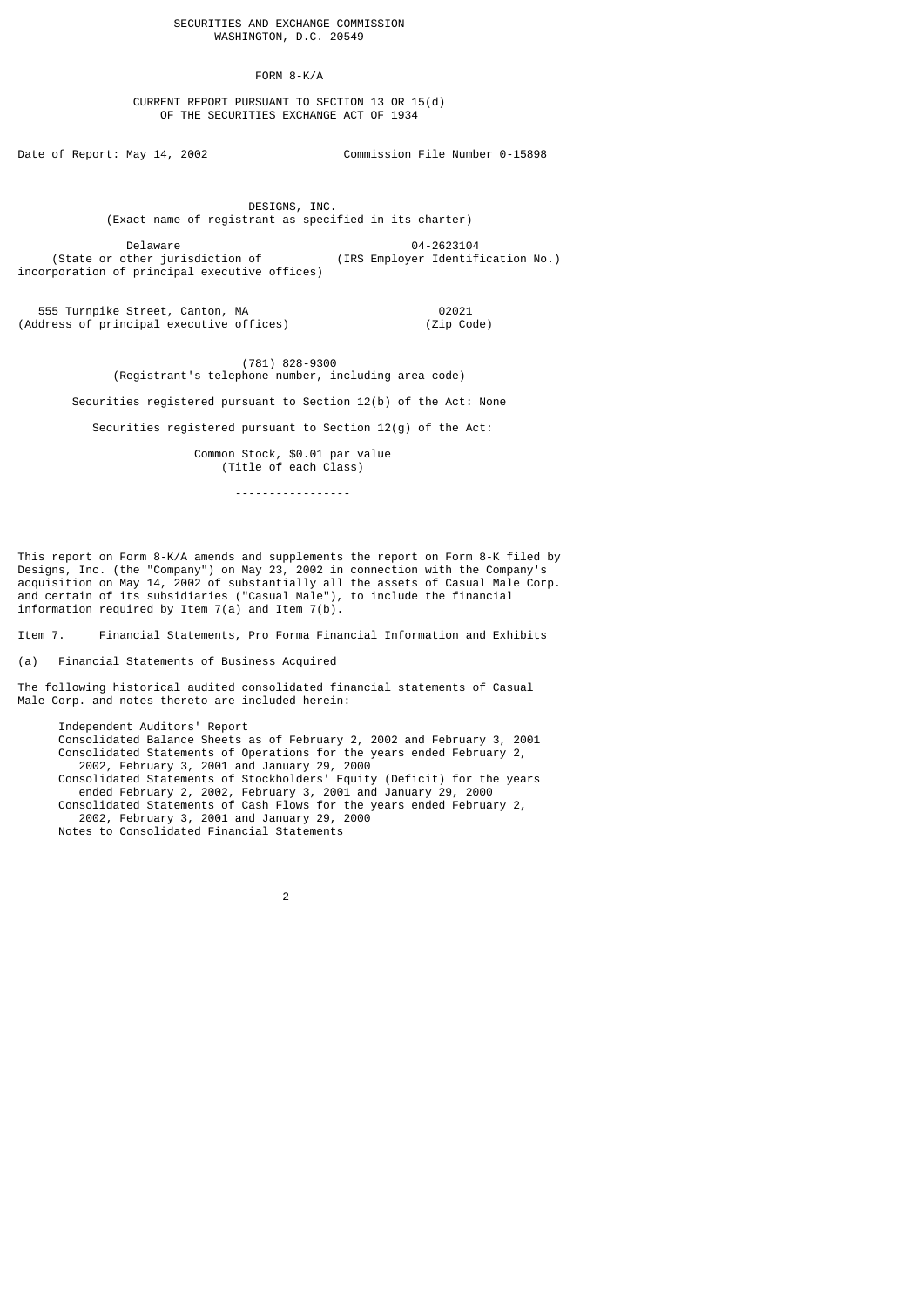The Board of Directors and Stockholders Casual Male Corp., Debtor-in-Possession:

We have audited the accompanying consolidated balance sheets of Casual Male Corp. and subsidiaries, Debtor-in-Possession, as of February 2, 2002 and February 3, 2001, and the related consolidated statements of operations, stockholders' equity (deficit), and cash flows for the 52 week period ended February 2, 2002, the 53 week period ended February 3, 2001, and the 52 week period ended January 29, 2000. These consolidated financial statements are the responsibility of the Company's management. Our responsibility is to express an opinion on these consolidated financial statements based on our audits.

We conducted our audits in accordance with auditing standards generally accepted in the United States of America. Those standards require that we plan and perform the audit to obtain reasonable assurance about whether the financial statements are free of material misstatement. An audit includes examining, on a test basis, evidence supporting the amounts and disclosures in the financial statements. An audit also includes assessing the accounting principles used and significant estimates made by the Company's management, as well as evaluating the overall financial statement presentation. We believe that our audits provide a reasonable basis for our opinion.

In our opinion, the consolidated financial statements referred to above present fairly, in all material respects, the financial position of Casual Male Corp. and subsidiaries as of February 2, 2002 and February 3, 2001, and the results of their operations and their cash flows for the 52 week period ended February 2, 2002, the 53 week period ended February 3, 2001, and the 52 week period ended January 29, 2000, in conformity with accounting principles generally accepted in the United States of America.

The accompanying consolidated financial statements have been prepared assuming that the Company will continue as a going concern. As discussed in note 1 to the consolidated financial statements, the Company filed a petition for reorganization under Chapter 11 of the U.S. Bankruptcy Code on May 18, 2001. As of May 15, 2002, most of the assets of the Company have been sold. The Company will continue operations primarily to liquidate any remaining assets and settle the Company's remaining liabilities, including liabilities subject to compromise, to the extent possible. After the settlements have occurred, it is expected that the Company will cease operations. The financial statements do not include any adjustments that might result from the outcome of this uncertainty.

Boston, Massachusetts /s/ KPMG LLP May 18, 2002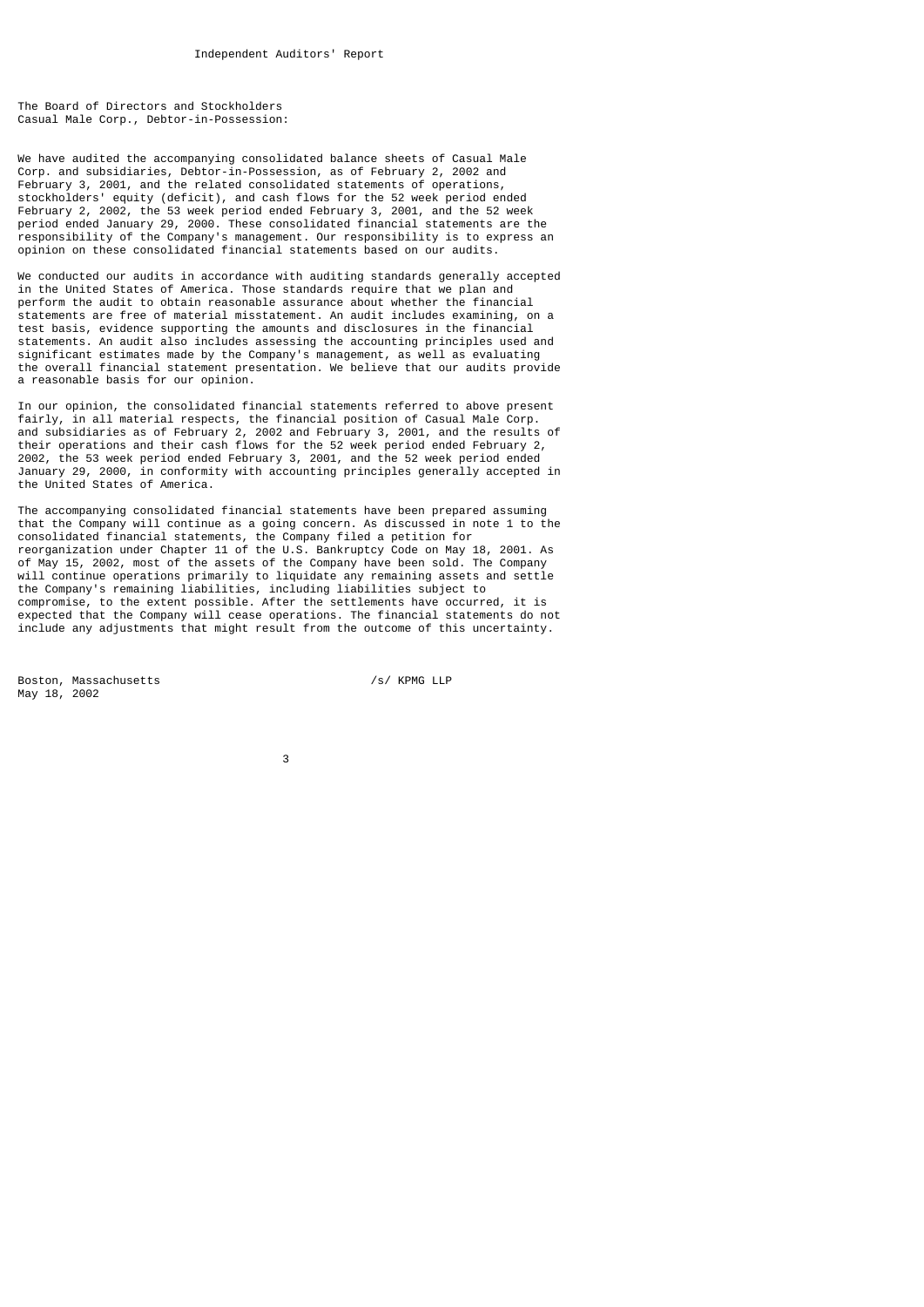#### CASUAL MALE CORP. AND SUBSIDIARIES (Debtor-in-Possession) Consolidated Balance Sheets February 2, 2002 and February 3, 2001

| Assets                                                                                                                                                                                                                            | 2002<br><u>.</u>                                                                                                                                                                                                                                                                                                                               | 2001<br><u> - - - - - - - - - - - -</u>                                                                                                |
|-----------------------------------------------------------------------------------------------------------------------------------------------------------------------------------------------------------------------------------|------------------------------------------------------------------------------------------------------------------------------------------------------------------------------------------------------------------------------------------------------------------------------------------------------------------------------------------------|----------------------------------------------------------------------------------------------------------------------------------------|
| Current assets:                                                                                                                                                                                                                   |                                                                                                                                                                                                                                                                                                                                                |                                                                                                                                        |
| Cash and cash equivalents                                                                                                                                                                                                         | \$<br>5,056,039                                                                                                                                                                                                                                                                                                                                | 5,619,983                                                                                                                              |
| Accounts receivable:<br>Trade, net<br>Other                                                                                                                                                                                       | 1,330,020<br>$4,126,700$ $3,112,402$                                                                                                                                                                                                                                                                                                           | 2,453,460                                                                                                                              |
| Merchandise inventories                                                                                                                                                                                                           |                                                                                                                                                                                                                                                                                                                                                | 5, 456, 720<br>5, 565, 862<br>55, 104<br>5, 902, 692<br>5, 902, 910                                                                    |
| Prepaid expenses<br>Net assets held for sale (notes $1(q)$ and 4)<br>Current assets of discontinued operations (note 2)                                                                                                           | 113, 902, 849<br>in Alberta<br>--------------                                                                                                                                                                                                                                                                                                  | $\mathcal{L}_{\rm{max}}$ and $\mathcal{L}_{\rm{max}}$<br>13, 462, 139<br>. <u>.</u>                                                    |
| Total current assets                                                                                                                                                                                                              |                                                                                                                                                                                                                                                                                                                                                |                                                                                                                                        |
| Property, plant, and equipment, at cost:<br>Land and buildings<br>Furniture, fixtures, and equipment<br>Leasehold improvements                                                                                                    | $\sim$ $\sim$ $ \sim$<br>$\omega = 1$<br>$\sim$ $\sim$ $ \sim$                                                                                                                                                                                                                                                                                 | 20,041,636<br>56,464,492<br>36,664,206                                                                                                 |
| Less accumulated depreciation and amortization                                                                                                                                                                                    | $\sim$ $\sim$ $-$<br>$ -$                                                                                                                                                                                                                                                                                                                      | . . <b>.</b> .<br>113, 170, 334<br>47,778,229                                                                                          |
| Net property, plant, and equipment                                                                                                                                                                                                |                                                                                                                                                                                                                                                                                                                                                |                                                                                                                                        |
| Other assets, at cost, less accumulated amortization                                                                                                                                                                              | $\begin{array}{cccc} -2 & 65,392,105 \\ -2 & -2 & -2 & -2 & -2 \\ 20,557 & 14,939,857 \\ -2 & -2 & -2 & -2 & -2 \\ 20,557 & -2 & -2 & -2 & -2 \\ 20,557 & -2 & -2 & -2 & -2 \\ 20,557 & -2 & -2 & -2 & -2 \\ 20,575 & -2 & -2 & -2 & -2 \\ 20,575 & -2 & -2 & -2 & -2 \\ 20,575 & -2 & -2 & -2 & -2 \\ 20,575 & -2 & -2 & -2 & -2 \\ 20,575 &$ |                                                                                                                                        |
|                                                                                                                                                                                                                                   | \$125,091,269 245,083,598<br>===============================                                                                                                                                                                                                                                                                                   |                                                                                                                                        |
| Liabilities and Stockholders' Deficit                                                                                                                                                                                             |                                                                                                                                                                                                                                                                                                                                                |                                                                                                                                        |
| Liabilities not subject to compromise:<br>Current liabilities:                                                                                                                                                                    |                                                                                                                                                                                                                                                                                                                                                |                                                                                                                                        |
| Current portion of long-term debt (note 4)<br>Accounts payable<br>Accrued expenses                                                                                                                                                | \$ 65,640,543 12,328,921<br>$7,432,138$<br>$7,432,138$<br>$8,531$<br>$15,216,423$<br>$15,216,423$                                                                                                                                                                                                                                              |                                                                                                                                        |
| Total current liabilities                                                                                                                                                                                                         | $73,726,212$ $92,005,334$                                                                                                                                                                                                                                                                                                                      |                                                                                                                                        |
| Other liabilities<br>Long-term debt, net of current portion (note 4)<br>Convertible subordinated debt (note 4)<br>Liabilities subject to compromise (note $1(r)$ ):                                                               | $\frac{2\pi}{\pi}$ .                                                                                                                                                                                                                                                                                                                           |                                                                                                                                        |
| Total liabilities                                                                                                                                                                                                                 |                                                                                                                                                                                                                                                                                                                                                | 221,969,855 258,020,673                                                                                                                |
| Stockholders' deficit:<br>Common stock, par value \$0.50 per share. Authorized 40,000,000 shares;<br>issued and outstanding 14,208,260 shares in 2002 and 14,069,185 in 2001<br>Additional paid-in capital<br>Accumulated deficit |                                                                                                                                                                                                                                                                                                                                                | $\begin{array}{cccc} 7,104,131 & 7,034,593 \\ 121,533,712 & 120,902,446 \\ (225,516,429) & (140,874,114) \end{array}$<br>------------- |
| Total stockholders' deficit                                                                                                                                                                                                       | . <u>.</u>                                                                                                                                                                                                                                                                                                                                     | $(96, 878, 586)$ $(12, 937, 075)$<br>-------------                                                                                     |
|                                                                                                                                                                                                                                   | \$125,091,269<br>============                                                                                                                                                                                                                                                                                                                  | 245,083,598<br>=============                                                                                                           |

See accompanying notes to consolidated financial statements.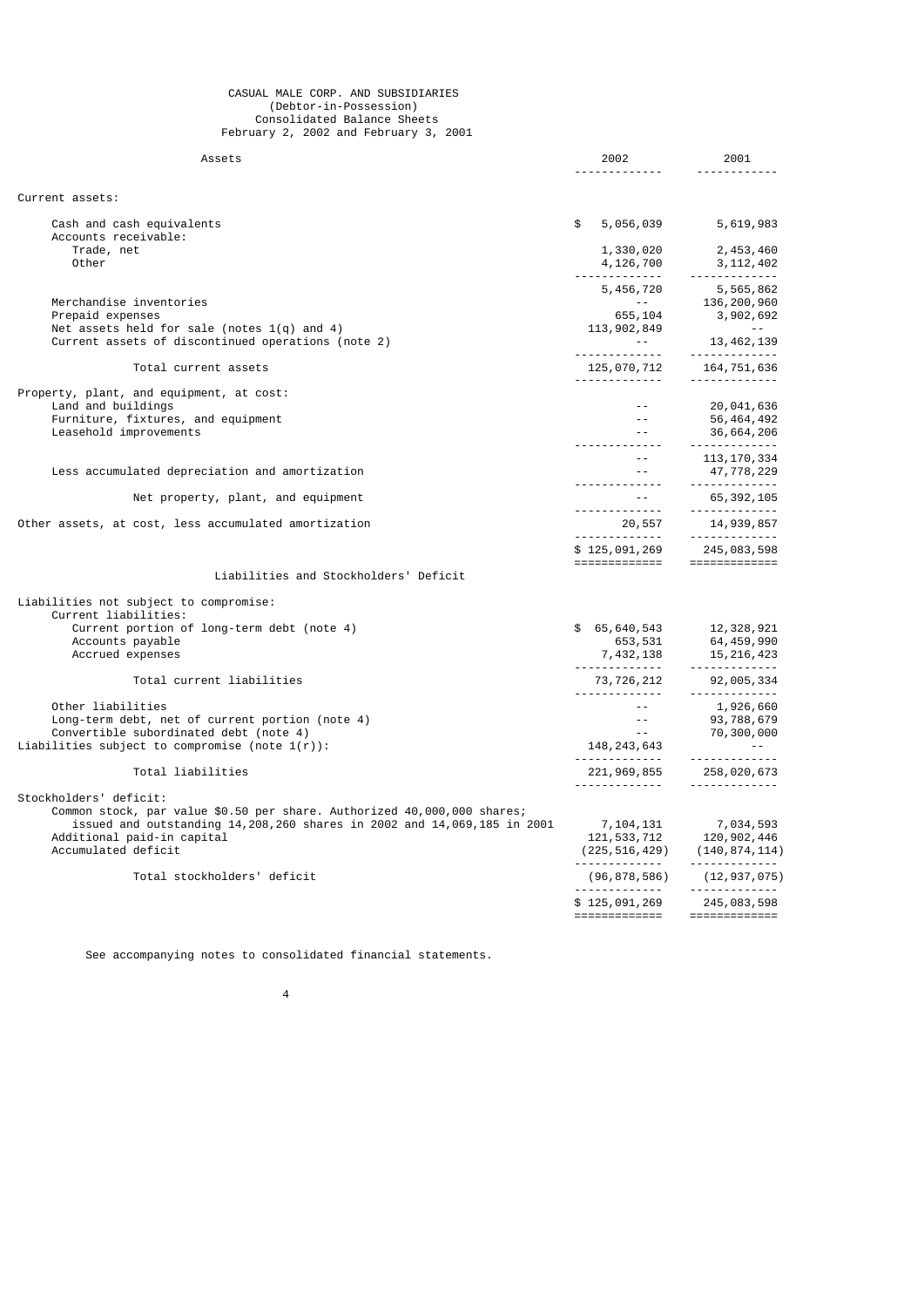#### CASUAL MALE CORP. AND SUBSIDIARIES (Debtor-in-Possession) Consolidated Statements of Operations Years ended February 2, 2002, February 3, 2001, and January 29, 2000

|                                                                                                                                                                                                 | 2002                                    | 2001                                                     | 2000                          |
|-------------------------------------------------------------------------------------------------------------------------------------------------------------------------------------------------|-----------------------------------------|----------------------------------------------------------|-------------------------------|
|                                                                                                                                                                                                 |                                         | (53 Weeks)                                               |                               |
| Net sales                                                                                                                                                                                       | \$430,807,393 473,333,156               |                                                          | 411,706,993                   |
| Cost of sales                                                                                                                                                                                   |                                         | 246,468,480 247,199,104                                  | 212,866,012                   |
| Gross profit                                                                                                                                                                                    | 184, 338, 913                           | 226,134,052                                              | 198,840,981                   |
| Selling, administrative, and general expenses<br>Reorganization costs (note $1(a)$ )<br>Impairment of Work 'n Gear assets (note 1(a))<br>Depreciation and amortization                          | 190, 585, 217<br><u>.</u> .             |                                                          | 188, 017, 371 164, 488, 528   |
| Operating income (loss)                                                                                                                                                                         |                                         | $(69, 144, 871)$ 26, 143, 082                            | 22, 339, 737                  |
| Interest expense, net                                                                                                                                                                           |                                         |                                                          |                               |
| Earnings (loss) from continuing operations<br>before income taxes                                                                                                                               |                                         | $(82, 816, 433)$ $14, 171, 087$ $12, 264, 510$           |                               |
| Income tax expense (note 5)                                                                                                                                                                     | <u>.</u>                                | $303,500$ $57,216,000$ $4,047,000$                       |                               |
| Earnings (loss) from continuing operations                                                                                                                                                      |                                         | $(83, 119, 933)$ $(43, 044, 913)$ $8, 217, 510$          |                               |
| Discontinued operations (note 2):<br>Earnings (loss) from discontinued operations, net of<br>income tax expense of \$0, \$574,000, and \$322,000<br>in fiscal 2002, 2001 and 2000, respectively |                                         |                                                          | 1,594,940 655,100             |
| Loss on disposal of discontinued operations                                                                                                                                                     |                                         |                                                          |                               |
| Earnings (loss) from discontinued operations                                                                                                                                                    |                                         | $(1, 309, 264)$ $(58, 810, 962)$ 655, 100                |                               |
| Net earnings (loss)                                                                                                                                                                             |                                         | \$ (84, 429, 197) (101, 855, 875)                        | 8,872,610                     |
| Earnings (loss) per common share:                                                                                                                                                               | =============                           | =============                                            | =============                 |
| Basic:<br>Continuing operations<br>Discontinued operations                                                                                                                                      |                                         | $$$ $(5.85)$ $(3.06)$<br>$(0.09)$ $(4.18)$               | 0.58<br>0.05                  |
| Net earnings (loss) per common share, basic                                                                                                                                                     | =============                           | $\text{\$} \qquad (5.94) \qquad (7.24)$<br>============= | 0.63<br>=============         |
| Diluted:<br>Continuing operations<br>Discontinued operations                                                                                                                                    | \$<br>(5.85)<br>(0.09)<br>------------- | (3.06)<br>(4.18)<br>-------------                        | 0.57<br>0.05<br>------------- |
| Net earnings (loss) per common share, diluted                                                                                                                                                   | (5.94)<br>\$<br>=============           | (7.24)<br>=============                                  | 0.62<br>=============         |
| Number of shares used to compute earnings<br>(loss) per common share:                                                                                                                           |                                         |                                                          |                               |
| Basic                                                                                                                                                                                           | 14, 205, 976                            | 14,067,998                                               | 14,065,734                    |
| Diluted                                                                                                                                                                                         | 14, 205, 976                            | 14,067,998                                               | 14, 373, 272                  |

See accompanying notes to consolidated financial statements.

 $\sim$  5  $\sim$  5  $\sim$  5  $\sim$  5  $\sim$  5  $\sim$  5  $\sim$  5  $\sim$  5  $\sim$  5  $\sim$  5  $\sim$  5  $\sim$  5  $\sim$  5  $\sim$  5  $\sim$  5  $\sim$  5  $\sim$  5  $\sim$  5  $\sim$  5  $\sim$  5  $\sim$  5  $\sim$  5  $\sim$  5  $\sim$  5  $\sim$  5  $\sim$  5  $\sim$  5  $\sim$  5  $\sim$  5  $\sim$  5  $\sim$  5  $\sim$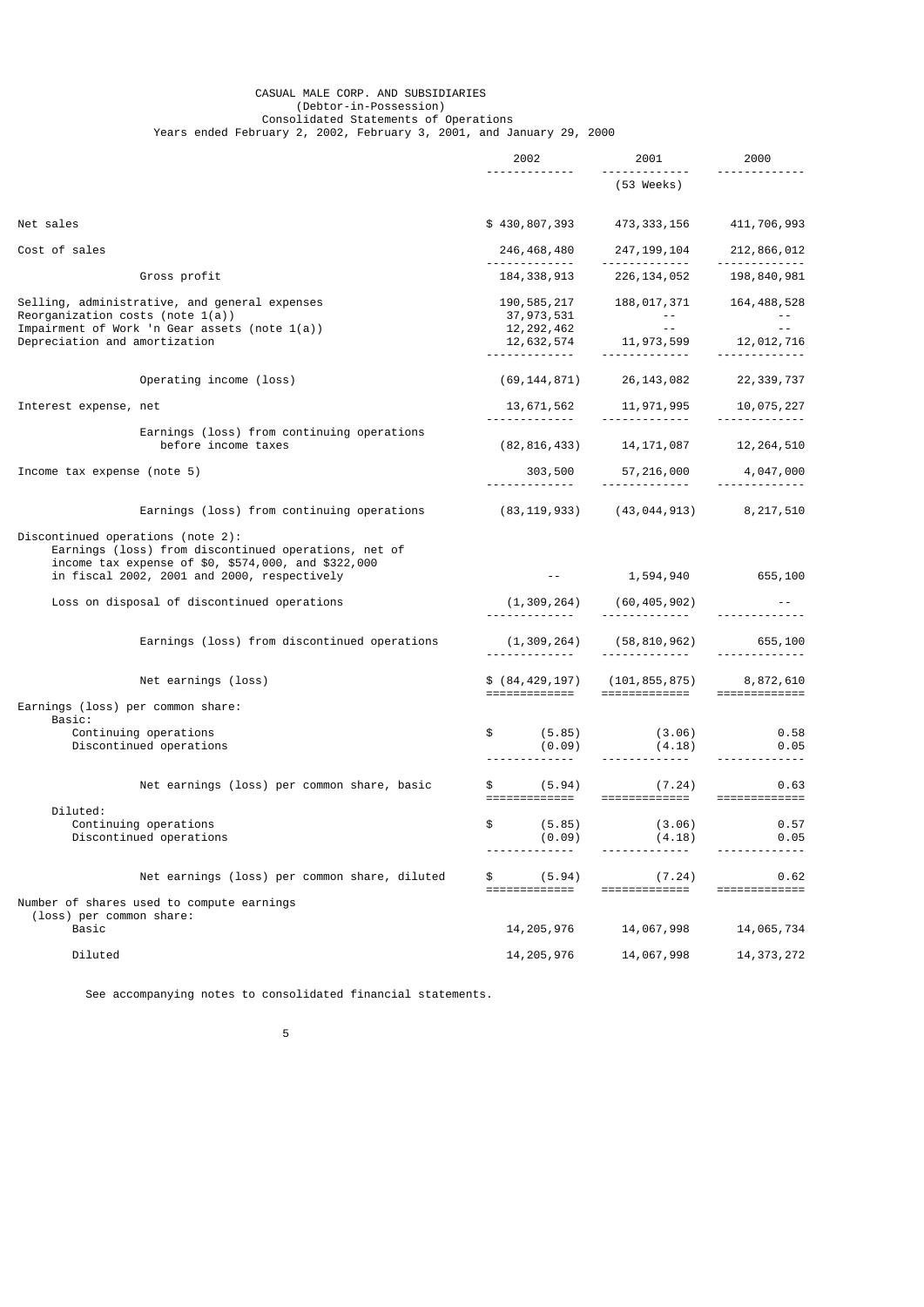### CASUAL MALE CORP. AND SUBSIDIARIES (Debtor-in-Possession) Consolidated Statements of Stockholders' Equity (Deficit) Years ended February 2, 2002, February 3, 2001, and January 29, 2000

|                                      | Common stock |                 | paid-in       |                 |                  |  | Additional | Accumulated | Total<br>stockholders' |
|--------------------------------------|--------------|-----------------|---------------|-----------------|------------------|--|------------|-------------|------------------------|
|                                      | Shares       | Amount          | capital       | deficit         | equity (deficit) |  |            |             |                        |
|                                      |              |                 |               |                 |                  |  |            |             |                        |
| Balance, January 30, 1999            | 14,064,526   | 7,032,263<br>\$ | 117, 353, 846 | (46,202,794)    | 78, 183, 315     |  |            |             |                        |
| Net earnings                         |              |                 |               | 8,872,610       | 8,872,610        |  |            |             |                        |
| Warrants issued on subordinated debt |              |                 | 3,300,000     |                 | 3,300,000        |  |            |             |                        |
| Exercise of stock options            | 3,000        | 1,500           | 212,814       |                 | 214, 314         |  |            |             |                        |
| Dividends paid (\$0.06 per share)    |              |                 |               | (843, 949)      | (843, 949)       |  |            |             |                        |
| Balance, January 29, 2000            | 14,067,526   | 7,033,763       | 120,866,660   | (38, 174, 133)  | 89,726,290       |  |            |             |                        |
| Net loss                             |              |                 |               | (101, 855, 875) | (101, 855, 875)  |  |            |             |                        |
| Exercise of stock options            | 1,659        | 830             | 35,786        |                 | 36,616           |  |            |             |                        |
| Dividends paid (\$0.06 per share)    |              |                 |               | (844, 106)      | (844, 106)       |  |            |             |                        |
| Balance, February 3, 2001            | 14,069,185   | 7,034,593       | 120,902,446   | (140, 874, 114) | (12, 937, 075)   |  |            |             |                        |
| Net loss                             |              |                 |               | (84, 429, 197)  | (84,429,197)     |  |            |             |                        |
| Exercise of stock options            | 139,075      | 69,538          | 631,266       |                 | 700,804          |  |            |             |                        |
| Dividends paid (\$0.015 per share)   |              |                 |               | (213, 118)      | (213, 118)       |  |            |             |                        |
| Balance, February 2, 2002            | 14,208,260   | \$7,104,131     | 121, 533, 712 | (225, 516, 429) | (96, 878, 586)   |  |            |             |                        |
|                                      |              |                 |               |                 |                  |  |            |             |                        |

See accompanying notes to consolidated financial statements.

 $\sim$  6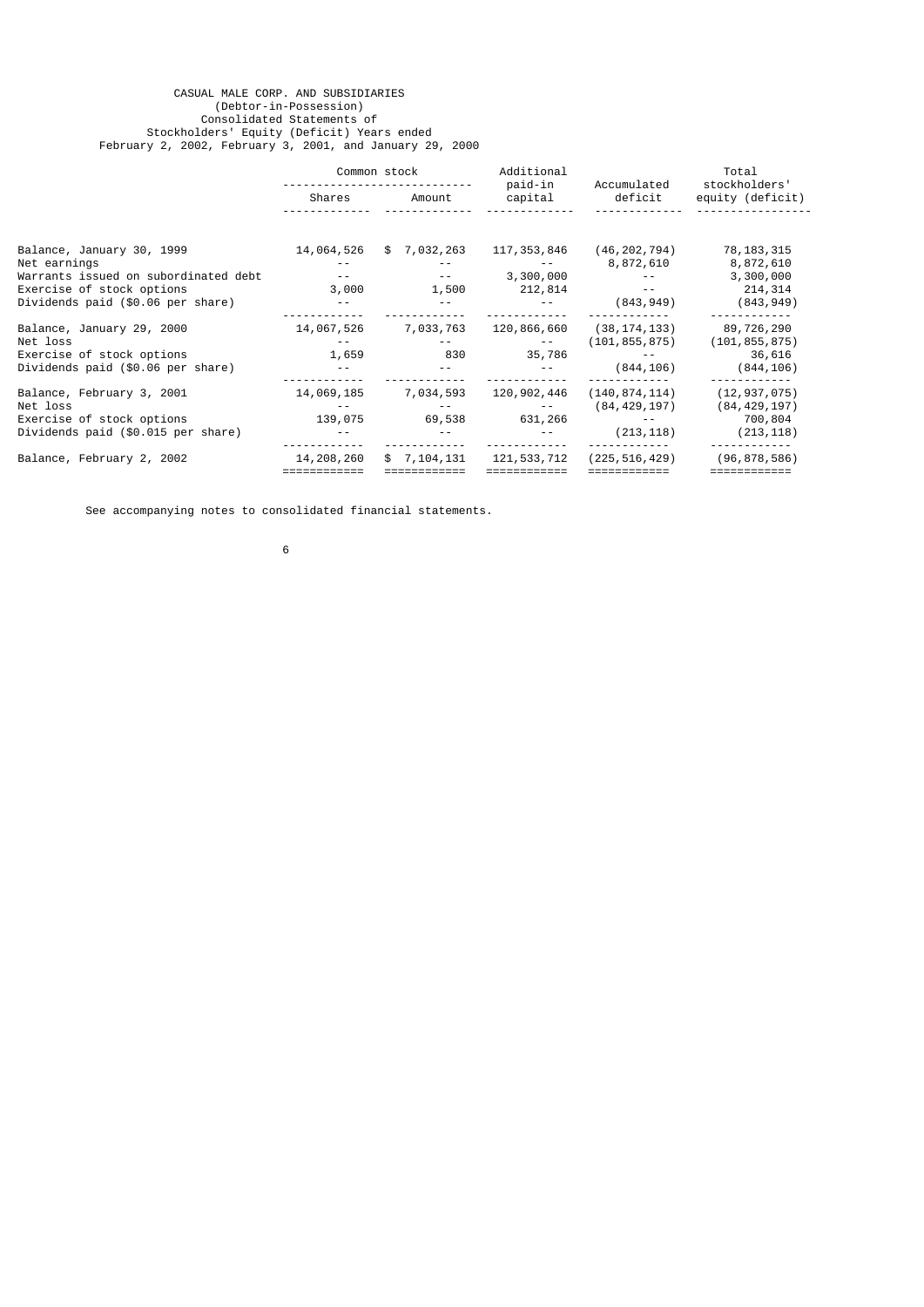#### CASUAL MALE CORP. AND SUBSIDIARIES (Debtor-in-Possession) Consolidated Statements of Cash Flows Years ended February 2, 2002, February 3, 2001, and January 29, 2000

|                                                                           | 2002                               | 2001                                                                                                                                          | 2000                                                                     |
|---------------------------------------------------------------------------|------------------------------------|-----------------------------------------------------------------------------------------------------------------------------------------------|--------------------------------------------------------------------------|
|                                                                           | <u>.</u>                           | .                                                                                                                                             | <u> - - - - - - - - - - -</u>                                            |
| Cash flows from operating activities:                                     |                                    |                                                                                                                                               |                                                                          |
| Earnings (loss) from continuing operations                                | \$(83, 119, 933)                   | (43, 044, 913)                                                                                                                                | 8,217,510                                                                |
| Adjustments to reconcile earnings (loss) from continuing                  |                                    |                                                                                                                                               |                                                                          |
| operations to net cash provided by operating activities:                  |                                    |                                                                                                                                               |                                                                          |
| Depreciation and amortization:                                            |                                    |                                                                                                                                               |                                                                          |
| Fixed assets                                                              | 11,389,975                         | 9,973,289                                                                                                                                     | 9,921,179                                                                |
| Deferred charges, intangible assets, warrants and deferred                |                                    |                                                                                                                                               |                                                                          |
| financing costs                                                           | 2,578,599                          |                                                                                                                                               | 3, 164, 310 2, 891, 537                                                  |
| Reorganization items                                                      | 2,578,531<br>37,973,531<br>202.462 | <b>Contractor</b>                                                                                                                             | $\sim$ $-$                                                               |
| Impairment of Work 'n Gear assets                                         |                                    | and the same state                                                                                                                            | $56,347,000$ 3,592,641                                                   |
| Deferred income taxes, net                                                | <b>Contract Contract</b>           |                                                                                                                                               |                                                                          |
| Change in:                                                                |                                    |                                                                                                                                               |                                                                          |
| Accounts receivable                                                       | (1, 509, 297)                      | 270,384                                                                                                                                       | (1, 717, 710)                                                            |
| Merchandise inventories                                                   | 35,023,883                         | (16, 878, 762)                                                                                                                                | (14, 824, 425)                                                           |
| Prepaid expenses                                                          | (814, 340)                         | 84,462                                                                                                                                        | (208, 071)                                                               |
| Other assets                                                              | 1,053,790                          | (3,009,735)                                                                                                                                   | (2, 534, 280)                                                            |
| Accounts payable                                                          |                                    | $\begin{array}{lllll} 15,248,424 & \quad & 1,194,531 & \quad & 29,831,089 \\ (3,970,933) & \quad & 3,163,817 & \quad & 3,280,458 \end{array}$ |                                                                          |
| Accrued expenses                                                          |                                    |                                                                                                                                               |                                                                          |
| Income taxes payable/receivable                                           | <b>Service</b>                     | 416,698                                                                                                                                       | (1, 459, 399)                                                            |
| Other liabilities                                                         |                                    | $(968, 173)$ $(428, 216)$                                                                                                                     | (147, 387)                                                               |
|                                                                           |                                    | -------------                                                                                                                                 |                                                                          |
| Net cash provided by operating activities before                          |                                    |                                                                                                                                               |                                                                          |
| reorganization items                                                      | <u>.</u>                           | 25, 177, 988 11, 252, 865 36, 843, 142<br><u> - - - - - - - - - - -</u>                                                                       | .                                                                        |
|                                                                           |                                    |                                                                                                                                               |                                                                          |
| Operating cash flows from reorganization items:<br>Professional fees paid |                                    | $(12, 278, 948)$ --                                                                                                                           |                                                                          |
|                                                                           |                                    |                                                                                                                                               |                                                                          |
| Net cash used by reorganization items                                     |                                    | $(12, 278, 948)$ --                                                                                                                           | and the state of the state of                                            |
|                                                                           |                                    |                                                                                                                                               |                                                                          |
| Net cash provided by operating activities                                 |                                    |                                                                                                                                               |                                                                          |
|                                                                           | <u> - - - - - - - - - - -</u>      |                                                                                                                                               |                                                                          |
| Cash flows from investing activities: Capital expenditures for:           |                                    |                                                                                                                                               |                                                                          |
| Property, plant, and equipment                                            |                                    | $(6, 495, 606)$ $(15, 424, 938)$ $(10, 747, 218)$                                                                                             |                                                                          |
| Net cash paid in acquisition of Repp Ltd.                                 |                                    |                                                                                                                                               |                                                                          |
| Big & Tall businesses                                                     | $\sim$ $\sim$ $ \sim$              |                                                                                                                                               | $-$ (27,021,980)                                                         |
| Proceeds received from sale of footwear business                          |                                    | 6,000,000 53,007,456                                                                                                                          |                                                                          |
|                                                                           | <u> 111111111111</u>               | <u> 11111111111</u>                                                                                                                           | ---<br>-------------                                                     |
| Net cash provided by (used in) investing activities                       |                                    | $(495, 606)$ 37, 582, 518 (37, 769, 198)                                                                                                      |                                                                          |
|                                                                           |                                    | <u> - - - - - - - - - - -</u>                                                                                                                 | <u> - - - - - - - - - - - -</u>                                          |
| Cash flows from financing activities:                                     |                                    |                                                                                                                                               |                                                                          |
| Repayment of senior debt                                                  |                                    | (1,500,000)<br>(30,993,655)<br>(30,993,655)<br>(1,497,749) (1,22,114,352)                                                                     | $\begin{array}{ccc} -2 & (1, 500, 000) \\ -3 & 94, 957, 430 \end{array}$ |
| Proceeds from revolving credit facilities                                 |                                    |                                                                                                                                               |                                                                          |
| Repayment of revolving credit facilities                                  |                                    |                                                                                                                                               |                                                                          |
| Proceeds from (repayment of) senior                                       |                                    |                                                                                                                                               |                                                                          |
| subordinated debt                                                         | $\sim$ $-$                         | (53,000)                                                                                                                                      | 10,000,000                                                               |
| Proceeds from term loans                                                  | 15,000,000                         | <b>Contractor</b>                                                                                                                             | 34,000,000                                                               |
| Repayment of chattel loans                                                | (2, 675, 526)                      | (9, 292, 630)                                                                                                                                 | (994, 470)                                                               |
| Repayment of mortgage payable                                             | (733, 348)                         | (670, 456)                                                                                                                                    | (612, 954)                                                               |
| (Payment) reduction of mortgage escrow, net                               | 4,190                              | 71, 145                                                                                                                                       | (28, 966)                                                                |
| Proceeds from exercise of stock options                                   | 700,804                            | 36,616                                                                                                                                        | 214,314                                                                  |
| Payment of dividends                                                      | (213, 118)                         | (844, 106)                                                                                                                                    | (843, 949)                                                               |
|                                                                           |                                    |                                                                                                                                               |                                                                          |
| Net cash provided by (used in) financing activities                       | (18, 910, 653)<br>.                | (12,250,180) 13,077,053<br>-------------                                                                                                      |                                                                          |
|                                                                           |                                    |                                                                                                                                               |                                                                          |
| Net cash provided by (used in) discontinued operations                    | 6,152,875                          | (36,295,685)                                                                                                                                  |                                                                          |
|                                                                           |                                    |                                                                                                                                               | (10,333,501)                                                             |
| Net increase (decrease) in cash and cash equivalents                      | (354,344)                          | 289,518                                                                                                                                       | 1,817,496                                                                |
| Cash and cash equivalents at beginning of year                            | 5,619,983                          | 5,330,465                                                                                                                                     | 3,512,969                                                                |
|                                                                           | -------------                      | -------------                                                                                                                                 | <u> - - - - - - - - - - -</u>                                            |
| Cash and cash equivalents at end of year                                  | \$ 5,265,639                       | 5,619,983                                                                                                                                     | 5,330,465                                                                |
|                                                                           | ============                       | ============                                                                                                                                  | ============                                                             |
|                                                                           |                                    |                                                                                                                                               |                                                                          |
| less: Cash included in Assets held for sale                               | (209, 600)                         |                                                                                                                                               |                                                                          |
|                                                                           |                                    |                                                                                                                                               |                                                                          |
| Cash and cash equivalents available at end of year                        | \$5,056,039                        |                                                                                                                                               |                                                                          |
|                                                                           | ===========                        |                                                                                                                                               |                                                                          |

See accompanying notes to consolidated financial statements.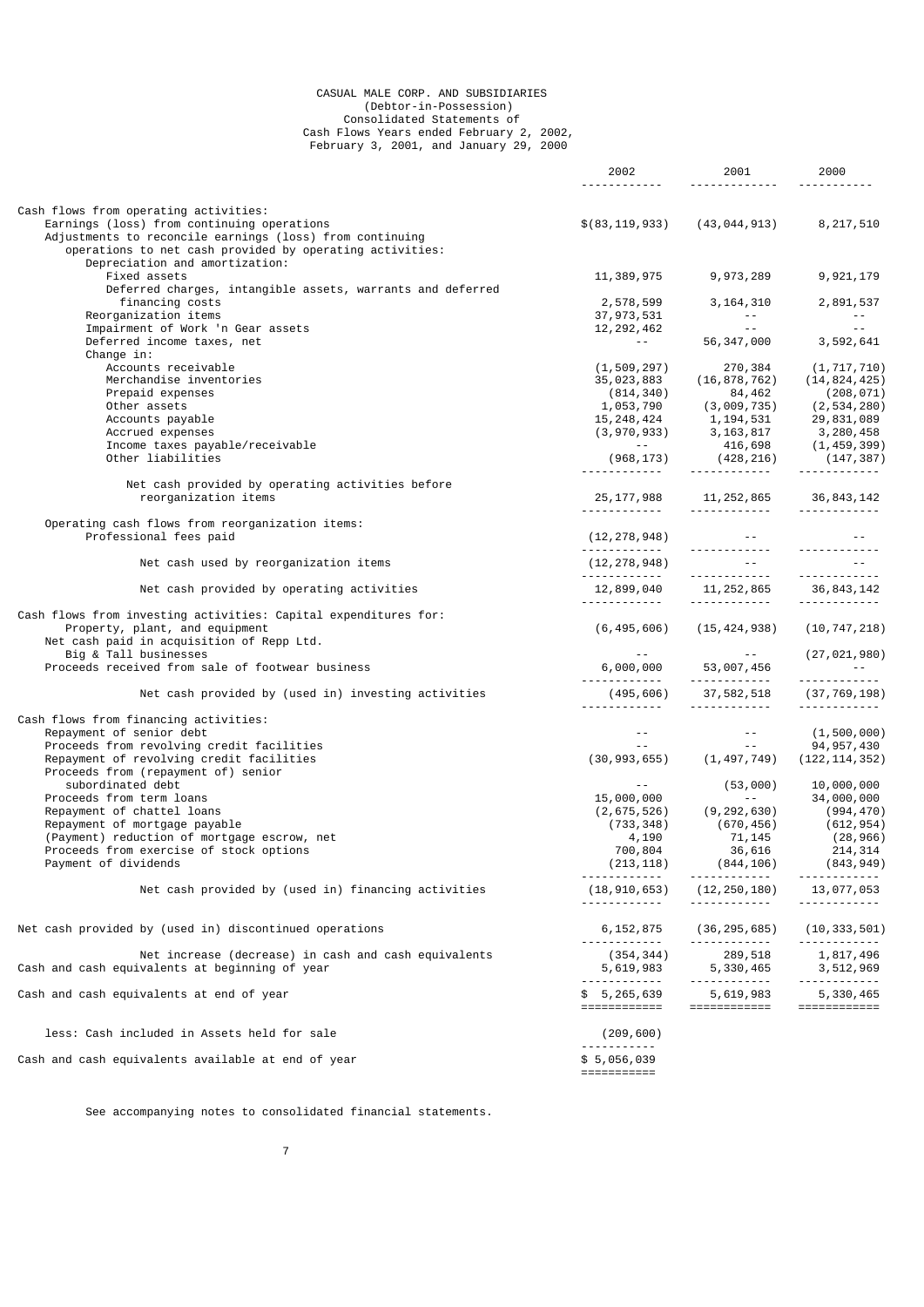#### CASUAL MALE CORP. AND SUBSIDIARIES (Debtor-in-Possession) Notes to Consolidated Financial Statements February 2, 2002, February 3, 2001, and January 29, 2000

(1) Nature of Operations and Summary of Significant Accounting Policies

#### (a) Nature of Operations

 Casual Male Corp. and subsidiaries (the Company), formerly J. Baker, Inc., are primarily engaged in the retail sale of apparel. As of February 2, 2002, the Company's Casual Male Big & Tall, Repp Big & Tall and Work `n Gear businesses operated a total of 529 stores throughout the United States. The Company operated the 431 store chain of Casual Male Big & Tall stores (including 63 outlet stores) and the 42 store chain of Repp Big & Tall stores, selling fashion, casual and dress clothing, and footwear to the big and tall man. In the first quarter of fiscal 2003, all of the Repp Big & Tall stores were converted to Casual Male Big & Tall stores. The Company also operated the Work `n Gear chain, comprised of 56 stores that sell utility workwear, healthcare apparel, and custom uniforms for industry and service businesses. As discussed below, the Company decided to close 49 stores during the fourth quarter of 2002, and at February 2, 2002, a liquidator was conducting closing sales at these 49 additional stores. The Company also operated catalog, e-commerce and other direct selling and marketing businesses, as well as security businesses under the names of LPI and Securex. Through February 3, 2001, the Company also operated self-service licensed footwear departments in discount department stores (see note 2).

### Chapter 11 Bankruptcy Filing

 On May 18, 2001 (the Filing Date), Casual Male Corp. and 15 of its direct and indirect subsidiaries (collectively, the Debtors) filed voluntary petitions to reorganize their businesses under Chapter 11 of the United States Bankruptcy Code (Chapter 11) in the United States Bankruptcy Court for the Southern District of New York (the Bankruptcy Court). JBAK Holding and JBAK Realty, a direct and indirect subsidiary of Casual Male Corp., respectively, did not file petitions to reorganize under Chapter 11 (the Chapter 11 Case). The Debtors continue to operate their businesses and manage their properties as debtors-in-possession pursuant to sections 1107(a) and 1108 of the Bankruptcy Code, subject to the jurisdiction of the Bankruptcy Court. On May 24, 2001, the United States Trustee for the Southern District of New York appointed an Official Committee of Unsecured Creditors (the Creditors' Committee) pursuant to Section 1102 of the Bankruptcy Code.

 As of the Filing Date, actions to collect pre-petition indebtedness are stayed, and other pre-petition contractual obligations may not be enforced against the Company. In addition, the Company may reject executory contracts and lease obligations, and parties affected by these rejections may file claims with the Bankruptcy Court in accordance with the reorganization process. The Company's liabilities at the Filing Date are subject to allowance in the Chapter 11 case and the creditors shall receive the distribution, if any, provided for under one or more plans of reorganization. All unsecured claims are reflected in the accompanying consolidated balance sheet as "Liabilities subject to compromise". The Debtors received approval as of the Filing Date to pay or otherwise honor certain of their pre-petition obligations, including employee wages and related taxes, employee benefits, travel expenses, insurance premiums, utilities and certain customer programs.

> The Company filed schedules of assets and liabilities on or about August 1, 2001, which were amended in October 2001. Pursuant to an order of the Bankruptcy Court, the last date for filing claims against the Company as of the Filing Date was established as December 17, 2001.

> Under Section 1121(b) of the Bankruptcy Code, a debtor has the exclusive right to file a plan of reorganization during the initial 120 days after the date of the commencement of a Chapter 11 case. On October 10, 2001, the Bankruptcy Court granted an extension of approximately six months. On March 7, 2002, the Bankruptcy Court entered an order extending the Debtors' exclusive time to file a plan of reorganization through August 26, 2002.

 During fiscal 2002, the Company made key modifications to its business to enhance profitability. On July 11, 2001, the Company, after consulting with the Creditors' Committee, filed a motion with the Bankruptcy Court requesting authorization to close certain of its locations which no longer contributed to the Company's overall business objectives. The Company requested approval to commence store closing sales at 80 of its locations, consisting of 21 Casual Male Big & Tall stores, 43 Repp Big & Tall stores and 16 outlet stores. On August 22, 2001, the Bankruptcy Court authorized the Company's store closings. Store closing sales commenced at the end of August and all 80 stores were closed as of December 26, 2001.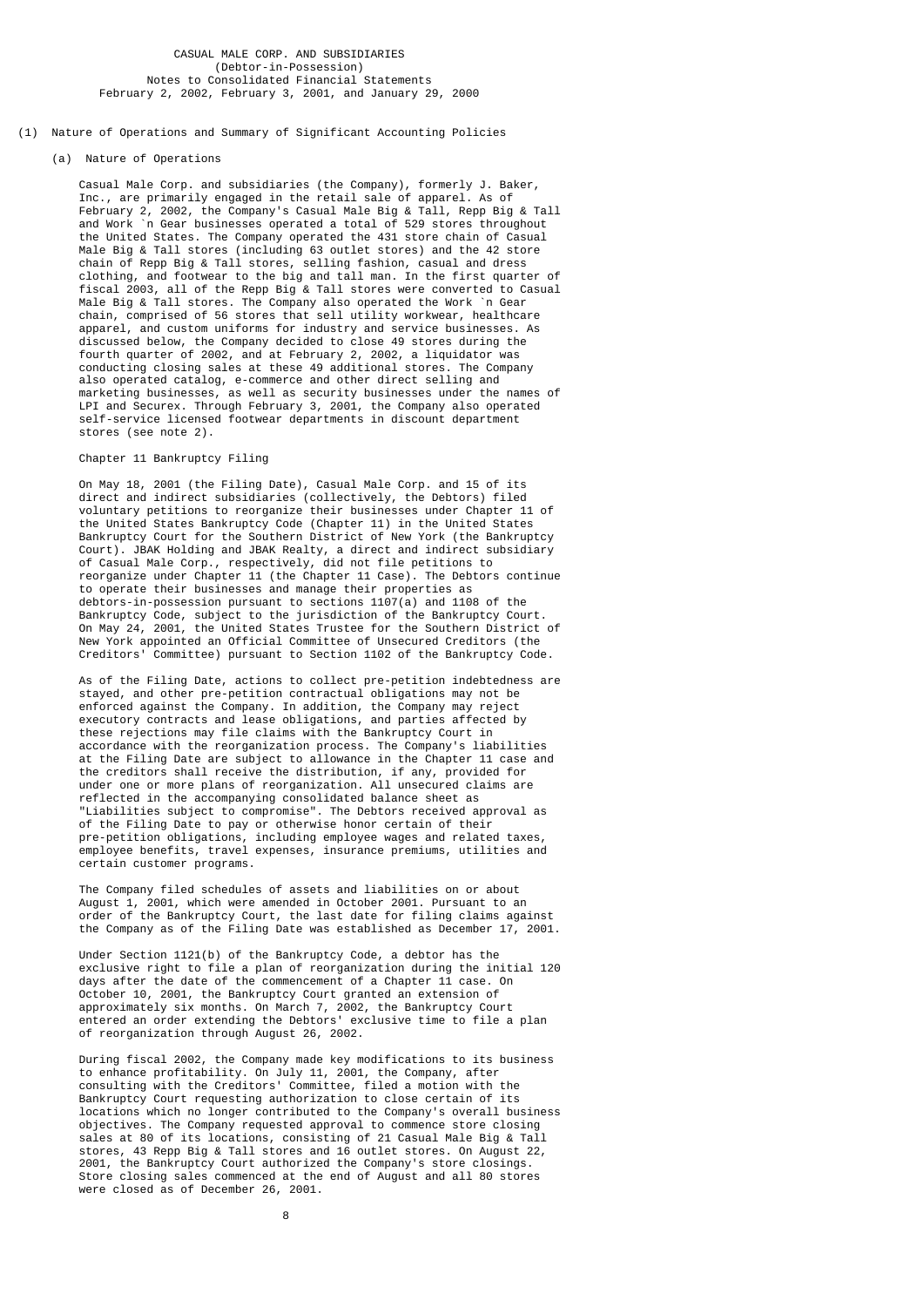The Company decided to close an additional 49 stores during the fourth quarter of its fiscal year ended February 2, 2002. Commencing on January 17, 2002, the Company engaged a liquidator to conduct store closing sales at 12 Casual Male Big & Tall stores, 23 Repp Big & Tall stores, and 14 Work `n Gear stores. The store closing sales ended on or before April 14, 2002. Other stores were closed without the use of a liquidator and all remaining stores operating under the Repp Big & Tall format were converted to stores operating in the Casual Male Big & Tall format during the first quarter of fiscal 2003. As a result of this decision, it was determined that the goodwill associated with the Repp acquisition no longer had value, and the unamortized balance of \$6.0 million was entirely written off as of February 2, 2002. See further discussion in note 3.

 Additionally, the Company consolidated the catalog and e-commerce operations previously located in its facility in Alpharetta, Georgia into its facility in Canton, Massachusetts. This consolidation allowed the Company to utilize space in the Canton facility made available as a result of the disposal of the footwear business (see note 2). It also eliminated occupancy and related expenses associated with the Alpharetta facility. In order to ensure an efficient transition of the Company's catalog and e-commerce business from Alpharetta to Canton, the Company received authorization from the Bankruptcy Court to establish a retention program that provided economic incentives to its former Alpharetta-based employees to remain with the Company through the transition period. Consolidation activities were concluded by the end of February 2002. The expenses associated with this consolidation, including retention and severance expenses, moving costs and capital costs for improvements to the Canton facility, were \$2.4 million, of which \$1.2 million was accrued at February 2, 2002.

Reorganization costs during fiscal 2002 are as follows:

|                                     | Cost         | Utilized -<br>Cash | Utilized -<br>cash | Balance at<br>February 2,<br>2002 |  |
|-------------------------------------|--------------|--------------------|--------------------|-----------------------------------|--|
| Professional fees                   | \$5,375,737  | (3, 954, 679)      |                    | 1,421,058                         |  |
| Bank fees                           | 6,523,436    | (6, 510, 188)      | $ -$               | 13,248                            |  |
| Asset write offs for closed stores  | 9,399,724    |                    | (9, 399, 724)      |                                   |  |
| Write off of Repp qoodwill (note 3) | 6,006,072    |                    | (6,006,072)        | $ -$                              |  |
| Lease rejection claims              | 8,277,285    |                    | $ -$               | 8,277,285                         |  |
| Other                               | 2,391,277    | (1, 814, 081)      | $ -$               | 577,196                           |  |
|                                     |              |                    |                    |                                   |  |
| Total reorganization costs          | \$37,973,531 | (12, 278, 948)     | (15, 405, 796)     | 10,288,787                        |  |
|                                     |              |                    |                    |                                   |  |

 At February 2, 2002, the Company has accrued \$10,288,787 related to reorganization costs. Of that balance, \$8,277,285 is lease rejection claims, included in "Liabilities subject to compromise" on the consolidated balance sheet. The remaining \$2,011,502 is included in accrued expenses.

### Sale of Work `n Gear Assets

 As of March 11, 2002, the Company agreed to sell substantially all of the assets of the Work `n Gear business to Sandy Point, LLC (Sandy Point). The assets sold include property and equipment at stores; rights to real estate and equipment leases; inventory; and licenses, permits and intellectual property. Sandy Point assumed accounts payable on in-transit inventory, but no other accounts payable arising prior to the closing. The adjusted Purchase Price was \$9,750,000. The sale was approved by order of the Bankruptcy Court on April 17, 2002, and closed on May 4, 2002.

 The carrying value of the assets being sold was greater than the net proceeds received. Therefore, the Company wrote down the assets to their fair value less costs to sell as of February 2, 2002, recording an impairment charge of \$12,292,462. The assets sold are classified under "Net assets held for sale" on the accompanying consolidated balance sheet. See also note  $1(q)$ .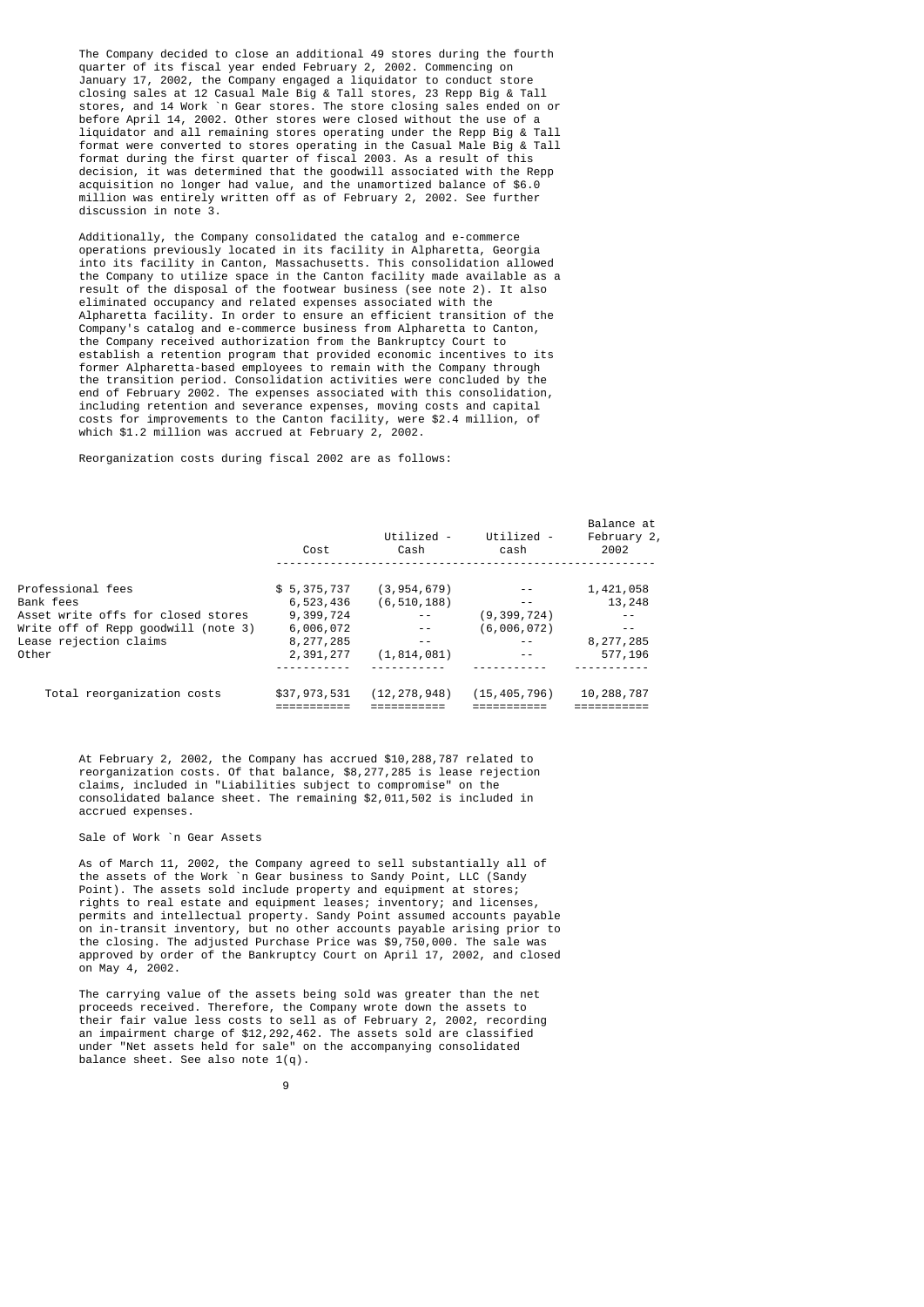Sale of Big & Tall and Security Business Assets

 As of May 2, 2002, the Company agreed to sell substantially all of the operating assets of the big and tall and security businesses to Designs, Inc. (Designs). The assets sold include the Company's office and warehouse facility in Canton, Massachusetts; property and equipment both at the office and warehouse facility and at stores; rights to real estate and equipment leases; inventory; licenses, permits and intellectual property; and the Company's loss prevention businesses. Designs did not acquire certain accounts receivable. Designs assumed post-petition accounts payable relating to the businesses acquired, certain employee costs, the mortgage on the Canton facility, and liabilities relating to prepayment penalties under Tranche A and Tranche B of the DIP facility. Designs did not assume the liabilities subject to compromise, or certain other post-petition reorganization related obligations, such as professional fees. See further discussion of the DIP facility in note 4. The Purchase Price was \$170,000,000. The sale was approved by order of the Bankruptcy Court on May 7, 2002, and closed effective May 14, 2002.

 The carrying value of the assets being sold was less than the net proceeds received. The net assets sold are classified under "Net assets held for sale" on the accompanying consolidated balance sheet. See also note  $1(a)$ .

### (b) Basis of Presentation and Principles of Consolidation

 The consolidated financial statements have been prepared in accordance with the American Institute of Certified Public Accountants Statement of Position 90-7 (SOP 90-7), Financial Reporting by Entities in Reorganization under the Bankruptcy Code, and accounting principles generally accepted in the United States of America applicable to a going concern, which principles assume that assets will be realized and diabilities will be discharged in the normal course of business. As of May 15, 2002, most of the assets of the Company have been sold. The Company will continue operations primarily to liquidate any remaining assets and settle the Company's remaining liabilities, including liabilities subject to compromise, to the extent possible. After the settlements have occurred, it is expected that the Company will cease operations.

> The consolidated financial statements include the accounts of the Company and its wholly owned subsidiaries. All significant intercompany accounts and transactions have been eliminated in consolidation.

### (c) Use of Estimates

 The preparation of financial statements in conformity with accounting principles generally accepted in the United States of America requires management to make estimates and assumptions that affect the reported amounts in the consolidated financial statements and accompanying notes. Actual results could differ from those estimates.

### (d) Fiscal Year

 The Company's fiscal year ends the Saturday closest to January 31. Fiscal years 2002, 2001, and 2000 ended on February 2, 2002, February 3, 2001, and January 29, 2000, respectively. Fiscal 2002 included 52 weeks, fiscal 2001 included 53 weeks, and fiscal 2000 included 52 weeks. References to years in these financial statements and notes relate to fiscal years rather than calendar years.

### (e) Fair Value of Financial Instruments

 Statement of Financial Accounting Standards No. 107 (SFAS No. 107), Disclosures About Fair Value of Financial Instruments, requires disclosure of the fair value of certain financial instruments. The estimated fair values of the Company's financial instruments as of February 2, 2002 are summarized below.

| Carrying<br>Fair value<br>amount |              |
|----------------------------------|--------------|
|                                  |              |
| 29,603,169<br>\$.                | 29,603,169   |
| 20,000,000                       | 20,000,000   |
| 15,000,000                       | 15,000,000   |
| 1,037,374                        | 1,037,374    |
| 12, 410, 527                     | 13, 164, 835 |
|                                  |              |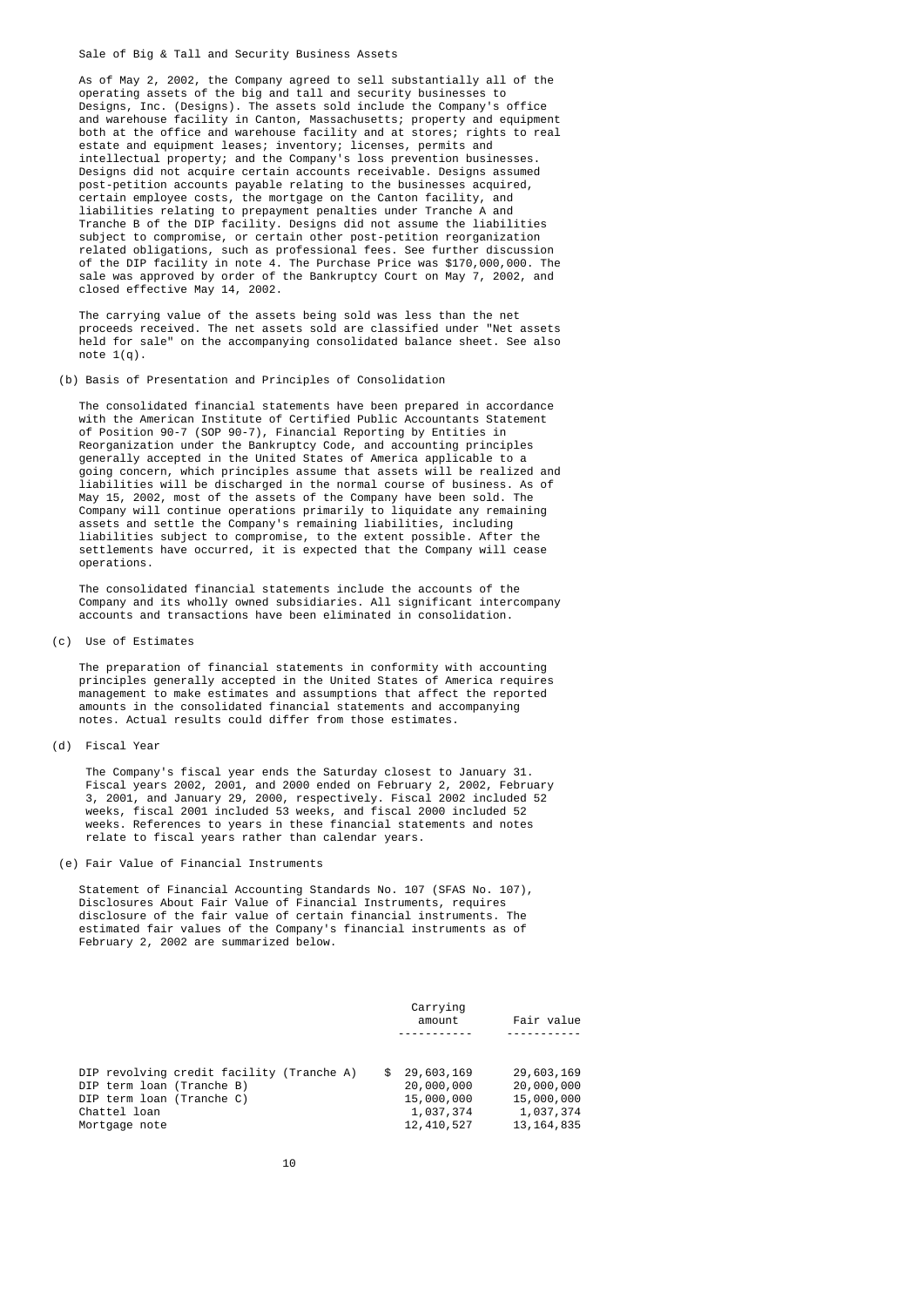The carrying amounts for cash and cash equivalents, accounts receivable, accounts payable (post-petition), accrued expenses, and short-term borrowings approximate fair value because of the short maturity of these instruments. Discounted cash flows are used to determine the fair value of the mortgage. The fair value of the Company's liabilities subject to compromise are not presently determinable as a result of the Chapter 11 proceedings. At February 2, 2002, the Company has no investments in derivative financial instruments.

(f) Cash and Cash Equivalents

 Cash equivalents consist of highly liquid instruments with maturities of three months or less and are stated at cost, which approximates market.

(g) Merchandise Inventories

 Except for the direct marketing business, which accounts for its inventory by the average cost method, merchandise inventories, which consist entirely of finished goods, are valued at the lower of cost or market, principally by the retail inventory method.

 (h) Depreciation and Amortization of Property, Plant and Equipment and Other Assets

 Depreciation and amortization of the Company's property, plant and equipment, and other assets are provided on the straight-line method over the following periods:

| Furniture and fixtures                                              | 7 years       |
|---------------------------------------------------------------------|---------------|
| Machinery and equipment                                             | 7 years       |
| Leasehold improvements                                              | 10 years      |
| Building, building improvements, and land                           |               |
| improvements                                                        | 40 years      |
| Systems development costs, goodwill, and other<br>intangible assets | 3 to 15 years |

 Maintenance and repairs are charged to expense as incurred. Major renewals or replacements are capitalized. When properties are retired or otherwise disposed of, the asset and related reserve account are relieved and the resulting gain or loss, if any, is credited or charged to operations.

 (i) Impairment of Long-Lived Assets and Long-Lived Assets to Be Disposed Of

 SFAS No. 121, Accounting for the Impairment of Long-Lived Assets and for Long-Lived Assets to Be Disposed Of requires that long-lived assets and certain identifiable intangibles be reviewed for impairment whenever events or changes in circumstances indicate the carrying amount of an asset may not be recoverable. Recoverability of assets to be held and used is measured by a comparison of the carrying amount of an asset to future net cash flows expected to be generated by the asset. If such assets are considered to be impaired, the impairment to be recognized is measured by the amount by which the carrying amount of the assets exceeds the fair value of the assets. Assets to be disposed of are reported at the lower of the carrying amount or fair value less costs to sell.

(j) Goodwill

 Goodwill, which represents the excess of the purchase price over the fair value of net assets acquired, is amortized on a straight-line basis over a period of 15 years. The Company evaluates goodwill for impairment whenever events or circumstances indicate that the carrying amount may not be recoverable. If the carrying amount of the goodwill exceeds the expected undiscounted future cash flows, the Company records an impairment loss.

> As discussed in note 3, the Company's goodwill relating to Repp was written off as an impairment loss during fiscal 2002. At February 2, 2002, the remaining balance of goodwill is \$100,000, which relates to an acquisition of a security business in December 2000.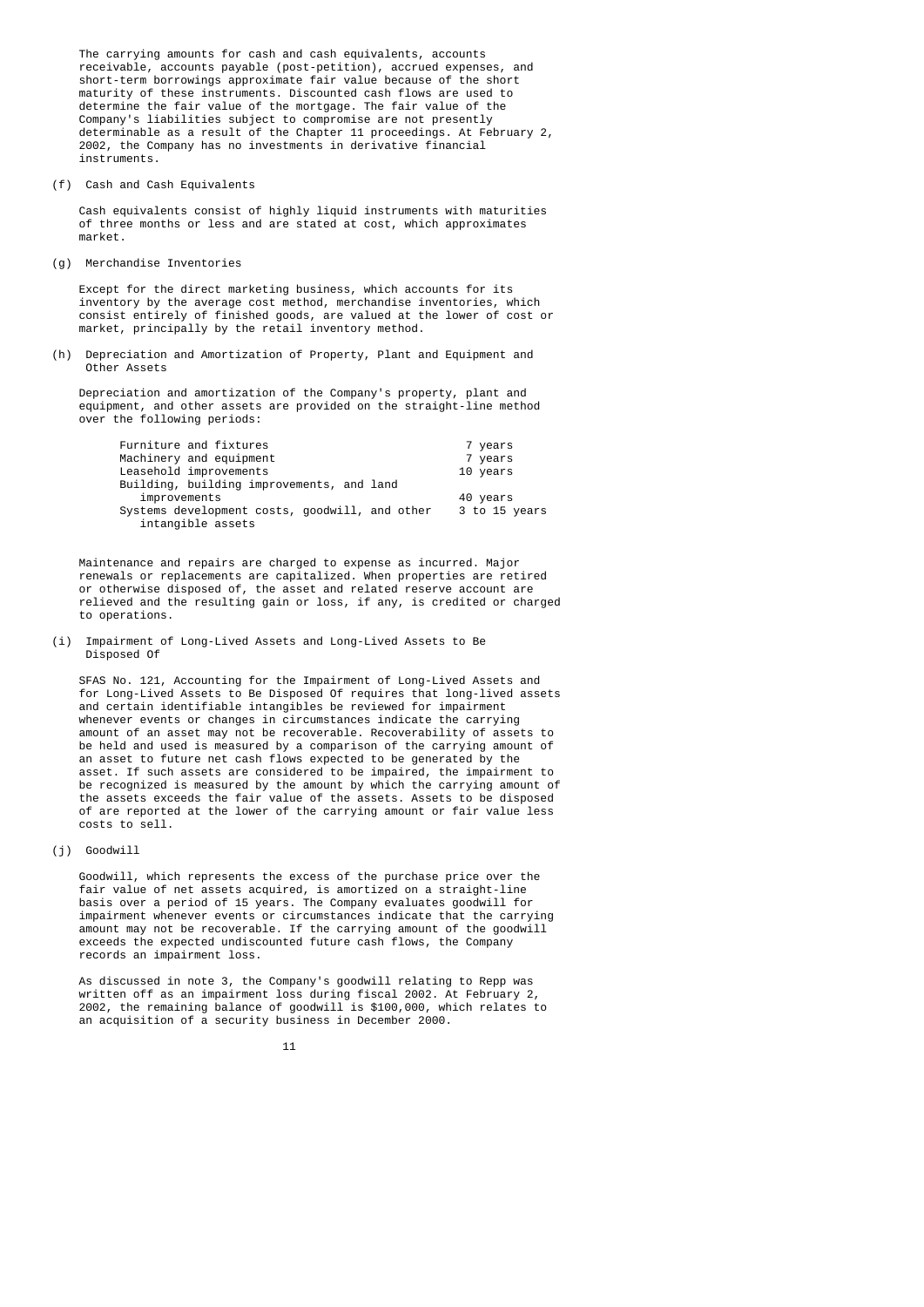#### (k) Earnings Per Common Share

 Basic Earnings Per Share (EPS) is computed by dividing income available to common shareholders by the weighted average number of common shares outstanding during the period. Diluted EPS is computed by dividing income available to common shareholders by the weighted average number of common shares, after giving effect to all potentially dilutive common shares outstanding during the period. All potentially dilutive securities were excluded from the calculations for fiscal 2002 and 2001 because their effect would be anti-dilutive. The number of total shares excluded from the calculation was 1,899,941 for both fiscal 2002 and fiscal 2001. The common stock issuable under the 7% convertible subordinated notes due 2002 and the convertible debentures were not included in the calculation for fiscal 2000 because their effects would be antidilutive.

> Earnings (loss) from continuing operations and shares used to compute earnings (loss) per share, basic and diluted, are reconciled below:

|                                                                            | 2002             | 2001           | 2000         |
|----------------------------------------------------------------------------|------------------|----------------|--------------|
|                                                                            |                  |                |              |
| Earnings (loss) from continuing<br>operations, basic and diluted           | \$(83, 119, 933) | (43, 044, 913) | 8,217,510    |
| Weighted average common shares:<br>Basic<br>Effect of dilutive securities: | 14,025,976       | 14,067,998     | 14,065,734   |
| Stock options, warrants, and<br>performance share awards                   |                  |                | 307,538      |
| Diluted                                                                    | 14, 205, 976     | 14,067,998     | 14, 373, 272 |

#### (l) Revenue Recognition

 The Company recognizes revenue in its retail stores at the time of sale and in its catalog and e-commerce business at the time orders are shipped.

(m) Store Opening and Closing Costs

 Store opening costs are expensed as incurred. All costs related to store closings are expensed at the time the decision is reached to close the store.

(n) Advertising Costs

 The Company expenses in-store advertising costs as incurred. Direct response advertising costs, which consist of catalog production and postage costs, are deferred and amortized over the period of expected direct marketing revenue, which is less than one year. The amount of deferred direct expense advertising cost was \$1,045,132 and \$868,820 at February 2, 2002 and February 3, 2001, respectively. Advertising expense was approximately \$20.5 million, \$18.7 million, and \$14.1 million for the years ended February 2, 2002, February 3, 2001, and January 29, 2000, respectively.

(o) Stock Options

 SFAS No. 123, Accounting for Stock-Based Compensation permits entities to recognize as expense over the vesting period the fair value on the date of grant of all stock-based awards. Alternatively, SFAS No. 123 also allows entities to continue to apply the provisions of APB Opinion No. 25, Accounting for Stock Issued to Employees and provide pro forma net income and pro forma earnings per share disclosures for employee stock option grants made in fiscal 1996 and future years as if the fair-value-based method defined in SFAS No. 123 had been applied. The Company continues to apply the provisions of APB Opinion No. 25 and provide the pro forma disclosure provisions of SFAS No. 123.

12 and 12 and 12 and 12 and 12 and 12 and 12 and 12 and 12 and 12 and 12 and 12 and 12 and 12 and 12 and 12 an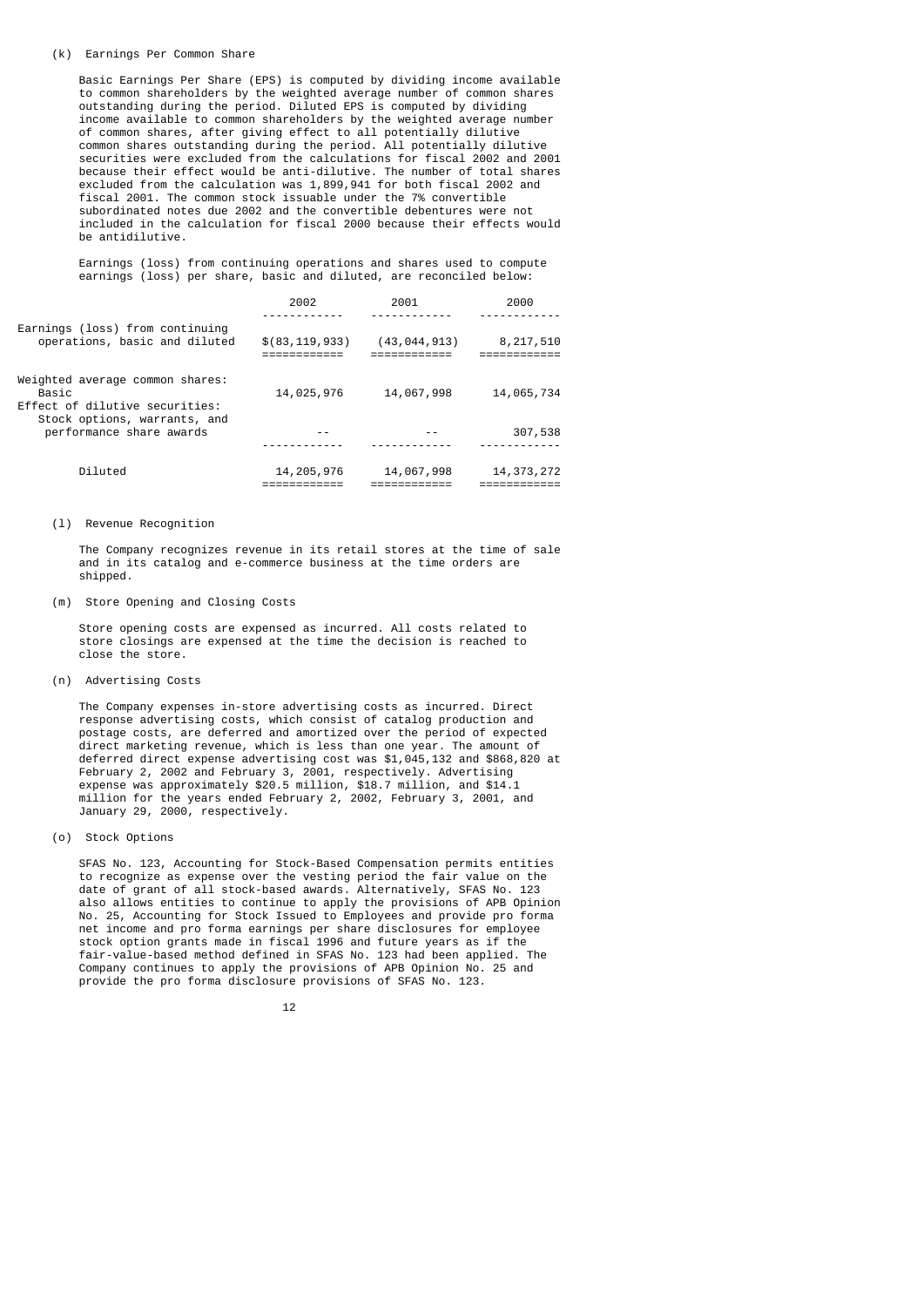#### (p) Income Taxes

 Income taxes are accounted for under the asset and liability method. Deferred tax assets and liabilities are recognized for the future tax consequences attributable to differences between the financial statement carrying amounts of existing assets and liabilities and their respective tax bases and operating loss and tax credit carryforwards. Deferred tax assets and liabilities are measured using enacted tax rates expected to apply to taxable income in the years in which those temporary differences are expected to be recovered or settled. The effect on deferred tax assets and liabilities of a change in tax rates is recognized in income in the period that includes the enactment date.

### (q) Net Assets Held for Sale

 Net assets held for sale are stated at the lower of net book value or estimated net realizable value. Net assets held for sale, including Work `n Gear and the big and tall and security businesses, consist of the following at February 2, 2002:

| Cash                               | 209,600<br>\$  |
|------------------------------------|----------------|
| Inventory                          | 92,603,042     |
| Accounts receivable and deposits   | 1,408,439      |
| Prepaid expenses                   | 3,693,359      |
| Property, plant and equipment      | 47, 958, 154   |
| Other assets                       | 6,612,649      |
| less: Accounts payable and accrued |                |
| expenses assumed                   | (26, 171, 866) |
| less: Mortgage note assumed        | (12, 410, 528) |
|                                    |                |
| Net assets held for sale           | \$113,902,849  |
|                                    |                |

### (r) Liabilities Subject to Compromise

 In accordance with SOP 90-7, liabilities subject to compromise are claims reported at amounts based on the Company's books and records, even though such liabilities may not be paid in full. Liabilities subject to compromise consist of the following at February 2, 2002:

| Accounts payable                           | \$56,561,210    |
|--------------------------------------------|-----------------|
| Senior subordinated debt (note 4)          | 10,000,000      |
| 7% convertible subordinated notes (note 4) | 70,000,000      |
| Convertible debentures (note 4)            | 300,000         |
| Accrued interest                           | 2,712,840       |
| Lease rejection claims                     | 8,277,285       |
| Other                                      | 392,308         |
| Liabilities subject to<br>compromise       | \$148, 243, 643 |

 Additional claims (liabilities subject to compromise) may subsequently arise resulting from rejection of additional executory contracts and non-residential leases, and from the determination by the Bankruptcy Court (or by agreement between the parties involved) of allowed claims for contingencies and other disputed amounts.

### (s) Reclassifications

 Certain reclassifications have been made to the consolidated financial statements of prior years to conform to the fiscal 2002 presentation.

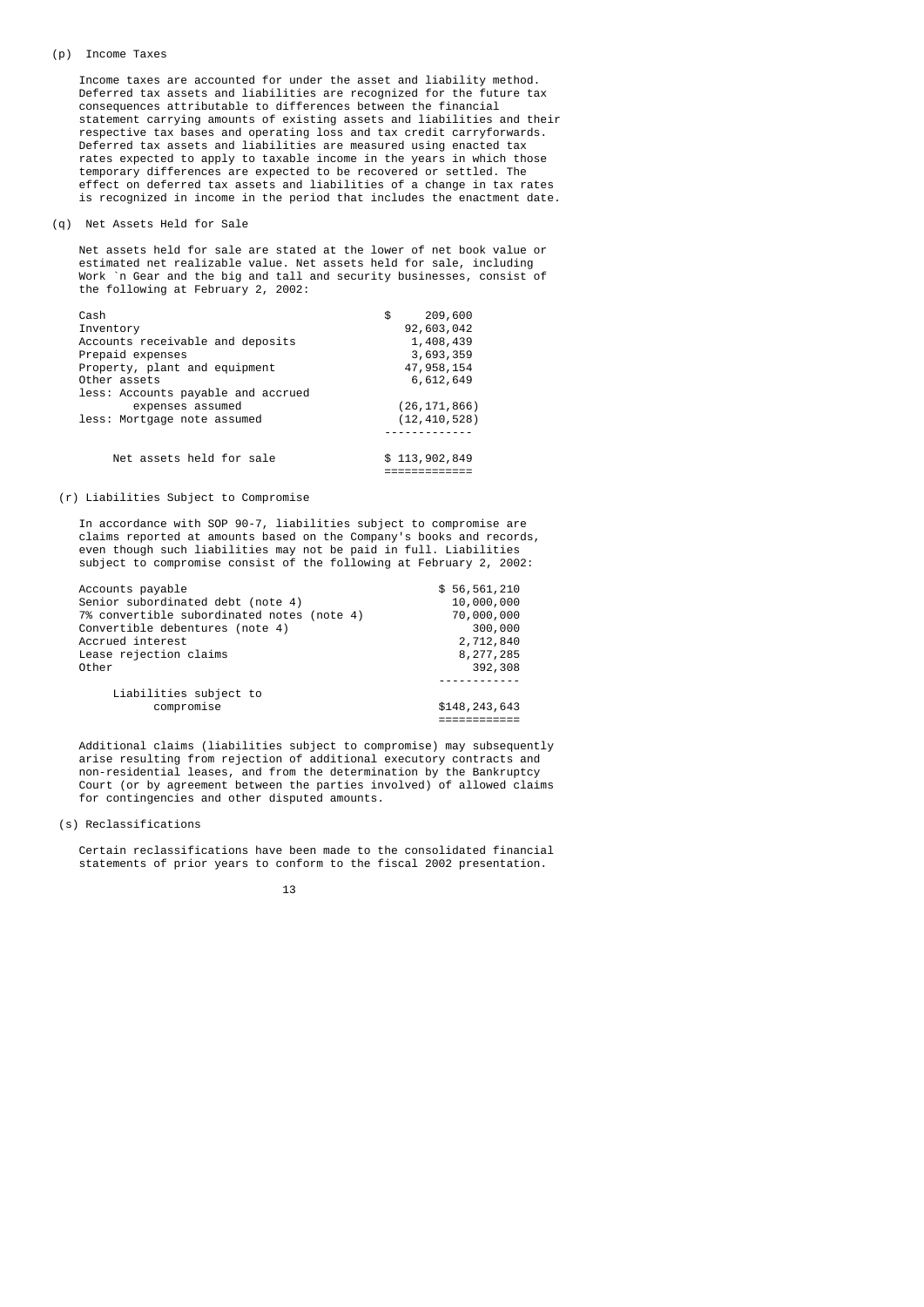In accordance with EITF 00-10, Accounting for Shipping and Handling Fees and Costs, the Company classifies shipping and handling fees billed to customers as revenue, and shipping and handling costs in cost of sales.

 In June 2001, the FASB issued SFAS No. 141, Business Combinations, (SFAS No. 141) and SFAS No. 142, Goodwill and Other Intangible Assets (SFAS No. 142). SFAS No. 141 requires that the purchase method of accounting be used for all business combinations. SFAS No. 141 specifies criteria that intangible assets acquired in a business combination must meet to be recognized and reported separately from goodwill. SFAS No. 142 requires that goodwill and intangible assets with indefinite useful lives no longer be amortized, but instead be tested for impairment at least annually in accordance with the provisions of SFAS No. 142. SFAS No. 142 also requires that intangible assets with estimable useful lives be amortized over their respective estimated useful lives to their estimated residual values, and reviewed for impairment in accordance with SFAS No. 121 and subsequently, SFAS No. 144 after its adoption.

 The Company adopted the provisions of SFAS No. 141 as of July 1, 2001, and of SFAS No. 142 on February 3, 2002. Goodwill and intangible assets determined to have an indefinite useful life acquired in a purchase business combination completed after June 30, 2001, but before SFAS No. 142 is adopted in full, are not amortized. Goodwill and intangible assets acquired in business combinations completed before July 1, 2001 continued to be amortized and tested for impairment prior to the full adoption of SFAS No. 142.

 Upon adoption of SFAS No. 142, the Company is required to evaluate its existing intangible assets and goodwill that were acquired in purchase business combinations, and to make any necessary reclassifications in order to conform with the new classification criteria in SFAS No. 141 for recognition separate from goodwill. If an intangible asset is identified as having an indefinite useful life, the Company will be required to test the intangible asset for impairment in accordance with the provisions of SFAS No. 142 within the first interim period. Impairment is measured as the excess of carrying value over the fair value of an intangible asset with an indefinite life. Any impairment loss will be measured as of the date of adoption and recognized as the cumulative effect of a change in accounting principle in the first interim period.

 As of the date of adoption of SFAS No. 142, the Company expects to have unamortized goodwill in the amount of \$100,000 and unamortized identifiable intangible assets in the amount of \$103,251, all of which will be subject to the transition provisions of SFAS No. 142. Based on the sale of substantially all of the Company's assets in May 2002, the impact of adopting the Statements on the Company's financial statements is not expected to be material.

 In August 2001, the FASB issued SFAS No. 144, Accounting for the Impairment or Disposal of Long-Lived Assets (SFAS No. 144). SFAS No. 144 addresses financial accounting and reporting for the impairment or disposal of long-lived assets. This Statement requires that long-lived assets be reviewed for impairment whenever events or changes in circumstances indicate that the carrying amount of an asset may not be recoverable. Recoverability of assets to be held and used is measured by a comparison of the carrying amount of an asset to future net cash flows expected to be generated by the asset. If the carrying amount of an asset exceeds its estimated future cash flows, an impairment charge is recognized by the amount by which the carrying amount of the asset exceeds the fair value of the asset. Assets to be disposed of are reported at the lower of the carrying amount or fair value less costs to sell. The Company adopted SFAS No. 144 on February 3, 2002.

### (2) Discontinued Operations

### Sale of Footwear Operations to Footstar

 In November 2000, the Company announced that it had entered into an agreement with an affiliate of Footstar, Inc. (Footstar) to sell substantially all of the assets of its JBI, Inc. and Morse Shoe, Inc. subsidiaries, which are the entities that comprised its footwear segment. Pursuant to the terms of the Asset Purchase Agreement between the Company and Footstar, the Company retained the obligation to operate certain footwear departments in the following stores scheduled to close: (i) all 105 stores operated by Bradlees Stores, Inc., a debtor-in-possession under Chapter 11, which stores closed during February 2001, (ii) 32 stores operated by Ames Department Stores, Inc., which stores closed during March 2001 and (iii) six stores operated by Ann & Hope, Inc., which stores closed during the spring of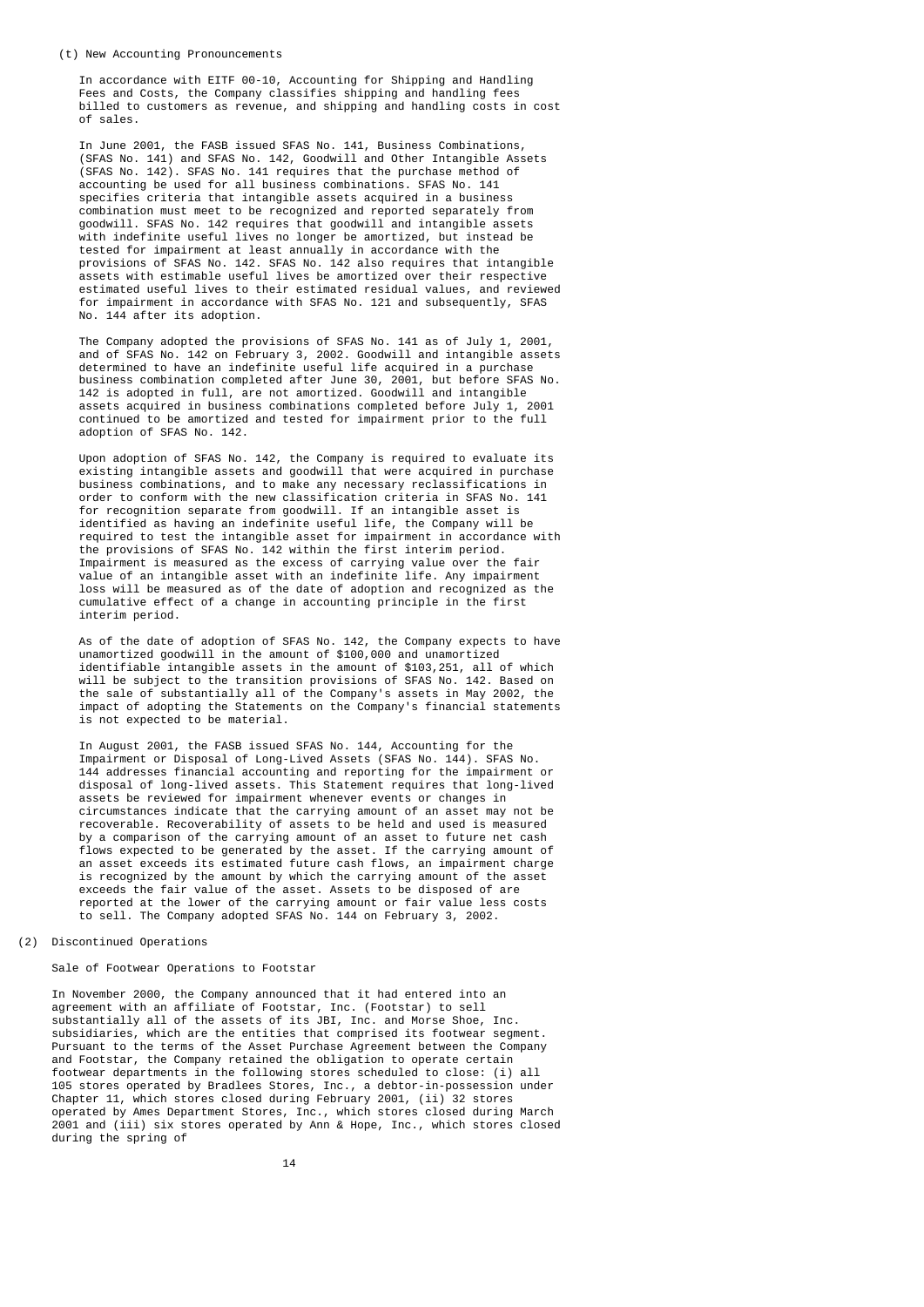2001. On February 3, 2001, the sale of the footwear segment to Footstar was finalized. The sale resulted in a loss from discontinued operations of \$1.3 million and \$58.8 million for fiscal years 2002 and 2001, respectively. The net loss from the disposal of the footwear segment in 2001 included the book loss on the transaction, the operating loss of the business in fiscal 2001 and other costs directly associated in the decision to divest. Proceeds of the sale to Footstar were \$59 million, including \$6 million placed in escrow at February 3, 2001. All of the proceeds held in escrow were received in full in the first quarter of fiscal 2002.

 The footwear segment is accounted for as a discontinued operation. Accordingly, its net assets have been segregated from continuing operations in the accompanying consolidated balance sheets, and its operating results are segregated and reported as discontinued operations in the accompanying consolidated statements of operations and cash flows, and related notes. For the periods ended February 2, 2002, February 3, 2001, and January 29, 2000, the results of discontinued operations were as follows:

|                                                                  | 2002       | 2001                   | 2000    |
|------------------------------------------------------------------|------------|------------------------|---------|
|                                                                  |            | (Amounts in thousands) |         |
| Net sales                                                        | \$         | 303,622                | 254,350 |
| Earnings before income taxes<br>Loss on disposal of discontinued |            | 2,169                  | 977     |
| operations                                                       | (1, 309)   | (60, 406)              |         |
| Income tax expense                                               | $ -$       | (574)                  | (322)   |
|                                                                  |            |                        |         |
| Earnings (loss) from<br>discontinued operations                  | \$(1, 309) | (58,811)               | 655     |

 The Company allocated interest expense to discontinued operations based on debt that was attributed to the footwear segment. The loss on disposal of discontinued operations in fiscal 2001 included interest costs of \$6.3 million. Results from discontinued operations in fiscal 2002, 2001, and 2000 included interest costs of \$0, \$3.8 million, and \$6.8 million, respectively.

 The assets identified as part of the disposition of the footwear segment are recorded as current and noncurrent assets of discontinued operations; the cash flow of the business is reported as net cash provided by (used in) discontinued operations; and the results of operations of the segment are reported as earnings (loss) from discontinued operations.

 There were no remaining assets of discontinued operations as of February 2, 2002. Current assets of discontinued operations as of February 3, 2001 consist of the following:

(Amounts in thousands)

| Current assets of discontinued<br>operations                              | 13,462                    |
|---------------------------------------------------------------------------|---------------------------|
| Current assets:<br>Accounts receivable<br>Amounts held in escrow<br>Other | 7,371<br>S<br>6,000<br>91 |

### Shoe Corporation of America

 On February 11, 2000, the Company entered into an agreement to purchase the ongoing assets of Shoe Corporation of America (SCOA) and, on February 29, 2000, the transaction was consummated. The purchase price paid by the Company to acquire the ongoing assets of SCOA was approximately \$14 million. As part of this acquisition, the Company acquired the rights to operate 204 licensed footwear departments for moderate department and specialty store chains nationwide. All assets and rights of this division were included in the sale to Footstar.

15 and 15 and 15 and 15 and 15 and 15 and 15 and 15 and 15 and 15 and 15 and 15 and 15 and 15 and 15 and 15 an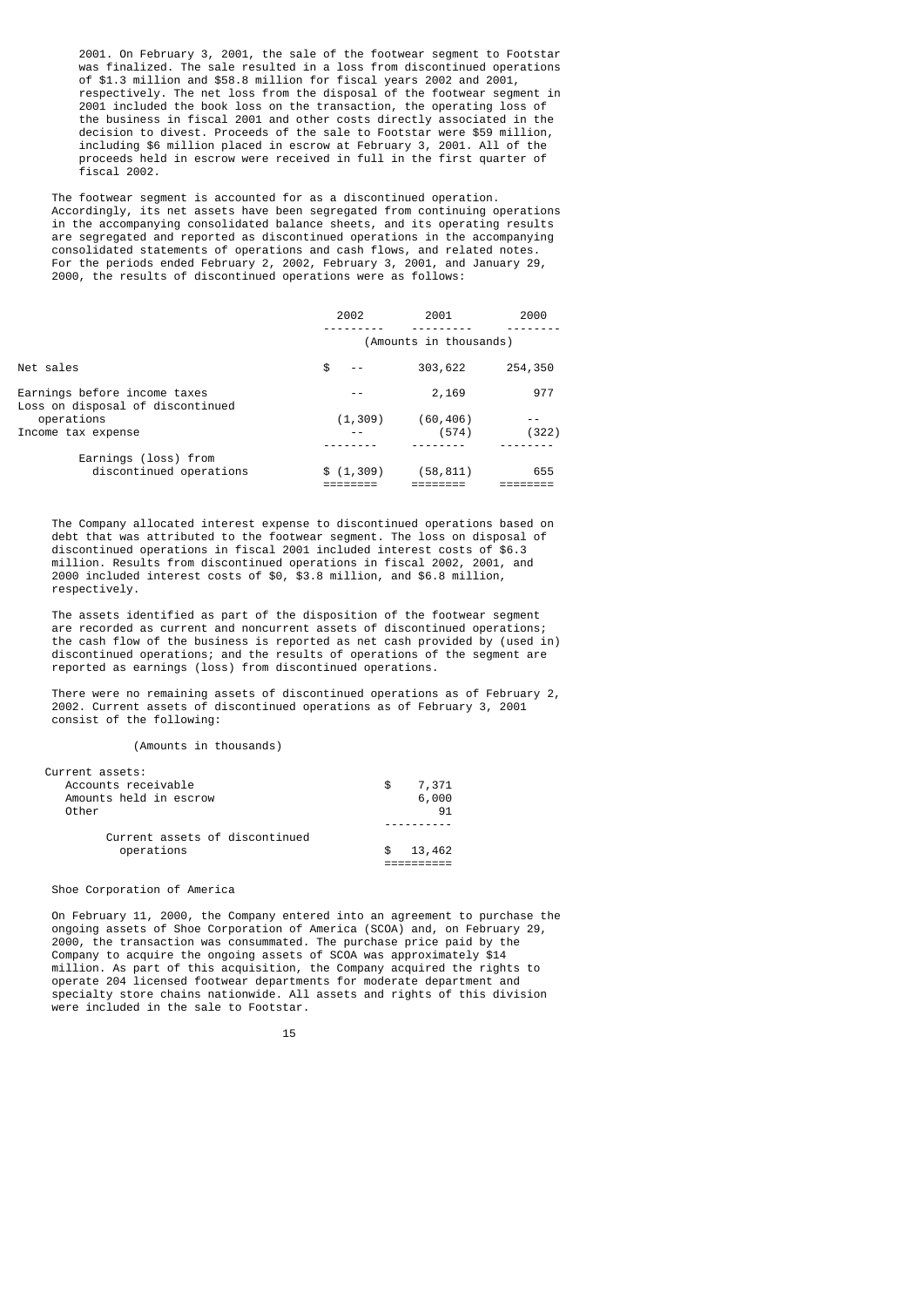#### (3) Acquisition of Repp Ltd. And Repp Ltd. By Mail

 On May 23, 1999, the Company acquired substantially all of the assets of the Repp Ltd. Big & Tall and Repp Ltd. By Mail divisions of Edison Brothers Stores, Inc. The Company paid cash, as described below, for the acquisition of 175 United States and Canadian Repp Ltd. Big & Tall retail locations and the Repp Ltd. By Mail catalog business. The Company immediately sold Repp's Canadian operation, 16 stores, to Grafton-Fraser, Inc., a Canadian men's retailer, and commenced the closing of 31 stores in the United States. The Company operated the remaining retail stores in the United States and the Repp Ltd. By Mail catalogs through a new subsidiary, JBI Apparel, Inc., until the business was sold to Designs (see note 1(a)). The transaction was financed primarily through (a) a new \$20 million credit facility and a \$5 million term loan provided to JBI Apparel, Inc. by BankBoston Retail Finance Inc. and Back Bay Capital Funding LLC, respectively, (both of which were amended on August 30, 1999 through a refinancing), (b) the issuance by JBI Apparel, Inc. of \$10 million of senior subordinated notes to a group of investors, which included investment funds affiliated with Donaldson, Lufkin & Jenrette, Inc. (the Investor Group) (see note 4), and (c) the sale of the Canadian operations and the liquidation of the inventories in the 31 closing stores. The net purchase price for the acquired assets, which primarily consisted of inventory and fixed assets for the 128 retail stores in the United States and the Repp Ltd. By Mail catalogs, was \$27.0 million. In connection with the \$10 million financing provided by the Investor Group, the Company issued 5-year warrants enabling holders to purchase 1,200,000 shares of the Company's common stock at \$5.00 per share. See note 4.

 The acquisition was accounted for under the purchase method of accounting and, accordingly, the results of operations of Repp Big & Tall are included in the consolidated statements of operations since the date of acquisition.

The net purchase price of \$27.0 million was allocated as follows:

| Property, plant, and equipment<br>Prepaid expenses<br>Merchandise inventories<br>Goodwill | $\mathfrak{S}$ | 3,000,000<br>892,775<br>16,901,370<br>6,227,835 |
|-------------------------------------------------------------------------------------------|----------------|-------------------------------------------------|
|                                                                                           |                |                                                 |
|                                                                                           |                | \$27,021,980                                    |

=============

 During fiscal 2001, an additional \$0.5 million of goodwill was booked. At February 3, 2001, the unamortized goodwill of \$6.7 million was included in other assets and was being amortized on a straight line basis over fifteen years. Accumulated amortization was \$718,000 as of February 3, 2001.

 At the end of fiscal 2002, the Company decided to either close the remaining Repp stores or convert them to the Casual Male concept in the spring of fiscal 2003. As a result of this decision, it was determined that the goodwill no longer had value, and it was entirely written off as of February 2, 2002. The Company also recorded a \$3,865,000 write down of the inventory in the converted Repp stores to reflect a valuation consistent with that of the Casual Male stores. The write off of Repp goodwill has been classified as Reorganization costs, and the write down of Repp inventory has been classified as cost of sales in the accompanying consolidated statements of operations for fiscal 2002.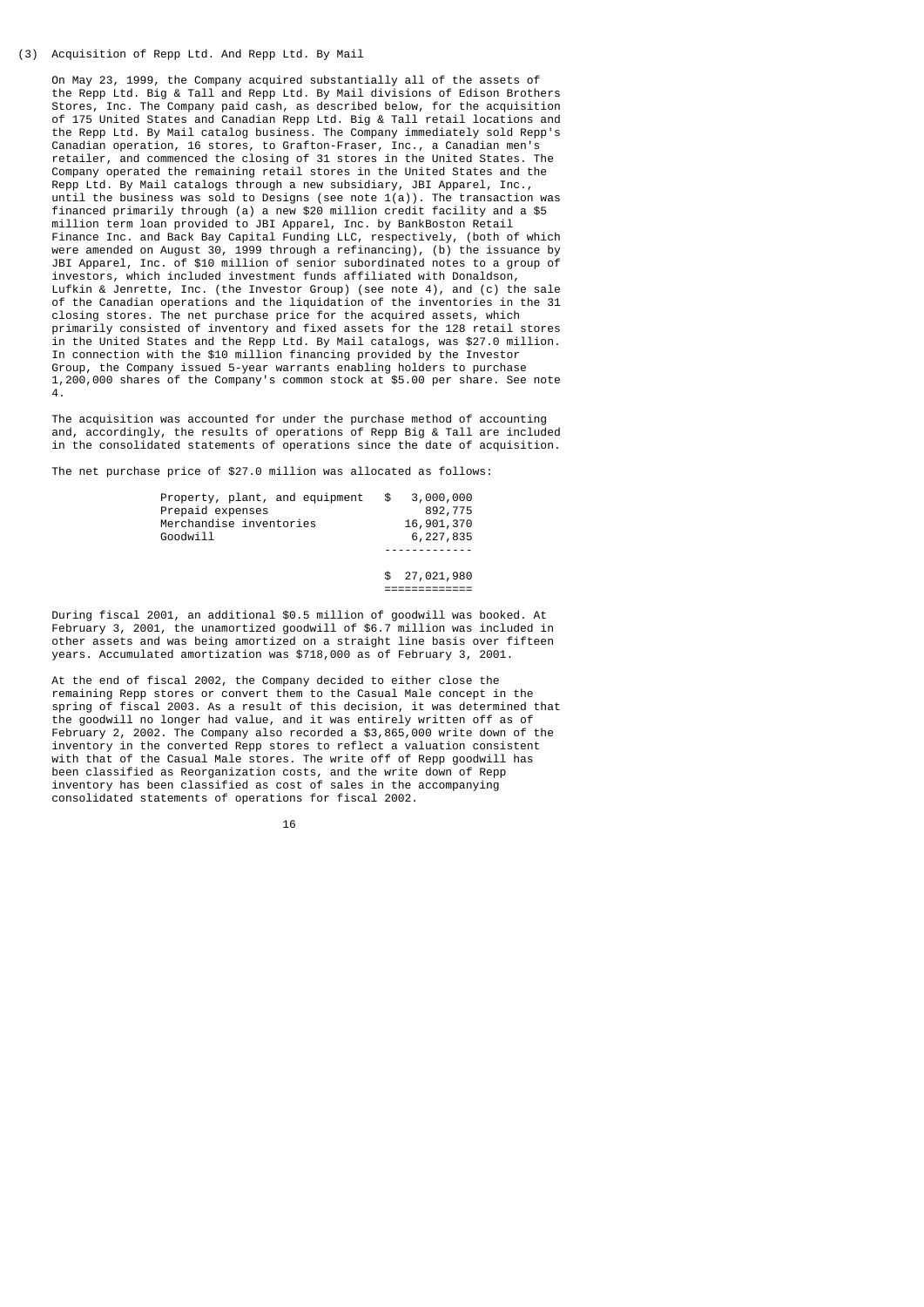Long-term debt, including liabilities subject to compromise, at February 2, 2002 and February 3, 2001 was comprised of:

| 2002          | 2001          |
|---------------|---------------|
|               |               |
| \$            | 60,596,824    |
|               | 20,000,000    |
| 29,603,169    | - -           |
| 20,000,000    |               |
| 15,000,000    |               |
| 1,037,374     | 3,712,900     |
| 12,410,528    | 13, 143, 876  |
| 10,000,000    | 8,664,000     |
| 70,000,000    | 70,000,000    |
| 300,000       | 300,000       |
|               |               |
| \$158,351,071 | 176, 417, 600 |
|               |               |
|               |               |

 The 13% senior subordinated debt, 7% convertible subordinated notes, and convertible debentures are all classified as "Liabilities subject to compromise" on the consolidated balance sheet at February 2, 2002. The mortgage note is classified as a liability to be assumed by Designs under "Net assets held for sale" on the consolidated balance sheet at February 2, 2002.

 The balance of long-term debt at February 2, 2002, other than liabilities subject to compromise and net assets held for sale, is \$65,640,543. This balance is classified as current portion of long-term debt on the accompanying consolidated balance sheet, and was fully repaid in May 2002 in conjunction with the sale to Designs.

#### Revolver, Term Loan and Chattel Loan

 Effective February 3, 2001, the Company established a total of \$130 million in bank financing arrangements, comprised of a \$110 million revolving credit facility and a \$20 million term loan. These two facilities, each of which would have matured in January 2004, amended and restated the \$185 million previously existing bank credit facility which would have otherwise expired in May 2002.

 The \$110 million revolving line of credit (the Revolver) was provided by a group of lenders led by Fleet Retail Finance, Inc. The \$20 million term loan (the Term Loan) was provided by Back Bay Capital Funding LLC. Borrowings under the Term Loan bore interest at 17% per year until December 15, 2002 and 16.5% thereafter.

 Upon commencement of the Chapter 11 Case, the Debtors filed a motion seeking the authority of the Bankruptcy Court to enter into a debtor-in-possession revolving credit arrangement (Tranche A) with a group of lenders led by Fleet Retail Finance Inc., and Tranche B and C term loans with a group of lenders led by Back Bay Capital Funding LLC (collectively, the DIP Facility). On May 18, 2001, the Bankruptcy Court approved the DIP Facility on an interim basis pursuant to Section 364(c) of the Bankruptcy Code, and on July 18, 2001, approved the DIP Facility on a final basis. The DIP Facility superseded and replaced the Company's \$130 million in bank financing arrangements comprised of the Revolver and the Term Loan.

 The DIP Facility provides the Debtors with a \$100 million revolving credit facility (the DIP Revolver), which facility contains a \$15.0 million sub-limit for issuances of letters of credit, for the Debtors' general working capital needs and for certain capital expenditures. Aggregate borrowings under the DIP Revolver are limited to an amount determined by a formula based on various percentages of eligible inventory and accounts receivable. Borrowings under the DIP Revolver bear interest at variable rates, and bore a weighted average interest rate of 5.93% in fiscal 2002. As of February 2, 2002, the Company had aggregate borrowings outstanding under the DIP Revolver totaling \$30.4 million, including \$0.8 million of the letters of credit.

 The Tranche B term loan provides \$20 million to be applied solely towards the retirement of the Revolver and the Term Loan. The unpaid balance of the Tranche B term loan bears interest at a fixed rate of 17.5% per annum (of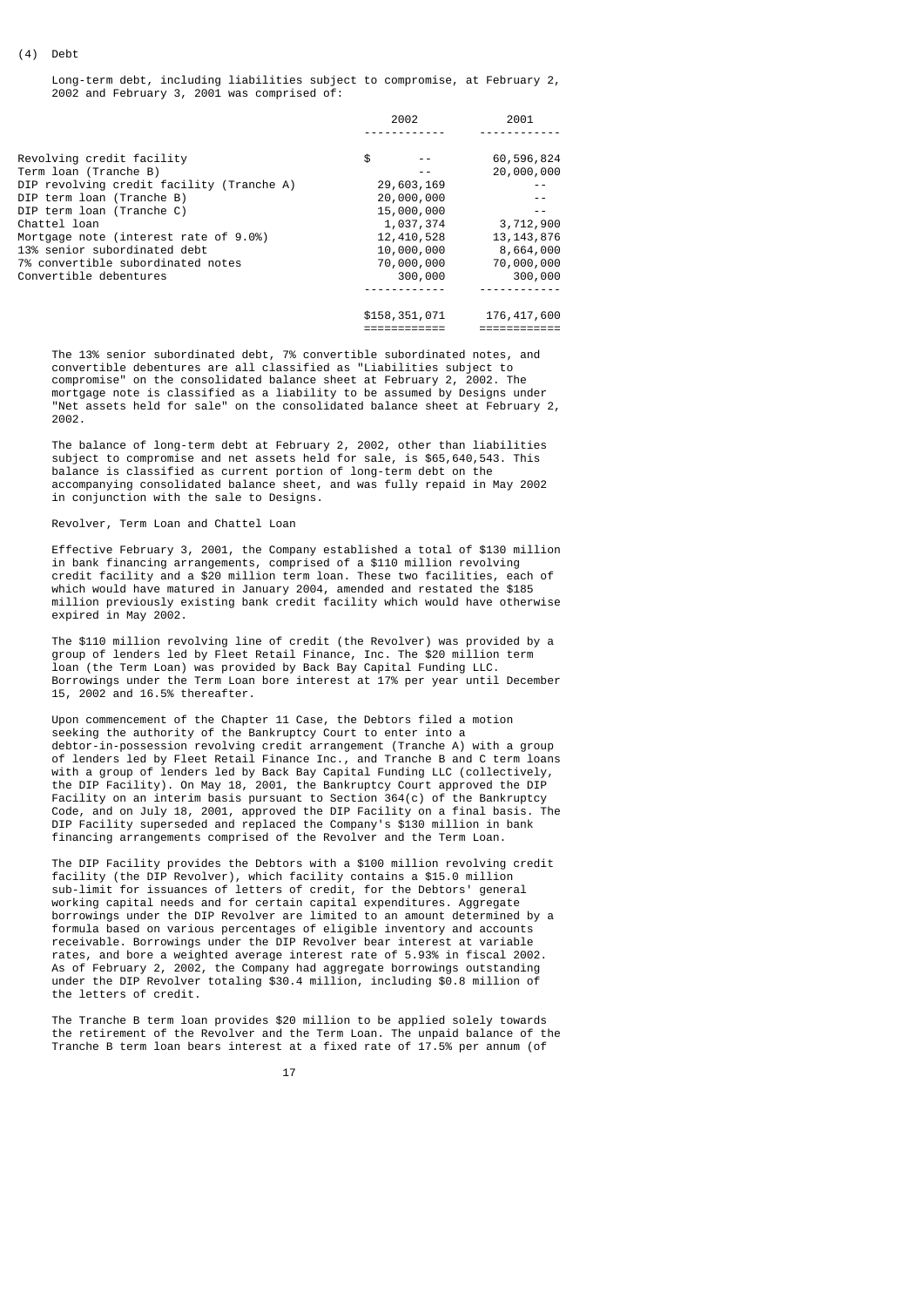which 15.5% is payable monthly in arrears and the remaining 2% may be paid monthly or paid-in-kind, at the option of the Debtors).

 The Tranche C term loan provides \$15 million to the Debtors, the proceeds of which must be applied solely towards the retirement of the Revolver and the Term Loan and for the Debtors' working capital needs. The unpaid balance of the Tranche C term loan bears interest at a fixed rate of 22% per annum (of which 19% is payable monthly in arrears and the remaining 3% may be paid monthly or paid-in-kind, at the option of the Debtors).

 The DIP Facility is secured by a first priority lien on, and security interest in, substantially all of the Debtors' assets except equipment as to which Fleet Leasing Inc.'s lien has priority and property subject to other permitted liens (as defined in the DIP Facility), in which case the lenders have a perfected junior lien. The DIP Facility has debt covenants. At February 2, 2002, the Debtors were in violation of certain of these covenants. As noted above, the DIP facility was fully paid in May 2002 in conjunction with the transaction with Designs.

 At February 2, 2002 the Company had \$1.0 million remaining of its \$9 million chattel loan which was provided by Fleet Leasing Inc. (the Chattel Loan). The Chattel Loan was payable in equal monthly installments of principal and interest, bore interest at 10.35%, and was paid off upon its maturity in May 2002.

### Mortgage Note

 On December 30, 1996, JBAK Canton Realty, Inc. (JBAK Realty), a wholly owned subsidiary of JBAK Holding, Inc. (JBAK Holding) and an indirect, wholly owned subsidiary of the Company, obtained a \$15.5 million mortgage loan from The Chase Manhattan Bank (the Mortgage Loan) secured by the real estate, buildings, and other improvements located at 555 Turnpike Street, Canton, Massachusetts (the Canton Property) owned by JBAK Realty. JBAK Realty leases the Canton Property to JBI, Inc. (JBI), a wholly owned subsidiary of the Company. Neither JBAK Holding nor JBAK Realty have agreed to pay or make their assets available to pay creditors of the Company or of JBI. Neither the Company nor JBI have agreed to make their assets available to pay creditors of JBAK Holding or of JBAK Realty. This loan is being repaid in equal monthly payments of principal and interest over 15 years, and bears interest at 9.0%. As of February 2, 2002, the balance due was \$12.4 million. When the Company sold certain assets to Designs in May 2002, the Canton Property was sold to Designs and Designs assumed obligations under the mortgage, subject to the consent of the lenders.

#### Senior Subordinated Debt

 In May 1999, to facilitate the purchase of the Repp Ltd. and Repp Ltd. By Mail businesses (see note 3), a group of investors, which included investment funds affiliated with Donaldson, Lufkin and Jenrette, Inc. provided \$10 million to the Company through the issuance of 13% Senior Subordinated Notes by JBI Apparel, Inc. Detachable warrants were issued in connection with the 13% Senior Subordinated Notes, which enable the holders to purchase 1,200,000 shares of Casual Male Corp. common stock at \$5.00 per share. The value of the detachable warrants was recorded as additional paid-in capital in stockholders' equity (deficit), and was amortized using the effective interest method. The amount of the 13% Senior Subordinated Notes at February 3, 2001 had been reduced by \$1.3 million, the unamortized balance of the \$3.3 million value assigned to the detachable warrants. As of February 2, 2002, the balance assigned to the warrants had been fully amortized. The 13% Senior Subordinated Notes matured on December 31, 2001, and the warrants expire on May 21, 2004. The debt has not been paid, and the balance of \$10,000,000 is included in "Liabilities subject to compromise" on the consolidated balance sheet.

#### Convertible Subordinated Debt

 In June 1992, Casual Male Corp. issued \$70 million of 7% convertible subordinated notes due June 2002. The notes are convertible into common stock at a conversion price of \$16.125 per share, subject to adjustment in certain events.

 The convertible debentures began accruing interest on January 15, 1997 at a rate of 8% and no principal was payable until January 15, 2002. The debt is subject, under certain circumstances, to mandatory conversion. Approximately 6,500 shares of Casual Male common stock are reserved for any future conversions of the convertible debentures.

 Neither the 7% convertible subordinated notes nor the convertible debentures have been paid, and the balances of \$70,000,000 on the notes and \$300,000 on the debentures are included in "Liabilities subject to compromise" on the consolidated balance sheet.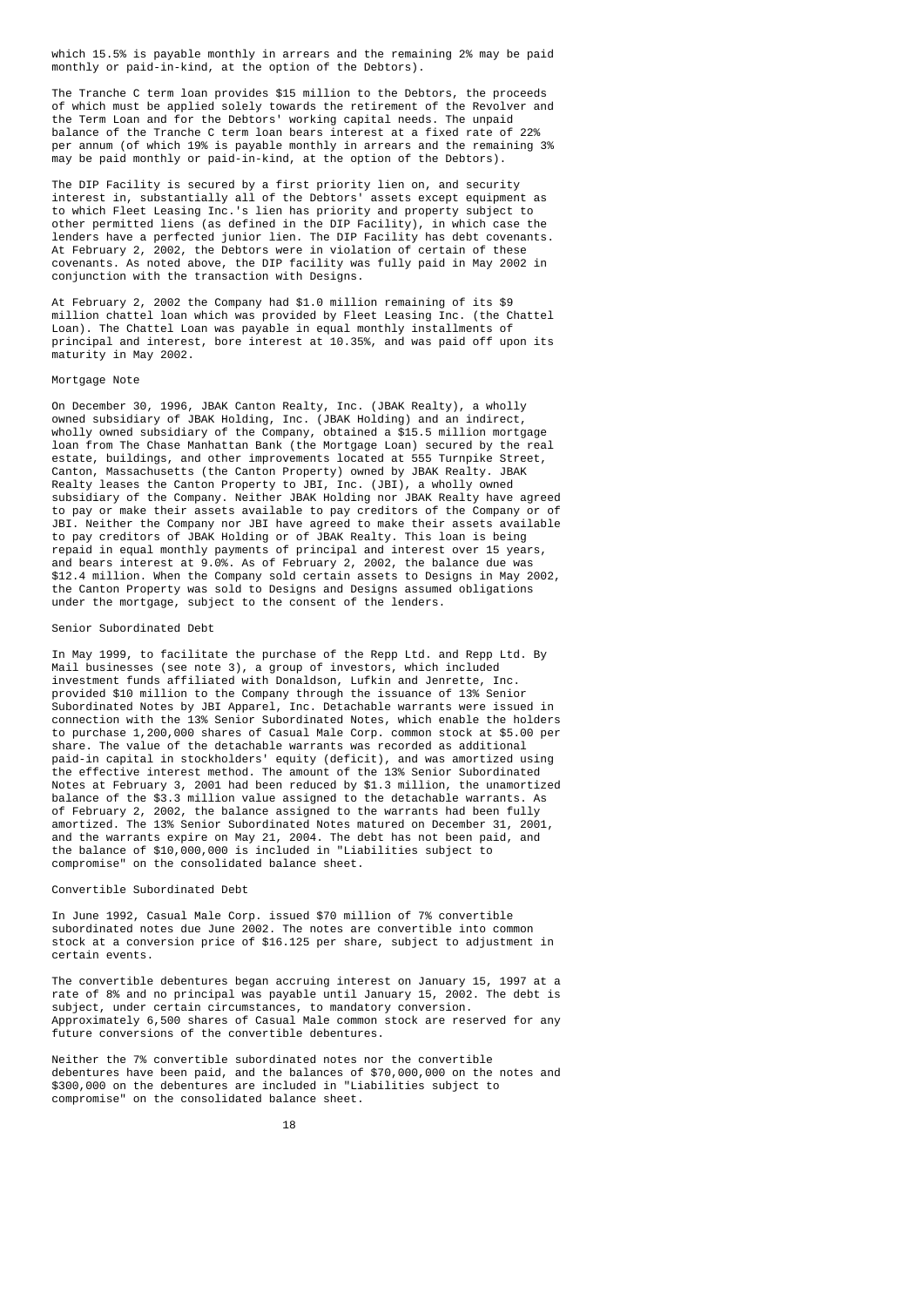## (5) Taxes on Earnings

 Income tax expense attributable to earnings (loss) from continuing operations consists of:

|                                                           | Current                       | Deferred                                              | Total                    |
|-----------------------------------------------------------|-------------------------------|-------------------------------------------------------|--------------------------|
|                                                           |                               |                                                       |                          |
| Year ended February 2, 2002:<br>Federal<br>State and city | \$<br>303,500                 |                                                       | 303,500                  |
|                                                           |                               |                                                       |                          |
|                                                           | 303,500<br>\$<br>=========    |                                                       | 303,500                  |
| Year ended February 3, 2001:<br>Federal                   | \$                            | 354, 135 55, 992, 407 56, 346, 542                    |                          |
| State and city                                            | 869,458                       |                                                       | 869,458                  |
|                                                           |                               |                                                       |                          |
|                                                           | ==========                    | $$1,223,593$ $$5,992,407$ $$7,216,000$<br>=========== | ========                 |
| Year ended January 29, 2000:                              |                               |                                                       |                          |
| Federal<br>State and city                                 | \$<br>221,000                 | 315,965 3,510,035 3,826,000                           | 221,000                  |
|                                                           |                               |                                                       |                          |
|                                                           | 536,965<br>\$.<br>:========== | 3,510,035<br>===========                              | 4,047,000<br>=========== |

 Income tax expense (benefit) attributable to earnings (loss) from continuing operations differed from the amounts computed by applying the U.S. federal income tax rate of 35% to pretax earnings (loss) from continuing operations as a result of the following:

|                                 | 2002             | 2001       | 2000      |
|---------------------------------|------------------|------------|-----------|
|                                 |                  |            |           |
| Computed "expected" tax expense |                  |            |           |
| (benefit)                       | \$(28, 986, 000) | 4,960,000  | 4,293,000 |
| State income taxes, net of      |                  |            |           |
| federal income tax benefit      | 197,500          | 565,000    | 143,000   |
| Adjustment to valuation         |                  |            |           |
| allowance for deferred tax      |                  |            |           |
| assets                          | 29, 111, 000     | 51,697,000 | (390,000) |
| Other                           | (19,000)         | (6,000)    | 1,000     |
|                                 |                  |            |           |
|                                 | \$<br>303,500    | 57,216,000 | 4,047,000 |
|                                 |                  |            |           |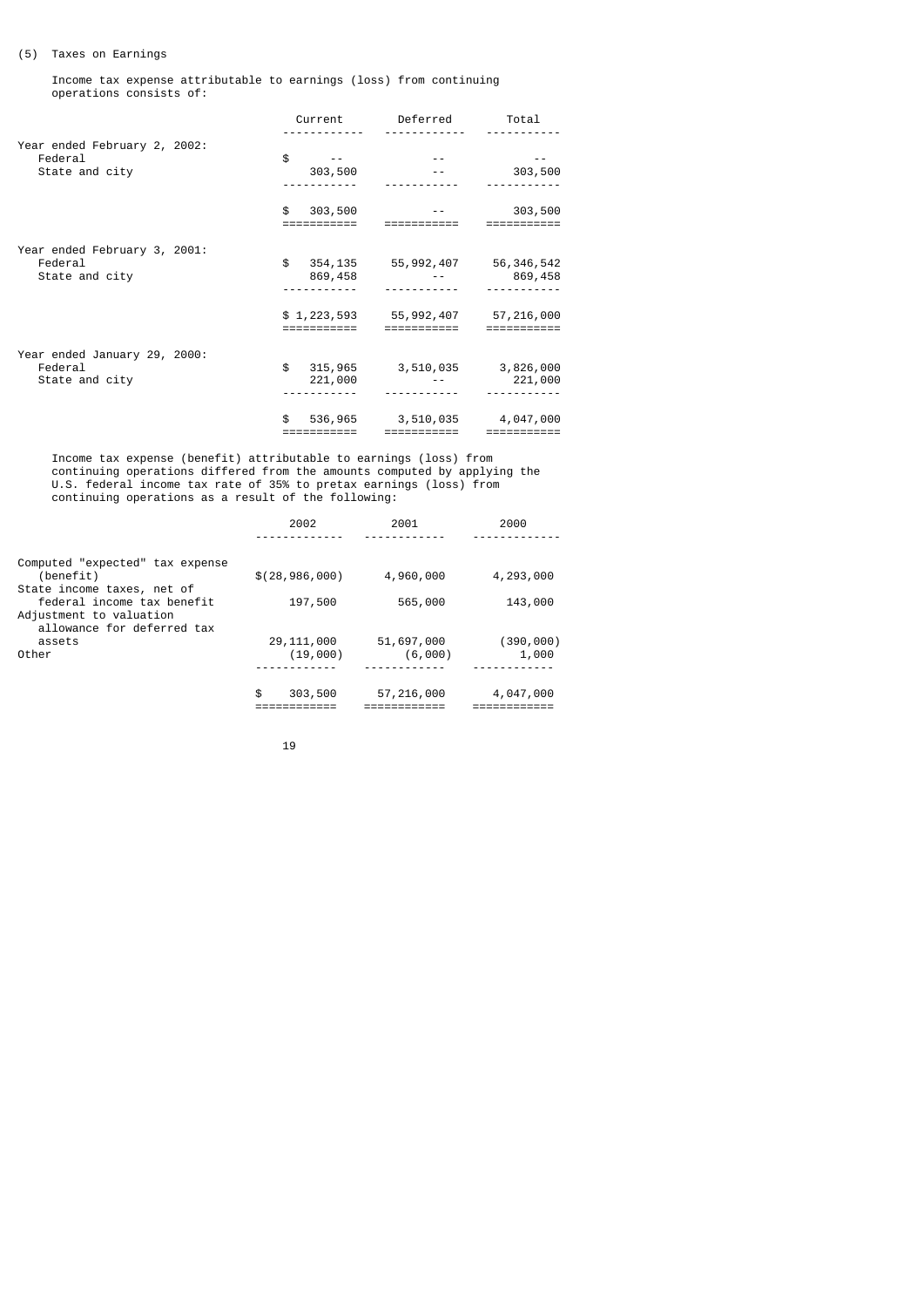The tax effects of temporary differences that give rise to significant portions of deferred tax assets and deferred tax liabilities at February 2, 2002 and February 3, 2001 are presented below:

|                                         | 2002        | 2001                                |
|-----------------------------------------|-------------|-------------------------------------|
| Deferred tax assets:                    |             |                                     |
| Accounts receivable                     |             | $$280,000$ 88,000                   |
| Inventory                               | 284,000     | 556,000                             |
| Intangible assets                       | 3,647,000   | 4,018,000                           |
| Other liabilities                       | 4,917,000   |                                     |
| Nondeductible accruals and reserves     |             | 11, 185, 000 1, 016, 000            |
| Operating loss and credit carryforwards |             | 114, 114, 000 96, 428, 000          |
| Total gross deferred tax assets         | 134,427,000 | 102, 106, 000                       |
| Less valuation allowance                |             | $(134, 005, 000)$ $(100, 070, 000)$ |
| Net deferred tax asset                  | 422,000     | 2,036,000                           |
| Deferred tax liabilities:               |             |                                     |
| Property, plant, and equipment          |             | $(27,000)$ $(1,682,000)$            |
| Intangible assets                       |             | $(395,000)$ $(354,000)$             |
|                                         |             |                                     |
| Total gross deferred tax liabilities    |             | $(422,000)$ $(2,036,000)$           |
|                                         |             |                                     |
| Net deferred tax asset                  |             |                                     |
|                                         |             |                                     |

 At February 2, 2002, the Company has net operating loss carryforwards and general business credit carryforwards for federal income tax purposes of approximately \$273.0 million and \$1.3 million, respectively, which expire in years ending February 2003 through February 2022. The Company also has minimum tax credit carryforwards of approximately \$4.2 million available to reduce future regular income taxes, if any, over an indefinite period. Such carryforwards are defined herein as "NOLs."

 SFAS No. 109, Accounting for Income Taxes, requires that the tax benefit of such NOLs be recorded for financial reporting purposes as an asset to the extent that the Company assesses the utilization of such NOLs to be "more likely than not". At February 3, 2001, the Company increased its valuation allowance to fully reserve its net deferred tax asset. At February 2, 2002, the Company increased its valuation allowance by \$33,935,000 in order to continue to fully reserve against its net deferred tax asset. As of February 2, 2002, the Company has established a valuation allowance against its deferred tax assets of \$134,005,000, which has been charged against income tax expense.

 The Company considers its changing financial circumstances, and the related risks, in assessing whether it is more likely than not that some portion or all of the NOLs will be realized. In considering the likelihood of realizing the value of the NOLs, the Company is required to consider the likelihood of the generation of future taxable income during the periods in which the NOLs may be utilized. In addition, the Company considers Section 382 of the Internal Revenue Code, which serves to limit a taxpayer's ability to utilize NOLs as a result of changes in stock ownership of the Company over a three year period. In the year ended February 3, 2001, the Company disposed of its footwear business, and in May 2001 the Company filed a petition to reorganize its business under Chapter 11. As of February 3, 2001, the possible limitations under Section 382 caused management to conclude that none of the Company's deferred tax assets were more likely than not to be realized.

 As of May 2002, substantially all of the assets of the Company have been sold. The Company's financial circumstances, including the fact that the sale of the Company's assets results in the NOLs remaining with the Company, have caused management to conclude that none of the Company's deferred tax assets are more likely than not to be realized. The Company therefore increased the valuation allowance to fully reserve against its net deferred tax asset as of February 2, 2002.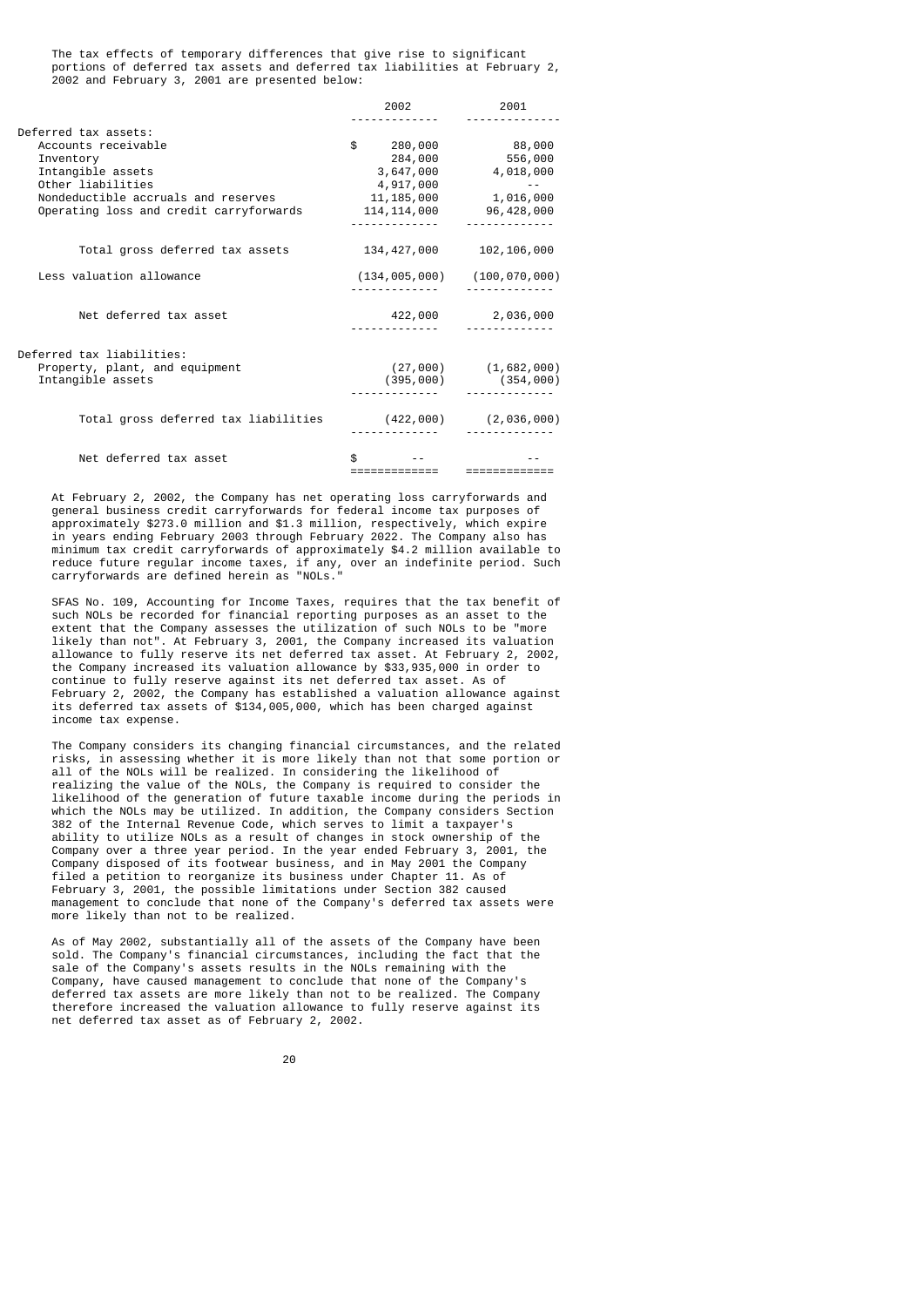#### (6) Pension and Profit Sharing Plans

 The Company has a noncontributory pension plan (the Pension Plan), which covers substantially all employees and is administered by Trustees who are officers of the Company. In March 1997, the board of directors of the Company approved an amendment to the Pension Plan, which resulted in freezing all future benefits under the plan as of May 3, 1997. The following table sets forth the Pension Plan's funded status at February 2, 2002 and February 3, 2001:

|                                                                                                                                             | 2002                          | 2001                                                                          |
|---------------------------------------------------------------------------------------------------------------------------------------------|-------------------------------|-------------------------------------------------------------------------------|
| Change in benefit obligation:<br>Balance at beginning of year<br>Benefits and expenses paid<br>Service and interest costs<br>Actuarial loss | $$15,881,000$ $14,629,000$    | $(710,000)$ (933,000)<br>1, 134, 000 1, 108, 000<br>111,000 1,077,000         |
| Balance at end of year                                                                                                                      |                               | 16,416,000 15,881,000                                                         |
| Change in fair value of plan assets:<br>Balance at beginning of year<br>Actual return on plan assets<br>Benefits and expenses paid          |                               | 24,026,000 23,050,000<br>$(1, 813, 000)$ 1, 909, 000<br>$(710,000)$ (933,000) |
| Balance at end of year                                                                                                                      |                               | 21,503,000 24,026,000                                                         |
| Plan assets in excess of benefit obligations<br>Unrecognized net loss (gain)                                                                |                               | 5,087,000 8,145,000<br>27,000 (3,902,000)                                     |
| Prepaid pension cost                                                                                                                        | \$5, 114, 000<br>============ | 4,243,000<br>============                                                     |

 Assumptions used to develop the Plans' funded status were a discount rate of 7.25% and an increase in compensation level of 4.0%. Plan assets of the Pension Plan consist primarily equity securities, U.S. government obligations, mutual funds, and insurance contracts.

 Net pension benefit for the years ended February 2, 2002, February 3, 2001, and January 29, 2000 include the following components:

|                                                                   | 2002            | 2001          | 2000          |
|-------------------------------------------------------------------|-----------------|---------------|---------------|
|                                                                   |                 |               |               |
| Service cost earned during the year<br>Interest cost on projected | \$              |               | 27,000        |
| benefit obligation                                                | 1,134,000       | 1,107,000     | 1,098,000     |
| Expected return on plan assets                                    | (1, 999, 000)   | (1, 802, 000) | (1, 599, 000) |
| Net qain recognition                                              | (6,000)         | (14,000)      |               |
|                                                                   |                 |               |               |
| Net pension benefit                                               | (871,000)<br>æ. | (709, 000)    | (474,000)     |

 Assumptions used to develop the net periodic pension cost were a discount rate of 7.75%, expected long-term return on assets of 9% and an increase in compensation levels of 4.0%.

 In December 1993, the board of directors of the Company established a Supplemental Retirement plan (the Supplemental Plan) to provide benefits attributable to compensation in excess of \$160,000 but less than \$267,326. In December 1998, the board of directors of the Company approved an amendment to the Supplemental Plan, which resulted in the freezing of all future benefits under the Plan as of December 31, 1998. The following table sets forth the Supplemental Plan's funded status at February 2, 2002 and February 3, 2001:

 <sup>21</sup>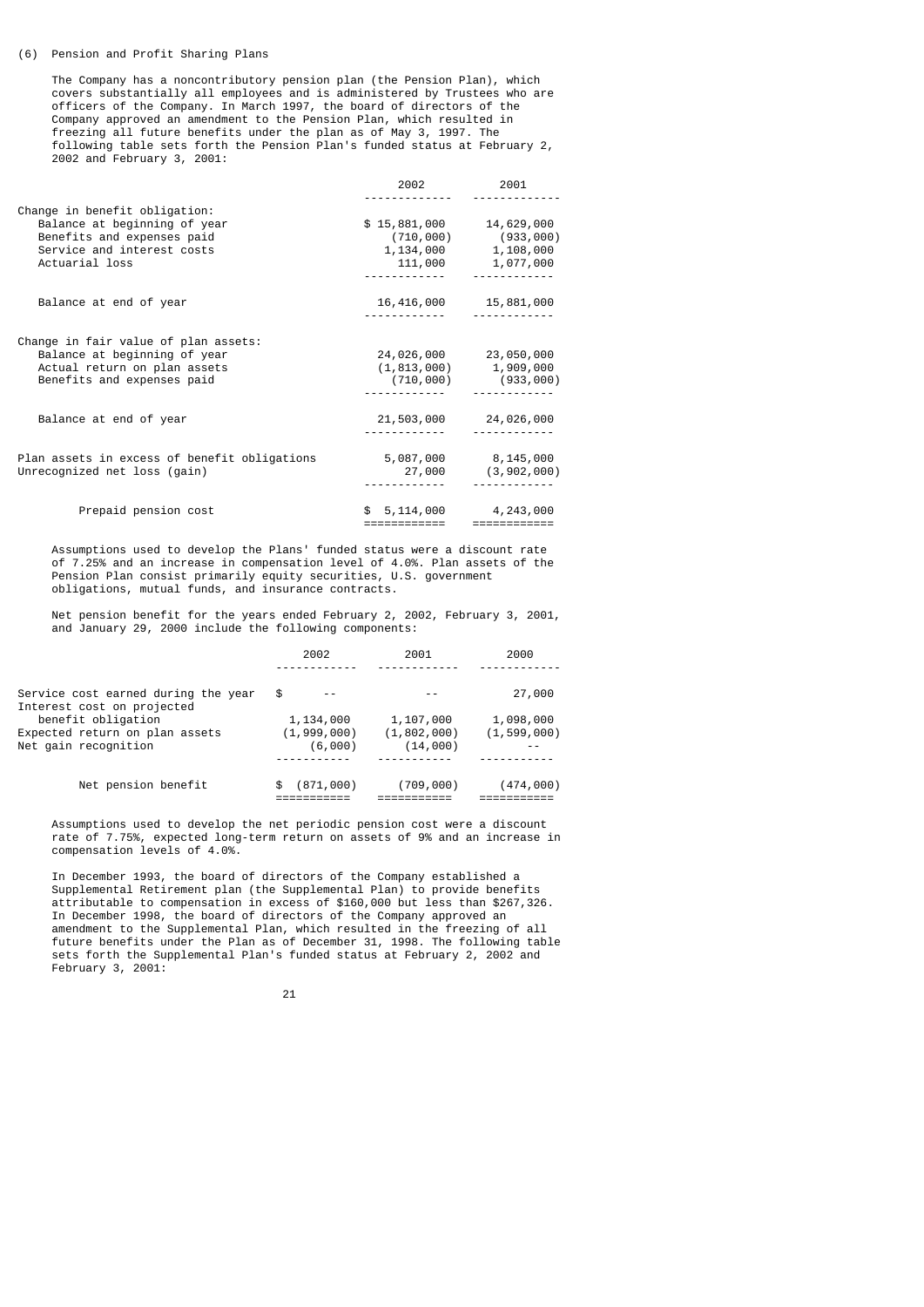|                                                                                                                                             | 2002                        | 2001                                                         |
|---------------------------------------------------------------------------------------------------------------------------------------------|-----------------------------|--------------------------------------------------------------|
|                                                                                                                                             |                             |                                                              |
| Change in benefit obligation:<br>Balance at beginning of year<br>Benefits and expenses paid<br>Service and interest costs<br>Actuarial loss | \$333,000 286,000<br>24,000 | $(2,000)$ $(2,000)$<br>22,000<br>4,000 27,000<br>___________ |
| Balance at end of year                                                                                                                      |                             | 359,000 333,000                                              |
| Change in fair value of plan assets:<br>Balance at beginning of year<br>Employer contributions<br>Benefits and expenses paid                |                             | 2,000 2,000<br>$(2,000)$ $(2,000)$                           |
| Balance at end of year                                                                                                                      |                             |                                                              |
|                                                                                                                                             | 2002                        | 2001                                                         |
| Benefit obligation in excess of plan assets<br>Unrecognized net gain                                                                        |                             | $(359,000)$ $(333,000)$<br>$(136,000)$ $(148,000)$           |
| Accrued pension cost                                                                                                                        | =========                   | $$(495,000)$ (481,000)                                       |

 In January 1992, the Company implemented a qualified 401(k) profit sharing plan available to eligible full-time employees. Under the 401(k) plan, the Company matches 50% of the qualified employee's contribution up to 6% of the employee's salary. The total cost of the matching contribution was \$861,000, \$1,149,000, and \$989,000 for the years ended February 2, 2002, February 3, 2001, and January 29, 2000, respectively.

 The Company has established incentive bonus plans for certain executives and employees. The bonus calculations are generally based on achievement of certain profit levels, as defined in the plans. For the years ended February 2, 2002 and February 3, 2001, there was no bonus provided under the plans. For the year ended January 29, 2000, \$1.1 million was provided under the bonus plans.

 The Company does not provide post-retirement benefits, other than pensions as defined under SFAS No. 106.

(7) Stock Options, Performance Share Awards, and Restricted Stock Awards

 The Company has options outstanding under the Amended and Restated 1985 Stock Option Plan, the 1992 Directors' Stock Option Plan and the 1994 Equity Incentive Plan (the Stock Option Plans). In addition, the Company has granted options which are not part of any Stock Option Plan.

 The Amended and Restated 1985 Stock Option Plan provided for the issuance of incentive and nonqualified stock options to officers and employees at an option price of not less than 100% of the fair market value of a share on the date of grant. Under this plan, no shares of common stock are available for grant at February 3, 2001, as no options could be granted thereunder after June 1995.

 In fiscal 1995, the Company established the 1994 Equity Incentive Plan, which provides for the issuance of one million shares of common stock to officers and employees in the form of stock options (both incentive options and nonqualified options), grants of restricted stock, grants of performance shares and unrestricted grants of stock.

<u>22</u>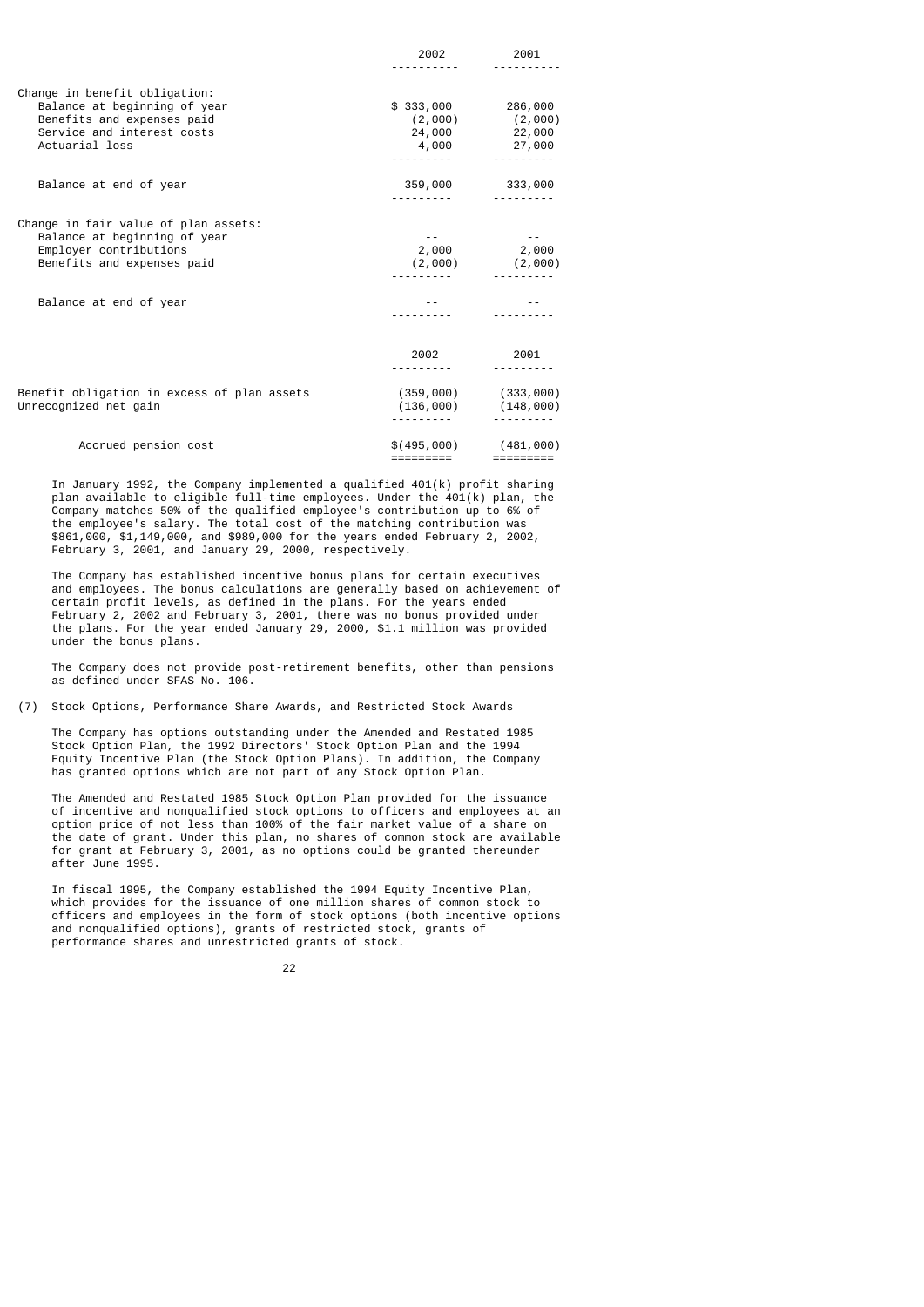Options granted under the Amended and Restated 1985 Stock Option Plan and the 1994 Equity Incentive Plan generally become exercisable either ratably over four years or as otherwise determined by the board of directors, and generally expire seven to ten years from date of grant.

 The 1992 Directors' Stock Option Plan provides for the automatic grant of 2,500 shares of the Company's common stock upon a director's initial election to the board of directors and at the close of business on the fifth business day following the Company's annual meeting of stockholders. Options under the Directors' Plan are granted at a price equal to the closing price of the Company's common stock on the date of grant. Options granted under the 1992 Directors' Plan are exercisable in full upon grant and expire ten years from date of grant.

 The Company applied APB Opinion No. 25 and related interpretations in accounting for its stock options. Accordingly, \$7,813, \$29,232, and \$199,219 of compensation cost has been recognized for stock options in the Company's results of operations in fiscal 2002, fiscal 2001, and fiscal 2000, respectively. Had the Company recorded a charge for the fair value of options granted consistent with SFAS No. 123, net earnings and earnings per common share would have decreased by \$1,112,000 and \$0.08 in fiscal 2002, \$1,630,000 and \$0.11 in fiscal 2001, and \$1,827,000 and \$0.13 in fiscal 2000, respectively.

 The fair value of each option grant is estimated on the date of grant using the Black-Scholes options pricing model, with the following weighted average assumptions used for grants in fiscal 2001 and 2000. No options were granted in fiscal 2002.

|                         | 2001      | 2000      |
|-------------------------|-----------|-----------|
|                         |           |           |
| Risk-free interest rate | 4.7%      | 6.9%      |
| Expected option lives   | 7.7 years | 7.7 years |
| Expected volatility     | 69.2%     | 70.0%     |
| Expected dividend yield | 1.1%      | 1.0%      |

 The effect of applying SFAS No. 123 is not representative of the pro forma effect on net earnings in future years because it does not take into consideration pro forma compensation expense related to grants made prior to fiscal 1996.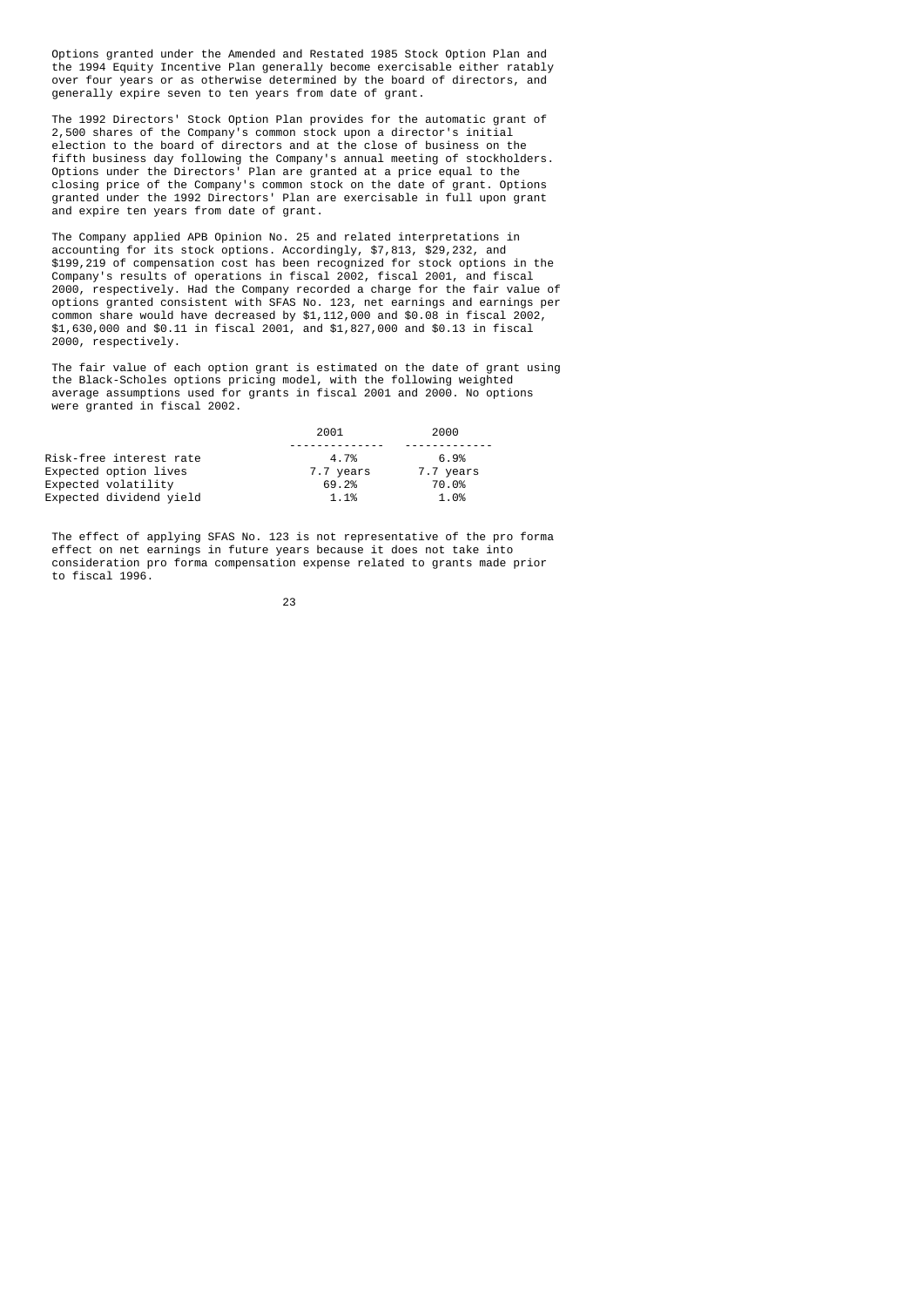|                                                                         | 2002                                          |                                          | 2001                                        |                                          | 2000                                        |                                          |
|-------------------------------------------------------------------------|-----------------------------------------------|------------------------------------------|---------------------------------------------|------------------------------------------|---------------------------------------------|------------------------------------------|
|                                                                         | Shares                                        | Weighted<br>average<br>exercise<br>price | Shares                                      | Weighted<br>average<br>exercise<br>price | Shares                                      | Weighted<br>average<br>exercise<br>price |
| Outstanding at<br>beginning of year<br>Granted<br>Exercised<br>Canceled | 1,899,94<br>$- -$<br>(139, 075)<br>(390, 630) | \$<br>7.24<br>$ -$<br>4.98<br>6.64       | 1,565,497<br>476,400<br>(850)<br>(141, 106) | \$<br>7.58<br>6.18<br>4.17<br>7.42       | 1,249,840<br>381,456<br>(3,000)<br>(62,799) | \$<br>8.23<br>5.33<br>5.03<br>10.24      |
| Options outstanding at<br>end of year                                   | 1,370,236<br>==========                       | \$<br>7.28                               | 1,899,941<br>==========                     | \$                                       | 7.24 1,565,497<br>==========                | \$<br>7.58                               |
| Options exercisable<br>at end of year<br>Weighted average               | 944,901                                       |                                          | 1,024,900                                   |                                          | 769,472                                     |                                          |
| fair value of<br>options granted<br>during the year                     |                                               | \$                                       |                                             | \$<br>6.18                               |                                             | \$<br>5.33                               |

 The following table sets forth a summary of the stock options outstanding at February 2, 2002:

|                                          |                                 | Options outstanding                                                 |                                          | Options exercisable          |                                          |  |
|------------------------------------------|---------------------------------|---------------------------------------------------------------------|------------------------------------------|------------------------------|------------------------------------------|--|
| Range of<br>exercise<br>price            | Number<br>outstanding           | Weighted<br>average<br>remaining<br>years of<br>contractual<br>life | Weighted<br>average<br>exercise<br>price | Number<br>exercisable        | Weighted<br>average<br>exercise<br>price |  |
|                                          |                                 |                                                                     |                                          |                              |                                          |  |
| 1.00 -3.98<br>4.00 -9.75<br>11.31 -21.75 | 159,250<br>1,108,736<br>102,250 | 6.5<br>6.1<br>4.4                                                   | 2.68<br>\$<br>7.31<br>14.10              | 110,825<br>741,326<br>92,750 | \$<br>2.22<br>7.85<br>14.33              |  |
| 1.00 -21.75                              | 1,370,236                       | 6.0                                                                 | 7.28<br>\$                               | 944,901                      | \$<br>7.43                               |  |

 During fiscal 1997 and fiscal 1998, the Company granted Performance Share Awards, which entitled certain officers to shares of the Company's common stock in fiscal 1999 if the price of the common stock attained a "Target Price" (the average closing price of the Company's common stock for certain defined periods) between \$10.00 and \$15.00. In fiscal 1999, the Company granted 21,750 shares of the Company's common stock to eligible officers.

 During fiscal 1999, the Company granted certain officers stock price performance based restricted stock awards, pursuant to which the officers purchased, in the aggregate, 100,000 shares of the Company's common stock at a purchase price of \$10.18 per share. Each of such officers executed a promissory note with the Company as consideration for the aggregate purchase price. The remaining principal and interest obligations under each note were to be forgiven in their entirety on July 8, 2003 provided the respective officer remains employed by the Company at such time. During fiscal 2002, the Board approved an amendment to the notes that would cause them to be forgiven under certain circumstances, including upon a change in control. At February 2, 2002, the notes are included in assets held for sale, and they were sold to Designs.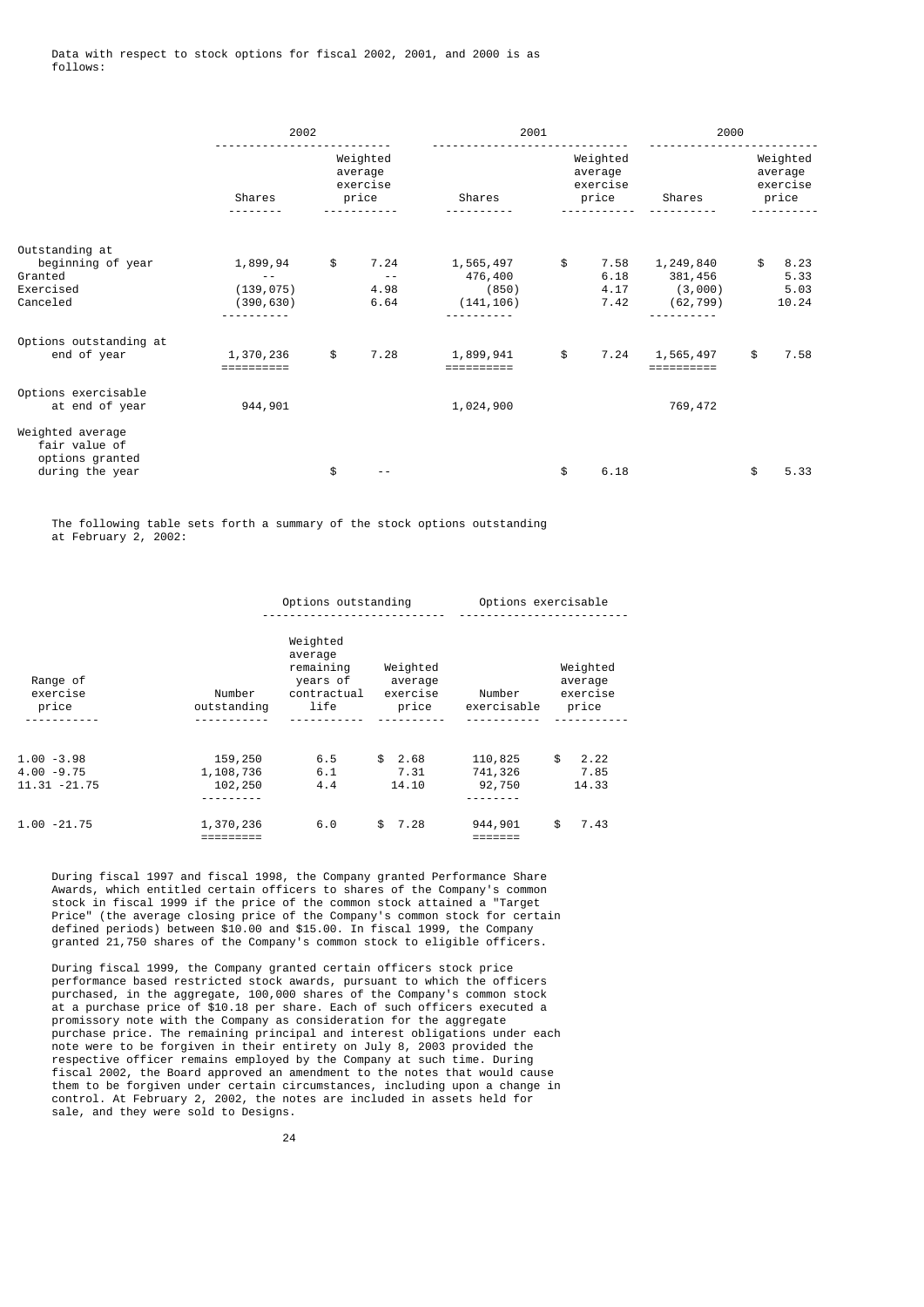Leases

 The Company leases its retail stores, computers, vehicles, and certain of its office facilities.

 The Company remains liable under certain leases and lease guaranties for premises previously leased by the Company for the operation of Parade of Shoes and Fayva footwear stores (the Excess Property Leases). The total liability under the Excess Property Leases is approximately \$10.1 million as of February 2, 2002. The Company has reduced its estimated liability to zero by assigning or subleasing substantially all of the Excess Property Leases to unaffiliated third parties.

 At February 2, 2002, minimum rental commitments under operating leases are as follows:

|                             | Net minimum<br>rentals | Minimum<br>sub-rentals |
|-----------------------------|------------------------|------------------------|
|                             | (In thousands)         |                        |
| Fiscal year ending January: |                        |                        |
| 2003                        | \$<br>26,210           | 69                     |
| 2004                        | 19,651                 | 61                     |
| 2005                        | 13, 148                | 61                     |
| 2006                        | 8,716                  | 46                     |
| 2007                        | 4,624                  |                        |
| Thereafter                  | 5,160                  |                        |
|                             |                        |                        |
|                             | \$<br>77,509           | 237                    |
|                             |                        |                        |

 Rent expense for the years ended February 2, 2002, February 3, 2001, and January 29, 2000 was as follows:

|                                       | 2002                | 2001           | 2000          |
|---------------------------------------|---------------------|----------------|---------------|
|                                       |                     | (In thousands) |               |
| Minimum rentals<br>Contingent rentals | \$<br>40,415<br>225 | 43,671<br>196  | 38,403<br>142 |
|                                       | 40,640              | 43,867         | 38,545        |
| Less sublease rentals                 | 388                 | 901            | 921           |
| Net rentals                           | \$<br>40,252        | 42,966         | 37,624        |

Other Commitments and Contingencies

 On August 22, 2001, the Bankruptcy Court approved severance agreements and a retention program for certain key employees. The severance agreements superseded and replaced all employment, severance and change of control severance agreements in place prior to August 22, 2001 for such executives. Under the severance agreements, 12 of the Company's officers are entitled to payments in the event of termination without cause, change of control, or liquidation of the Company. At February 2, 2002, the maximum aggregate commitment amount payable under these severance agreements, should all of the covered employees be terminated in a manner triggering severance payment, is \$4.3 million. Severance agreements for 10 of the Company's officers were assumed by Designs.

 Under the retention program, certain employees are entitled to receive retention payments if they remain employed and in good standing on three milestone dates: (i) three months after the filing of the Chapter 11 petition (i.e. August 18, 2001), (ii) nine months after the filing of the Chapter 11 petition (i.e. February 18, 2002) or upon "emergence" from the Chapter 11 Case, as defined in the retention program, if earlier and (iii) upon "emergence"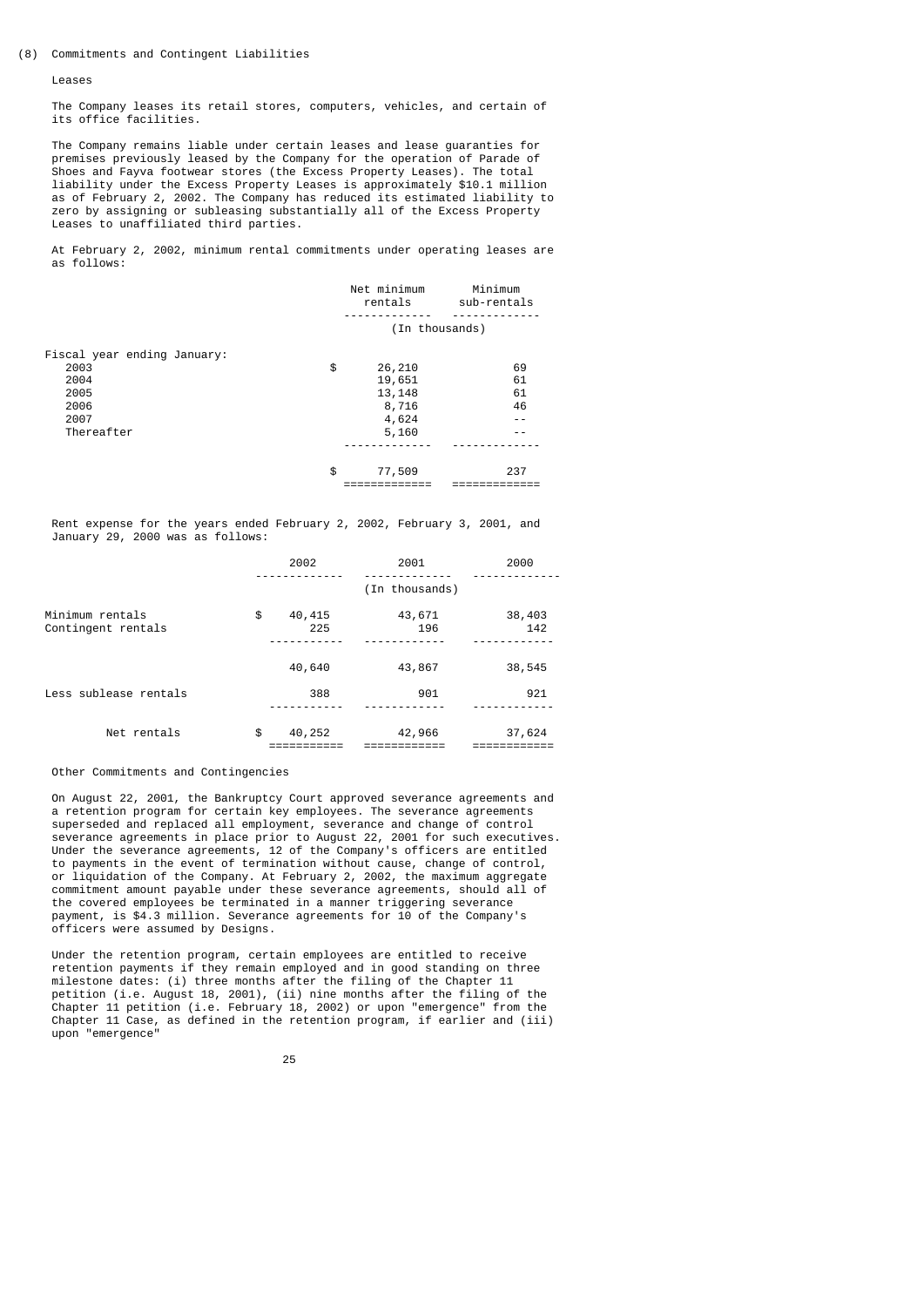from the Chapter 11 Case. The Company made aggregate retention payments under the plan of \$1.0 million on both August 18, 2001 and February 18, 2002, and, based on the sale to Designs, \$2.1 million on May 15, 2002.

 At February 2, 2002 and February 3, 2001, the Company was contingently liable under letters of credit totaling \$0.8 million and \$1.9 million, respectively. These letters of credit, which have terms ranging from one month to one year, are used primarily to collateralize obligations to third parties for the purchase of the Company's inventory. The fair value of these letters of credit is estimated to be the same as the contract values based on the nature of fee arrangements with the issuing banks. No material loss is anticipated due to nonperformance by counterparties to these arrangements.

### (9) Stockholders' Equity

 The board of directors of the Company is authorized by vote or votes, from time to time adopted, to provide for the issuance of Preferred Stock in one or more series and to fix and state the voting powers, designations, preferences and relative participating, optional, or other special rights of the shares of each series and the qualifications, limitations, and restrictions thereof.

 On December 15, 1994, the Company's board of directors adopted a Shareholder Rights Agreement (the Rights Agreement) designed to enhance the Company's ability to protect shareholder interests and to ensure shareholders receive fair treatment in the event any future coercive takeover attempt of the Company is made. Pursuant to the Rights Agreement, the board of directors declared a dividend distribution of one preferred stock purchase right (the Right) for each outstanding share of the Company's common stock to shareholders of record as of the close of business on January 6, 1995. Each right entitles the holder to purchase from the Company a unit consisting of one ten thousandth (1/10,000) of a share of Series A Junior Participating Cumulative Preferred Stock, par value \$1.00 per share, at a cash exercise price of \$70 per unit, subject to adjustment, upon the occurrence of certain events as set forth in the Rights Agreement. These events include the earliest to occur of: (i) the acquisition of 15% or more of the Company's outstanding common stock by any person or group; (ii) the commencement of a tender or exchange offer that would result upon its consummation in a person or a group becoming the beneficial owner of 15% or more of the Company's outstanding common stock; or (iii) the determination by the board of directors that any person is an "Adverse Person", as defined in the Rights Agreement. The Rights are not exercisable until or following the occurrence of one of the above events and will expire on December 14, 2004 unless previously redeemed or exchanged by the Company, as provided in the Rights Agreement.

### (10) Supplemental Schedules

Supplemental schedule to consolidated statement of cash flows:

|                                                                                                | 2002                     | 2001                      | 2000                      |
|------------------------------------------------------------------------------------------------|--------------------------|---------------------------|---------------------------|
|                                                                                                |                          |                           |                           |
| Cash paid for:<br>Interest<br>Income taxes                                                     | \$11,764,208<br>371, 187 | 21, 612, 192<br>1,373,971 | 16, 141, 233<br>2,235,758 |
| Schedule of noncash financing<br>activity:<br>Warrants issued with senior<br>subordinated debt |                          |                           | 3,300,000                 |
|                                                                                                | 26                       |                           |                           |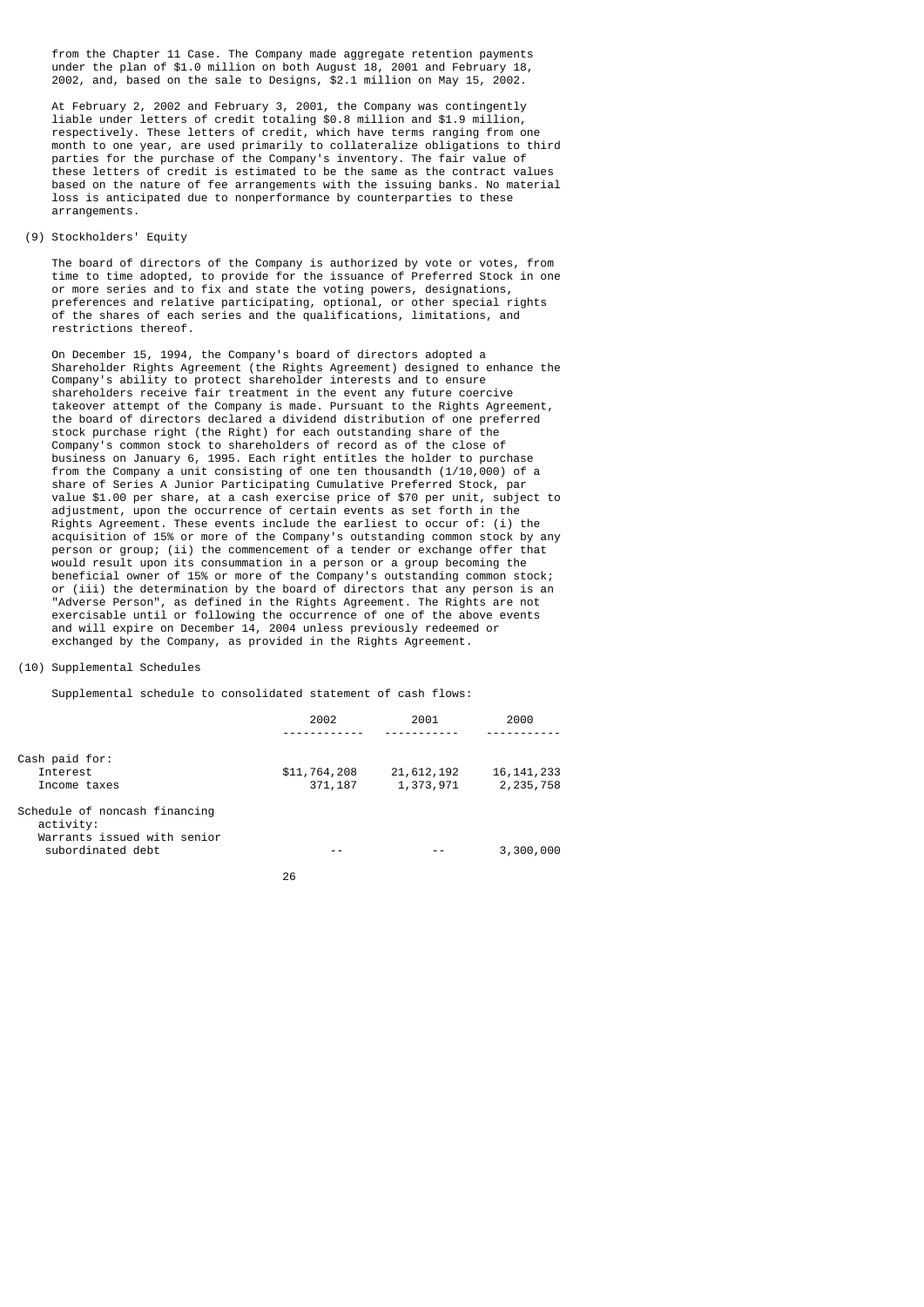Supplemental schedule for the allowance for doubtful accounts:

|                                                                                            | 2002                             | 2001                          | 2000                           |
|--------------------------------------------------------------------------------------------|----------------------------------|-------------------------------|--------------------------------|
| Balance beginning of year<br>Additions charged to expense<br>Write-offs, net of recoveries | \$220,000<br>700,000<br>(20,000) | 200,000<br>80,000<br>(60,000) | 185,000<br>107,000<br>(92,000) |
| Balance end of year                                                                        | \$900,000                        | 220,000                       | 200,000                        |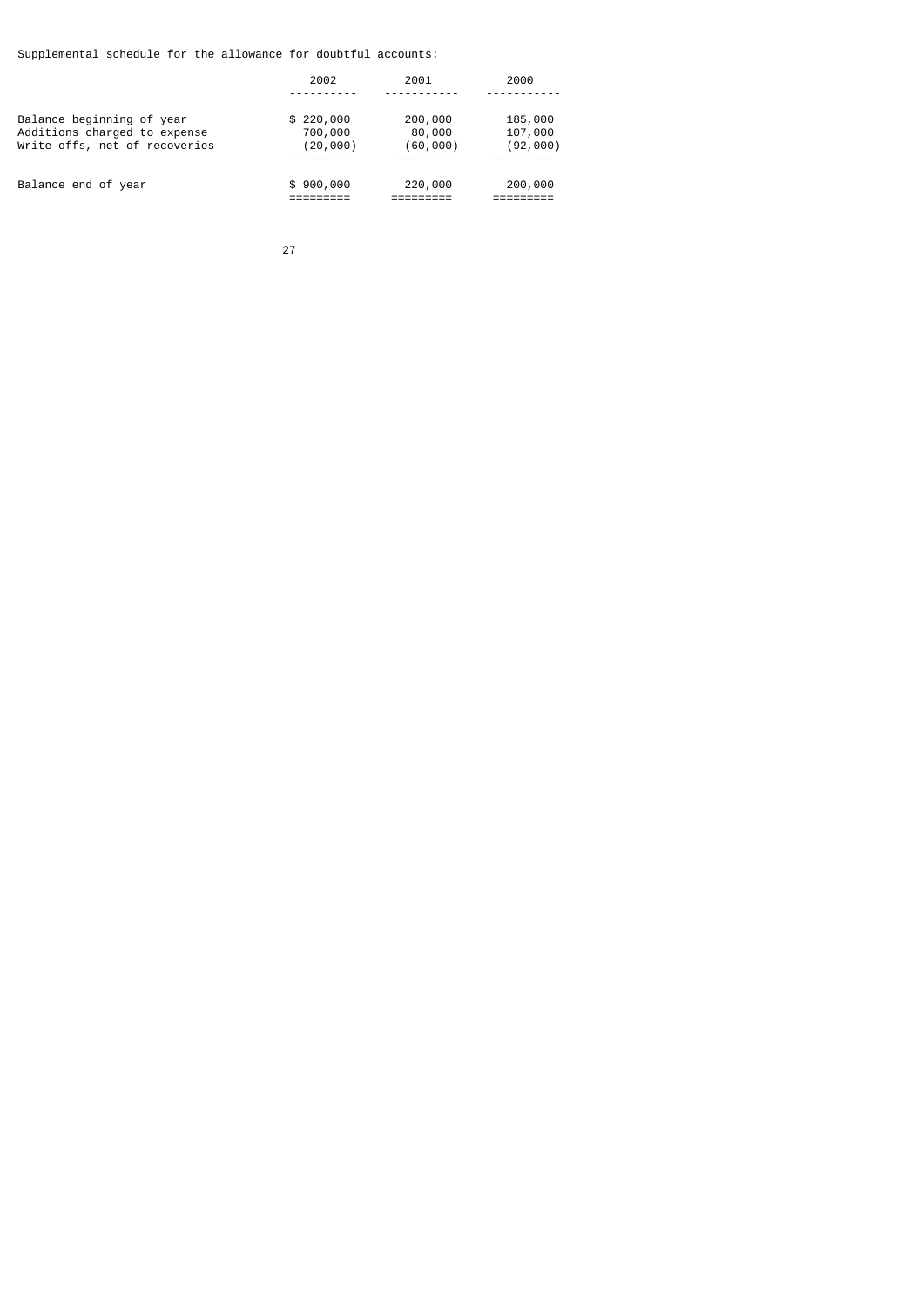The following pro forma financial information is subject to revision, which could have a significant impact on total assets, total liabilities and stockholders' equity (deficit), depreciation and amortization, interest expense and income taxes:

 Unaudited Pro Forma Condensed Consolidated Balance Sheet as of May 4, 2002

 Unaudited Pro Forma Condensed Consolidated Statements of Operations for the three months ended May 4, 2002

- Unaudited Pro Forma Condensed Consolidated Statements of Operations for the year ended February 2, 2002
	- Notes to Unaudited Pro Forma Condensed Consolidated Financial Information

The unaudited pro forma financial information included herein gives effect to the Company's acquisition of Casual Male and to the financing transactions completed by the Company as of May 14, 2002. The Unaudited Pro Forma Condensed Consolidated Statements of Operations for the three months ended May 4, 2002 and the year ended February 2, 2002 are based on historical data as reported by the separate companies, and reflect adjustments prepared as if the acquisition had occurred on February 3, 2002 and February 4, 2001, respectively. The Unaudited Pro Forma Condensed Consolidated Balance Sheet is based on historical data as reported by the separate companies, and reflects adjustments prepared as if the acquisition had occurred on May 4, 2002.

The acquisition of Casual Male has been accounted for using the purchase method of accounting. Accordingly, the assets acquired and liabilities assumed have been recorded at their estimated fair values, with appropriate recognition given to the Company's borrowing rates, accounting policies, and income taxes. The Company's management does not expect that the final allocation of the purchase price for the acquisition of Casual Male will differ materially from the allocations used to prepare the unaudited pro forma financial information presented herein.

The Unaudited Pro Forma Condensed Consolidated Financial Statements contained herein (the "Statements") have been prepared based on available information, using assumptions that the Company's management believes are reasonable. The Statements do not purport to represent the actual financial position or results of operations that would have occurred if the acquisition had occurred on the dates specified. The Statements are not necessarily indicative of the results that may be achieved in the future. The Statements do not reflect any adjustments for the effect of certain operating synergies or expected cost reductions that the Company may realize as a result of the acquisition. No assurances can be given as to the amount of financial benefits, if any, that may actually be realized as the result of the acquisition.

The assumptions used and adjustments made in preparing the Statements are described in the Notes to the Unaudited Pro Forma Condensed Consolidated Financial Statements contained herein (the "Notes"), which should be read in conjunction with the Statements contained herein. The Statements and related Notes contained herein should be read in conjunction with the consolidated financial statements and related notes of the Company included in its Annual Report on Form 10-K for the year ended February 2, 2002, and the consolidated financial statements and related notes of Casual Male included above.

<u>28 and 28 and 28 and 28 and 28 and 28 and 28 and 28 and 28 and 28 and 28 and 28 and 28 and 28 and 28 and 28 a</u>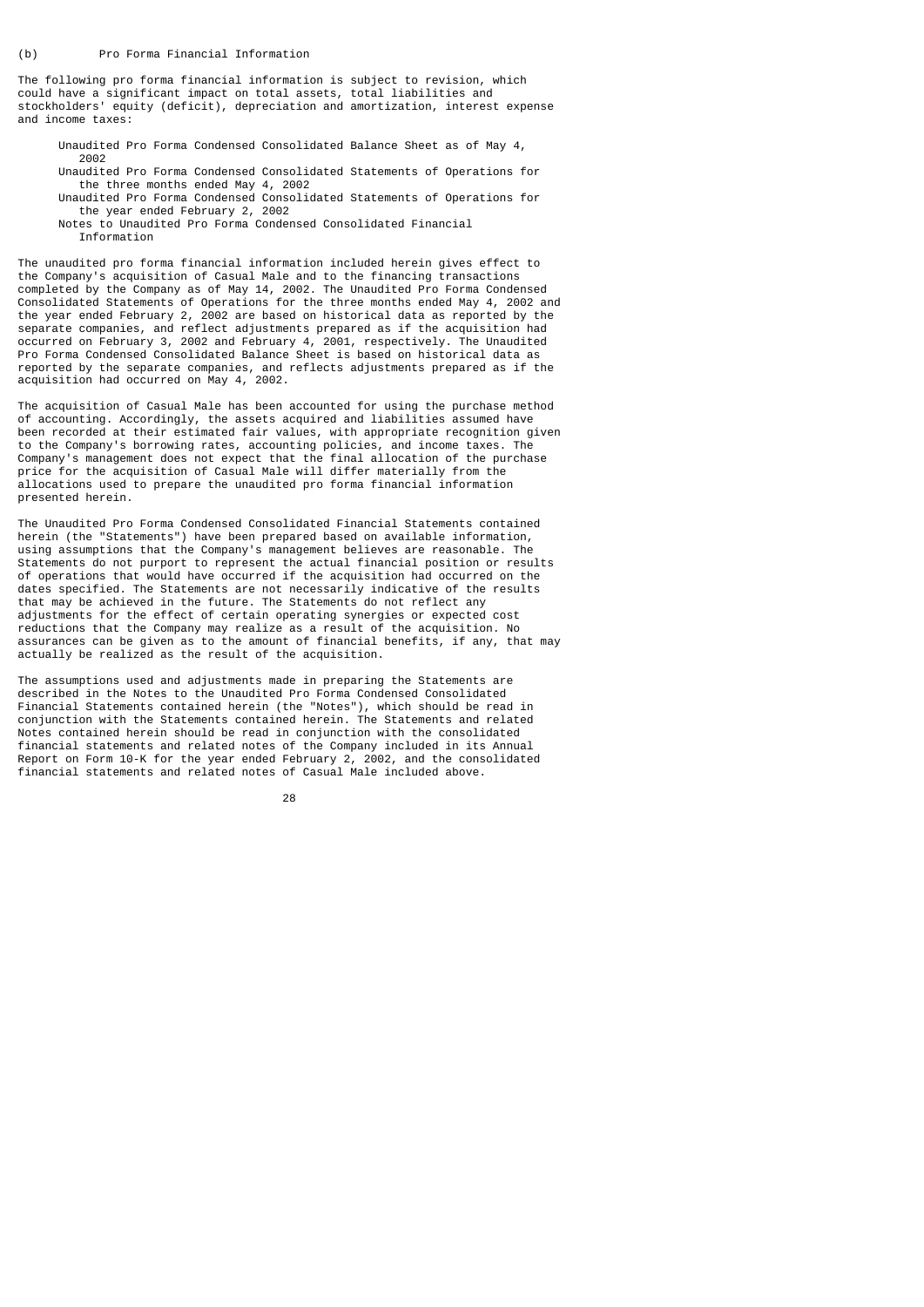## DESIGNS, INC.

### UNAUDITED PRO FORMA CONDENSED CONSOLIDATED BALANCE SHEET - ----------------------------------------------------------------------------------------------------------------------------------

May 4, 2002

|                                                                                                                                                                                                          | Historical                                                                                                        |                                                                                                                                  |                                                                                                    |                                                                                                                                                                                                                                                  |                                                                                                                                                                                                                                     |  |
|----------------------------------------------------------------------------------------------------------------------------------------------------------------------------------------------------------|-------------------------------------------------------------------------------------------------------------------|----------------------------------------------------------------------------------------------------------------------------------|----------------------------------------------------------------------------------------------------|--------------------------------------------------------------------------------------------------------------------------------------------------------------------------------------------------------------------------------------------------|-------------------------------------------------------------------------------------------------------------------------------------------------------------------------------------------------------------------------------------|--|
| (In thousands)                                                                                                                                                                                           | <u>.</u>                                                                                                          | Casual<br>Designs, Inc. Male Corp.<br><u> - - - - - - - - - - - - -</u>                                                          | Pro Forma<br>Adjustments Note 3                                                                    |                                                                                                                                                                                                                                                  | Pro Forma<br>Combined                                                                                                                                                                                                               |  |
| <b>ASSETS</b>                                                                                                                                                                                            |                                                                                                                   |                                                                                                                                  |                                                                                                    |                                                                                                                                                                                                                                                  |                                                                                                                                                                                                                                     |  |
| Current assets:<br>Cash and cash equivalents<br>Accounts receivable<br>Inventories<br>Deferred income taxes<br>Prepaid expenses<br>Assets held for sale                                                  | \$<br><b>Contractor</b><br>278<br>69,273<br>1,082<br>3,012<br><b>Contract Contract</b><br><u> - - - - - - - -</u> | \$ 4,974<br>4,500<br>$\alpha$ , and $\alpha$ , and $\alpha$<br>$\omega = 1$ .<br>778<br>124,996                                  | \$ (4, 784)<br>(2,630)<br>98,032<br><b>State State</b><br>5,109<br>(124, 996)<br><u> 222222220</u> | a, b<br>b<br>b<br>b<br><sub>b</sub>                                                                                                                                                                                                              | \$<br>190<br>2,148<br>167,305<br>1,082<br>8,899<br>$\sim 100$<br><u> - - - - - - - - -</u>                                                                                                                                          |  |
| Total current assets                                                                                                                                                                                     | 73,645                                                                                                            | 135,248                                                                                                                          | (29, 269)                                                                                          |                                                                                                                                                                                                                                                  | 179,624                                                                                                                                                                                                                             |  |
| Property and equipment, net of<br>accumulated depreciation and amortization<br>Deferred income taxes<br>Other assets<br>Total assets                                                                     | 20,052<br>7,326<br>1,072<br>----------<br>\$102,095<br>=========                                                  | <b>Contractor</b><br>$\alpha$ , and $\alpha$ , and $\alpha$<br>$\frac{11}{1}$<br>$$135,259$<br>==========                        | 65,474<br>8,000 11<br>39,992<br>\$84,197<br>$=$ =========                                          | b b<br>$\mathbf{C}$                                                                                                                                                                                                                              | 85,526<br>15,326<br>b<br>$41,0/5$<br>$+1/5$<br>$+321,551$<br>$+1/5$<br>$+1/5$<br>$+1/5$<br>$+1/5$<br>$+1/5$<br>$+1/5$<br>$+1/5$<br>$+1/5$<br>$+1/5$<br>$+1/5$<br>$+1/5$<br>$+1/5$<br>$+1/5$<br>$+1/5$<br>$+1/5$<br>$+1/5$<br>$+1/5$ |  |
| LIABILITIES AND STOCKHOLDERS' EQUITY<br>Current liabilities:                                                                                                                                             |                                                                                                                   |                                                                                                                                  |                                                                                                    |                                                                                                                                                                                                                                                  |                                                                                                                                                                                                                                     |  |
| Current portion of long-term debt<br>Accounts payable<br>Accrued expenses and other current liabilities<br>Borrowings under revolver                                                                     | <b>Service State</b><br>\$<br>15,367<br>12,420<br>33,641                                                          | \$35,263<br>1,155<br>4,132<br>$45,268$ (15,113)<br><u> - - - - - - - - -</u>                                                     | \$ (34, 443)<br>24,642<br>8,107                                                                    | b<br>b and the set of the set of the set of the set of the set of the set of the set of the set of the set of the set of the set of the set of the set of the set of the set of the set of the set of the set of the set of the set<br>b<br>a, b | 820<br>\$<br>41, 164<br>24,659<br>63,796                                                                                                                                                                                            |  |
| Total current liabilities                                                                                                                                                                                | <u> - - - - - - - - -</u><br>61,428                                                                               | 85,818                                                                                                                           | (16, 807)                                                                                          |                                                                                                                                                                                                                                                  | 130,439                                                                                                                                                                                                                             |  |
| Long-term debt, net of current portion (Note 5)<br>Liabilities subject to compromise                                                                                                                     | $\sim 10^{-11}$<br>$\sim 10^{-10}$<br><u> - - - - - - - -</u>                                                     | <b>Contractor</b><br>148,244<br><u> - - - - - - - - -</u>                                                                        | 54,607<br>(148, 244)<br><u> - - - - - - - - -</u>                                                  | a, b<br>b                                                                                                                                                                                                                                        | 54,607<br>$\sim 100$<br><u> - - - - - - - -</u>                                                                                                                                                                                     |  |
| Total liabilities                                                                                                                                                                                        | 61,428<br><u> - - - - - - - -</u>                                                                                 | 234,062<br><u>.</u>                                                                                                              | (110, 444)                                                                                         |                                                                                                                                                                                                                                                  | 185,046<br><u> - - - - - - - -</u>                                                                                                                                                                                                  |  |
| Stockholders' equity:<br>Series B convertible preferred stock<br>Common stock<br>Additional paid-in capital<br>(Accumulated deficit) retained earnings<br>Treasury stock<br>Note receivable from officer | $\sim 10^{-11}$<br>176<br>56,237<br>(7,099)<br>(8, 450)<br>(197)<br><u>.</u> .                                    | $\sim$ $ \sim$ $-$<br>7,104<br>121,534<br>(227, 441)<br>and the second state<br>$\omega_{\rm{max}}$<br><u> - - - - - - - - -</u> | 180<br>(7,090)<br>(33,890)<br>235,441<br><b>Contractor</b><br>$\sim$ $\sim$                        | a<br>a, b<br>a, b<br>b, c                                                                                                                                                                                                                        | 180<br>190<br>143,881<br>901<br>(8, 450)<br>(197)                                                                                                                                                                                   |  |
| Total stockholders' equity                                                                                                                                                                               | 40,667<br><u>.</u>                                                                                                | (98, 803)<br><u> - - - - - - - - -</u>                                                                                           | 194,641                                                                                            |                                                                                                                                                                                                                                                  | 136,505<br><u> - - - - - - - -</u>                                                                                                                                                                                                  |  |
| Total liabilities and stockholders' equity                                                                                                                                                               | \$102,095                                                                                                         | \$135,259<br>=========                                                                                                           | \$84,197                                                                                           |                                                                                                                                                                                                                                                  | \$321,551                                                                                                                                                                                                                           |  |

See Notes to Unaudited Pro Forma Condensed Consolidated Financial Statements.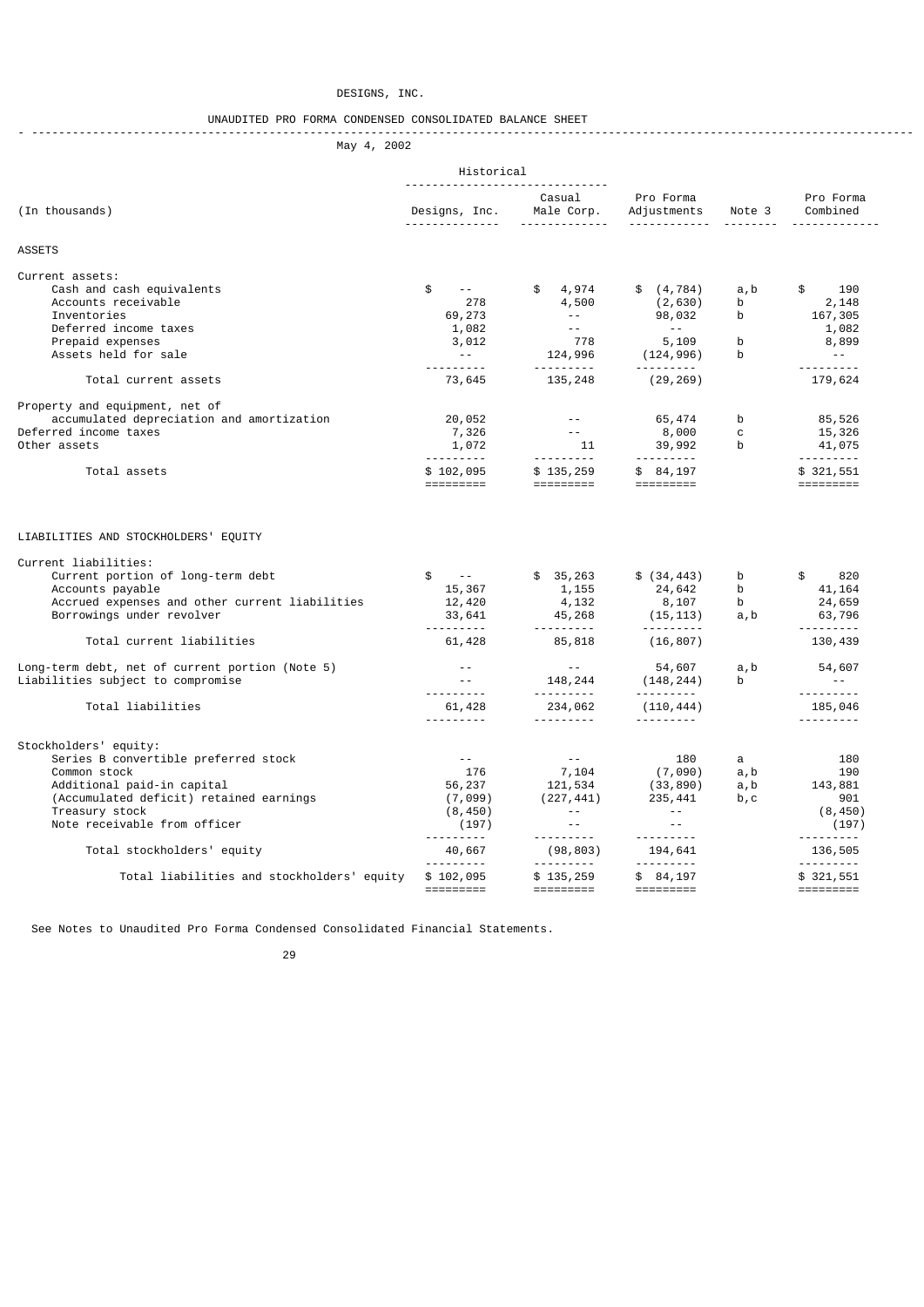#### $DESIGNS, \quad INC.$  UNAUDITED PRO FORMA CONDENSED CONSOLIDATED STATEMENTS OF OPERATIONS - ---------------------------------------------------------------------------------------------------------------------------------

For the three months ended May 4, 2002

|                                                                                                           | Historical                               |                                                  |                                        |             |                                |
|-----------------------------------------------------------------------------------------------------------|------------------------------------------|--------------------------------------------------|----------------------------------------|-------------|--------------------------------|
| (In thousands, except share data)                                                                         | Designs, Inc.                            | Casual<br>Male Corp.                             | Pro Forma<br>Adjustments               | Note 4      | Pro Forma<br>Combined          |
| Sales<br>Cost of goods sold including occupancy                                                           | \$36,441<br>28,448                       | \$78,371<br>35,494                               | $\frac{1}{2}$ - -<br>9,715             | a           | \$114,812<br>73,657            |
| Gross profit                                                                                              | <u>.</u><br>7,993                        | <u> - - - - - - - - -</u><br>42,877<br>--------- | <u>.</u><br>(9, 715)                   |             | <u>.</u><br>41, 155            |
| Expenses:<br>Selling, general and administrative<br>Reorganization costs<br>Depreciation and amortization | 9,077<br>$\sim$ $ \sim$ $ \sim$<br>1,411 | 37,904<br>2,098<br>2,254                         | (10, 912)<br>(2,098)<br>(554)          | a<br>b<br>C | 36,069<br>$\sim$ $ -$<br>3,111 |
| Total expenses                                                                                            | .<br>10,488<br>.                         | <u> - - - - - - - - -</u><br>42,256<br><u>.</u>  | <u> - - - - - - - - -</u><br>(13, 564) |             | .<br>39,180<br>---------       |
| Operating income (loss)                                                                                   | (2, 495)                                 | 621                                              | 3,849                                  |             | 1,975                          |
| Interest expense, net                                                                                     | 353<br>---------                         | 2,546                                            | 43                                     | d           | 2,942                          |
| Income (loss) before income taxes                                                                         | (2, 848)                                 | (1, 925)                                         | 3,806                                  |             | (967)                          |
| Provision (benefit) for income taxes                                                                      | (1, 053)                                 |                                                  | 696<br>.                               | e           | (357)                          |
| Net (loss) income                                                                                         | (1, 795)<br>\$                           | \$(1, 925)                                       | 3,110                                  |             | (610)<br>\$<br>=========       |
| Net loss per share - basic<br>Net loss per share - diluted                                                | $(\$0.12)$<br>$(\$0.12)$                 | ( \$0.14)<br>( \$0.14)                           |                                        |             | ( \$0.02)<br>(\$0.02)          |
| Weighted average number of common and<br>preferred shares outstanding:<br>Basic<br>Diluted                | 14,576<br>14,576                         | 14,206<br>14,206                                 |                                        |             | 36,187<br>36,187               |

See Notes to Unaudited Pro Forma Condensed Consolidated Financial Statements.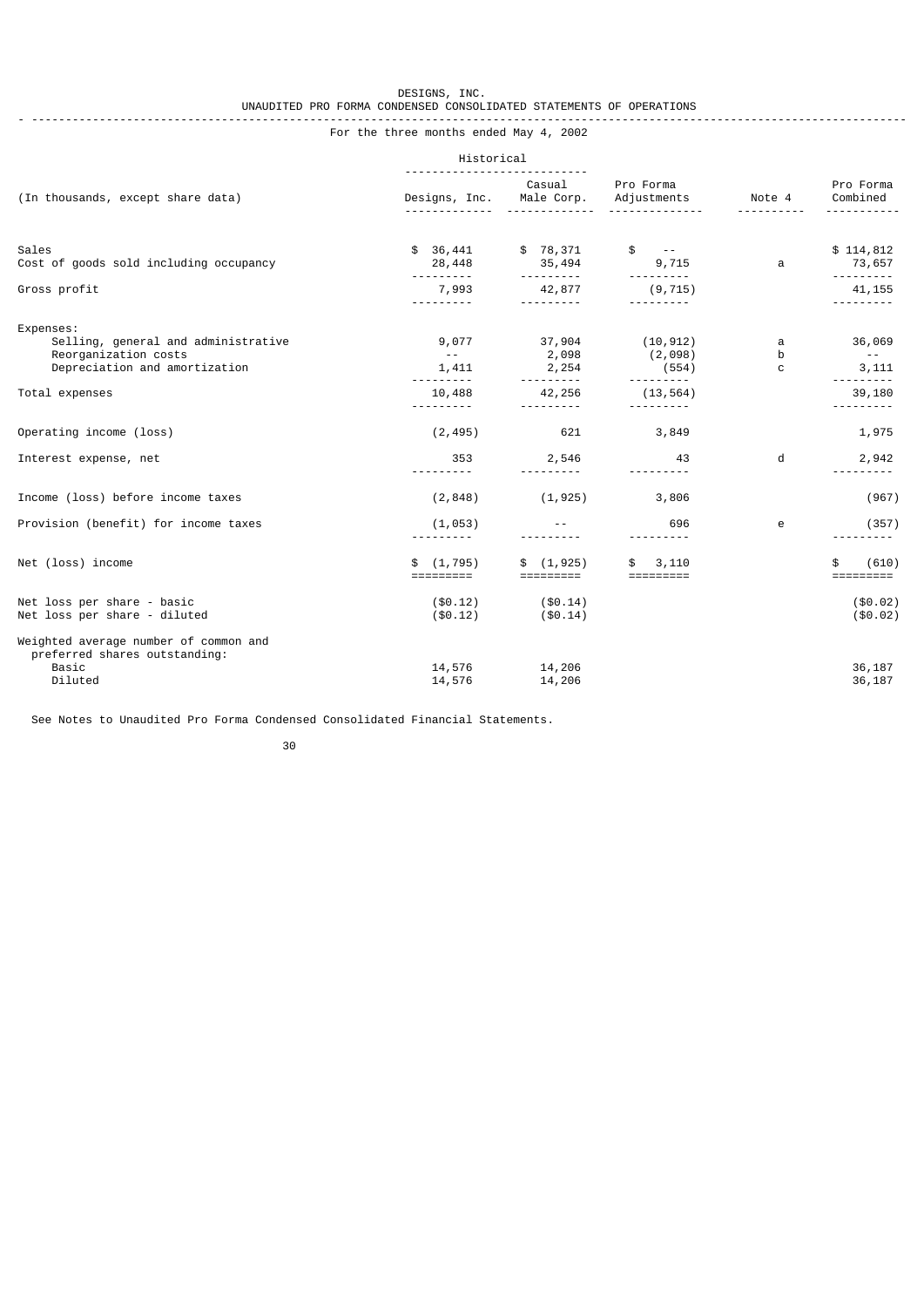#### $DESIGNS, \quad INC.$  UNAUDITED PRO FORMA CONDENSED CONSOLIDATED STATEMENTS OF OPERATIONS - ---------------------------------------------------------------------------------------------------------------------------------

# For the fiscal year ended February 2, 2002

## Historical

| (In thousands, except share data)                                                                                                               | Designs, Inc.                                                  | Male Corp.                                         | Casual<br>Adjustments                                                                                                                                                                                                                                                                                                                                                                                                                                                                             | Note 4                     | Pro Forma<br>Combined                                             |
|-------------------------------------------------------------------------------------------------------------------------------------------------|----------------------------------------------------------------|----------------------------------------------------|---------------------------------------------------------------------------------------------------------------------------------------------------------------------------------------------------------------------------------------------------------------------------------------------------------------------------------------------------------------------------------------------------------------------------------------------------------------------------------------------------|----------------------------|-------------------------------------------------------------------|
| Sales<br>Cost of goods sold including occupancy                                                                                                 | \$195,119<br>147,898                                           | \$430,807<br>246,468                               | \$ (98, 275)<br>(48, 693)                                                                                                                                                                                                                                                                                                                                                                                                                                                                         | $\mathbf{a}$<br>a          | \$527,651<br>345,673                                              |
| Gross profit                                                                                                                                    | <u>.</u> .<br>47,221<br><u>.</u>                               | 184,339<br><u> - - - - - - - -</u>                 | <u> - - - - - - - - -</u><br>(49, 582)<br>---------                                                                                                                                                                                                                                                                                                                                                                                                                                               |                            | <u> - - - - - - - -</u><br>181,978<br>.                           |
| Expenses:<br>Selling, general and administrative<br>Reorganization costs<br>Provision for impairment of assets<br>Depreciation and amortization | 39,743<br>$\sim$ $ -$<br>$\sim$ 100 $\sim$ 100 $\sim$<br>5,398 | 190,585<br>37,974<br>12,292<br>12,633              | (88, 505)<br>(37, 974)<br>(12,292)<br>(5, 832)                                                                                                                                                                                                                                                                                                                                                                                                                                                    | a<br>b<br>b<br>$\mathbf C$ | 141,823<br>$\sim 100$ m $^{-1}$<br>$\sim 100$ m $^{-1}$<br>12,199 |
| Total expenses                                                                                                                                  | <u>.</u> .<br>45,141<br><u>.</u> .                             | <u> - - - - - - - - -</u><br>253,484<br>---------- | ----------<br>(144, 603)<br>----------                                                                                                                                                                                                                                                                                                                                                                                                                                                            |                            | <u>.</u><br>154,022<br>---------                                  |
| Operating income (loss)                                                                                                                         | 2,080                                                          | (69, 145)                                          | 95,021                                                                                                                                                                                                                                                                                                                                                                                                                                                                                            |                            | 27,956                                                            |
| Interest expense, net                                                                                                                           | 1,905<br><u> - - - - - - - - -</u>                             | 13,671<br><u>.</u> .                               | (3, 313)                                                                                                                                                                                                                                                                                                                                                                                                                                                                                          | d                          | 12,263<br><u>.</u>                                                |
| Income (loss) before income taxes                                                                                                               | 175                                                            | (82, 816)                                          | 98,334                                                                                                                                                                                                                                                                                                                                                                                                                                                                                            |                            | 15,693                                                            |
| Provision (benefit) for income taxes                                                                                                            | 8,056                                                          | 304<br>.                                           | (2, 562)                                                                                                                                                                                                                                                                                                                                                                                                                                                                                          | e                          | 5,798                                                             |
| Net (loss) income                                                                                                                               | \$(7,881)<br>$=$ $=$ $=$ $=$ $=$ $=$ $=$ $=$ $=$               | \$ (83, 120)<br>=========                          | \$100,896<br>$\begin{array}{cccccc} \multicolumn{2}{c}{} & \multicolumn{2}{c}{} & \multicolumn{2}{c}{} & \multicolumn{2}{c}{} & \multicolumn{2}{c}{} & \multicolumn{2}{c}{} & \multicolumn{2}{c}{} & \multicolumn{2}{c}{} & \multicolumn{2}{c}{} & \multicolumn{2}{c}{} & \multicolumn{2}{c}{} & \multicolumn{2}{c}{} & \multicolumn{2}{c}{} & \multicolumn{2}{c}{} & \multicolumn{2}{c}{} & \multicolumn{2}{c}{} & \multicolumn{2}{c}{} & \multicolumn{2}{c}{} & \multicolumn{2}{c}{} & \multic$ |                            | 9,895<br>=========                                                |
| Net (loss) income per share - basic<br>Net (loss) income per share - diluted                                                                    | $(\$0.54)$<br>$(\$0.54)$                                       | $(\$5.85)$<br>( \$5.85)                            |                                                                                                                                                                                                                                                                                                                                                                                                                                                                                                   |                            | \$0.27<br>\$0.27                                                  |
| Weighted average number of common and preferred<br>shares outstanding:<br>Basic<br>Diluted                                                      | 14,486<br>14,486                                               | 14,206<br>14,206                                   |                                                                                                                                                                                                                                                                                                                                                                                                                                                                                                   |                            | 36,096<br>36,674                                                  |

See Notes to Unaudited Pro Forma Condensed Consolidated Financial Statements.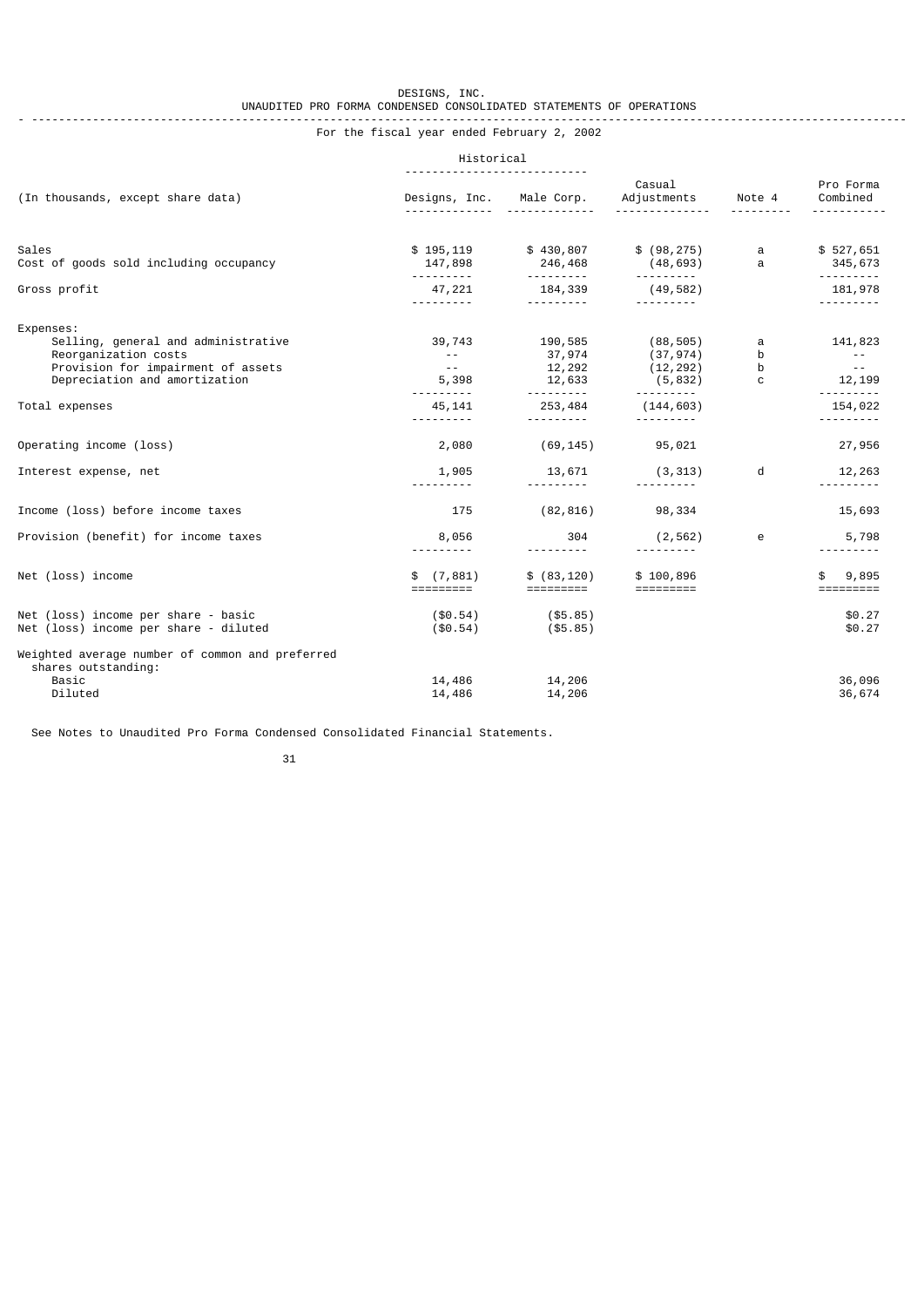#### DESIGNS, INC.

### Notes to Unaudited Pro Forma Condensed Consolidated Financial Information

#### 1. Basis of Presentation

The unaudited pro forma financial information included herein gives effect to the acquisition by Designs, Inc. (the "Company") of substantially all the assets of Casual Male Corp. and certain of its subsidiaries ("Casual Male"). The Unaudited Pro Forma Condensed Consolidated Statements of Operations for the three months ended May 4, 2002 and the year ended February 2, 2002 are based on historical data as reported by the separate companies, and reflect adjustments prepared as if the acquisition had occurred on February 3, 2002 and February 4, 2001, respectively. The Unaudited Pro Forma Condensed Consolidated Balance Sheet is based on historical data as reported by the separate companies, and reflects adjustments prepared as if the acquisition had occurred on May 4, 2002.

The acquisition of Casual Male has been accounted for using the purchase method of accounting. Accordingly, the assets acquired and liabilities assumed have been recorded at their estimated fair values, with appropriate recognition given to the Company's borrowing rates, accounting policies, and income taxes. The Company's management does not expect that the final allocation of the purchase price for the acquisition of Casual Male will differ materially from the allocations used to prepare the unaudited pro forma financial information presented herein.

#### 2. Description of Acquisition

On May 14, 2002, the Company completed the acquisition of substantially all of the operating assets of Casual Male, including the retail stores and the catalog and e-commerce business, for a purchase price of approximately \$170 million plus the assumption of certain operating liabilities. The acquisition was pursuant to an Asset Purchase Agreement entered into as of May 2, 2002 (the "Asset Purchase Agreement") by and among Designs, Inc. and Casual Male. The Company was selected as the highest and best bidder for the Casual Male assets at a bankruptcy court ordered auction commencing May 1, 2002 and concluded on May 2, 2002. The U.S. Bankruptcy Court for the Southern District of New York subsequently granted its approval for the acquisition of Casual Male by the Company on May 7, 2002.

The Casual Male acquisition, along with the payment of certain related fees and expenses, was completed with funds provided by: (i) approximately \$30.2 million in additional borrowings from the Company's amended three-year \$120.0 million senior secured credit facility with the Company's bank, Fleet Retail Finance, Inc. ("FRFI"), (ii) \$15.0 million in a three-year term loan with a subsidiary of FRFI, (iii) proceeds from the private placement of \$24.5 million principal amount of 12% senior subordinated notes due 2007 together with detachable warrants to acquire 1,715,000 shares of the Company's Common Stock, par value \$.01 per share ("Common Stock"), at an exercise price of \$.01 per share, and additional detachable warrants to acquire 1,176,471 shares of Common Stock at an exercise price of \$8.50 per share, (iv) proceeds from the private placement of \$11.0 million principal amount of 5% senior subordinated notes due 2007, (v) approximately \$82.5 million of proceeds from the private placement of approximately 1.4 million shares of Common Stock and 180,162 shares of newly designated Series B Convertible Preferred Stock, par value \$0.01 per share ("Series B Preferred Stock") (equivalent to approximately 18.0 million shares of Common Stock, conditioned upon shareholder approval for conversion), and (vi) the assumption of a mortgage note in the principal amount of approximately \$12.2 million.

The convertibility of the Series B Preferred Stock and the exercisability of certain such warrants are subject to approval by the stockholders of the Company. The newly issued Common Stock and the Common Stock issuable upon conversion of the Series B Preferred Stock and the exercise of warrants are subject to certain rights to require registration under the Securities Act of 1933, as amended.

#### <u>32 and 2010 and 2010 and 2010 and 2010 and 2010 and 2010 and 2010 and 2010 and 2010 and 2010 and 2010 and 201</u>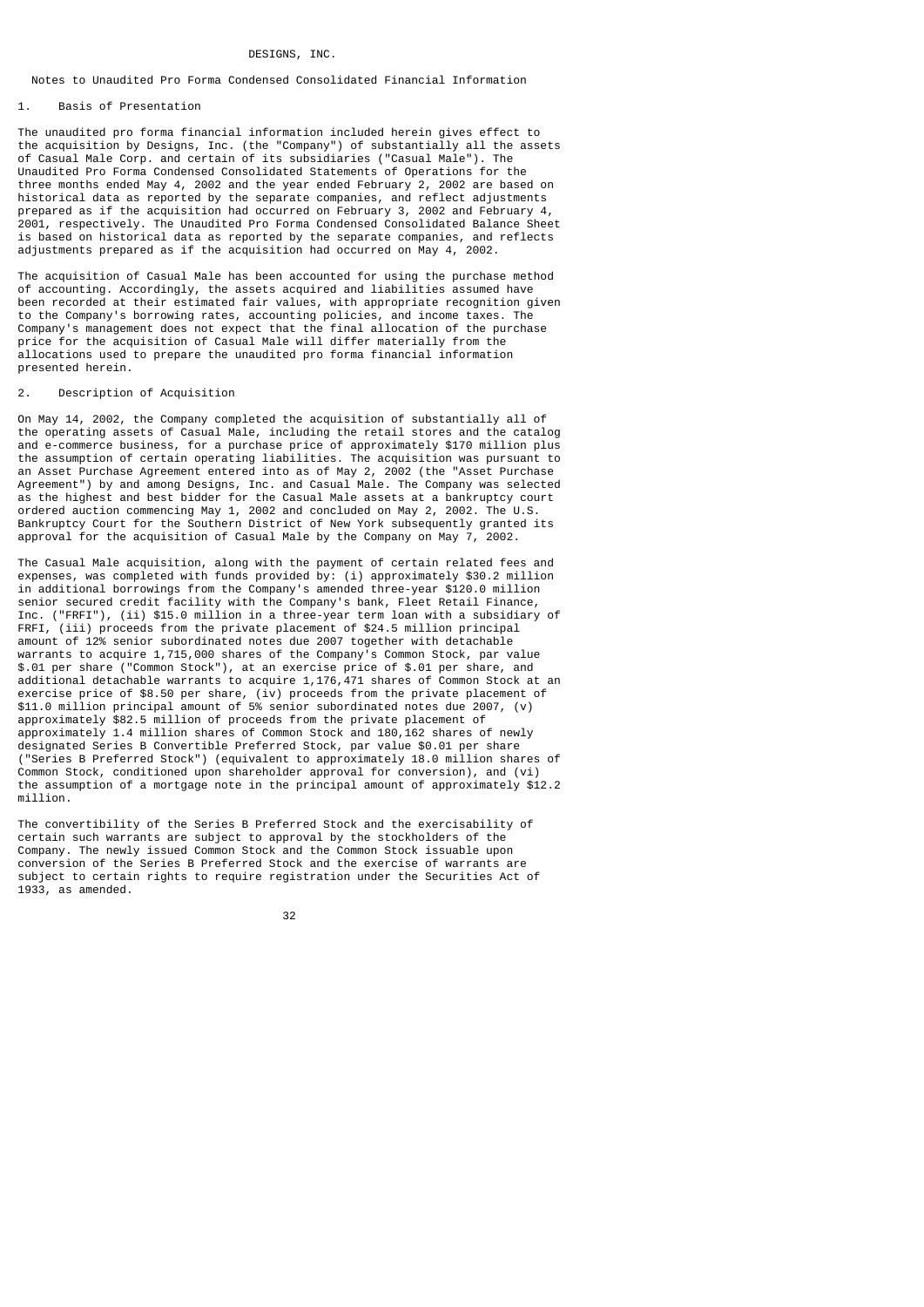The pro forma adjustments to the unaudited pro forma condensed consolidated balance sheet reflect the purchase of Casual Male and the allocation of the pro forma purchase price to the acquired assets and the assumed liabilities based on the preliminary estimate of their fair market value at the date of acquisition.

- a) The adjustment reflects the funds raised in connection with the Casual Male acquisition, as follows:
	- i) \$30.2 million in borrowings under a senior secured credit facility with FRFI.
	- ii) \$15.0 million term loan with a subsidiary of FRFI, Back Bay Capital.
- iii) \$11.0 million principal amount of 5% senior subordinated notes. iv) \$24.5 million principal amount of 12% senior subordinated notes, and the issuance of warrants to purchase 1,715,000 shares of Common Stock at an exercise price of \$.01 per share. In addition, \$10.0 million of the \$24.5 million senior subordinated notes were issued together with additional detachable warrants to acquire 1,176,471 shares at an exercise price of \$8.50 per share.<br>y) \$82.5 million of gross proceeds fr
- \$82.5 million of gross proceeds from the private placement of approximately 1.4 million shares of Common Stock and 180,162 shares of Series B Preferred Stock, less offering costs of approximately \$2 million (in addition to warrants to purchase 500,000 shares of Common Stock at an exercise price of \$4.25 per share issued to a financial advisor).
- b) The adjustment reflects the consummation of the acquisition, including payment to the Casual Male Corp. for certain assets held for sale, payment of certain related fees and expenses, accrual for estimated transaction costs, and the elimination of the net assets of Casual Male Corp. The adjustment also reflects the allocation of the purchase price, as follows:

| (In thousands)                              |                |
|---------------------------------------------|----------------|
| Cash paid to Casual Male Corp. (1)          | \$159,004      |
| Estimated transaction and severance costs   | 8,750          |
|                                             |                |
| Cost of the acquisition of Casual Male      | \$167,754      |
|                                             |                |
|                                             |                |
|                                             | Debit (Credit) |
| Cash and cash equivalents                   | 190<br>\$      |
| Accounts receivable                         | 1,870          |
| Merchandise inventory                       | 98,032         |
| Prepaid expenses                            | 5,887          |
| Property and equipment                      | 65,474         |
| Other assets                                | 6,659          |
| Casual Male trademark                       | 29,544         |
| Customer lists                              | 1,600          |
| Accounts payable                            | (25, 797)      |
|                                             |                |
| Accrued expenses and other current          |                |
| liabilities                                 | (3, 489)       |
| Mortgage note                               | (12, 216)      |
|                                             |                |
| Estimated fair value of net assets acquired | \$167,754      |
|                                             |                |

- (1)Amount is net of offering costs of \$2.0 million and financing fees of \$2.2 million. The offering costs are reflected as a reduction of equity and the financing fees are reflected in other assets on the pro forma condensed consolidated balance sheet.
- c) The \$8.0 million charge against the Company's deferred tax assets in the year ended February 2, 2002 was eliminated as a non-recurring cost due to the availability of pro forma taxable income.

#### 33 and 2012 and 2013 and 2014 and 2014 and 2014 and 2014 and 2014 and 2014 and 2014 and 2014 and 201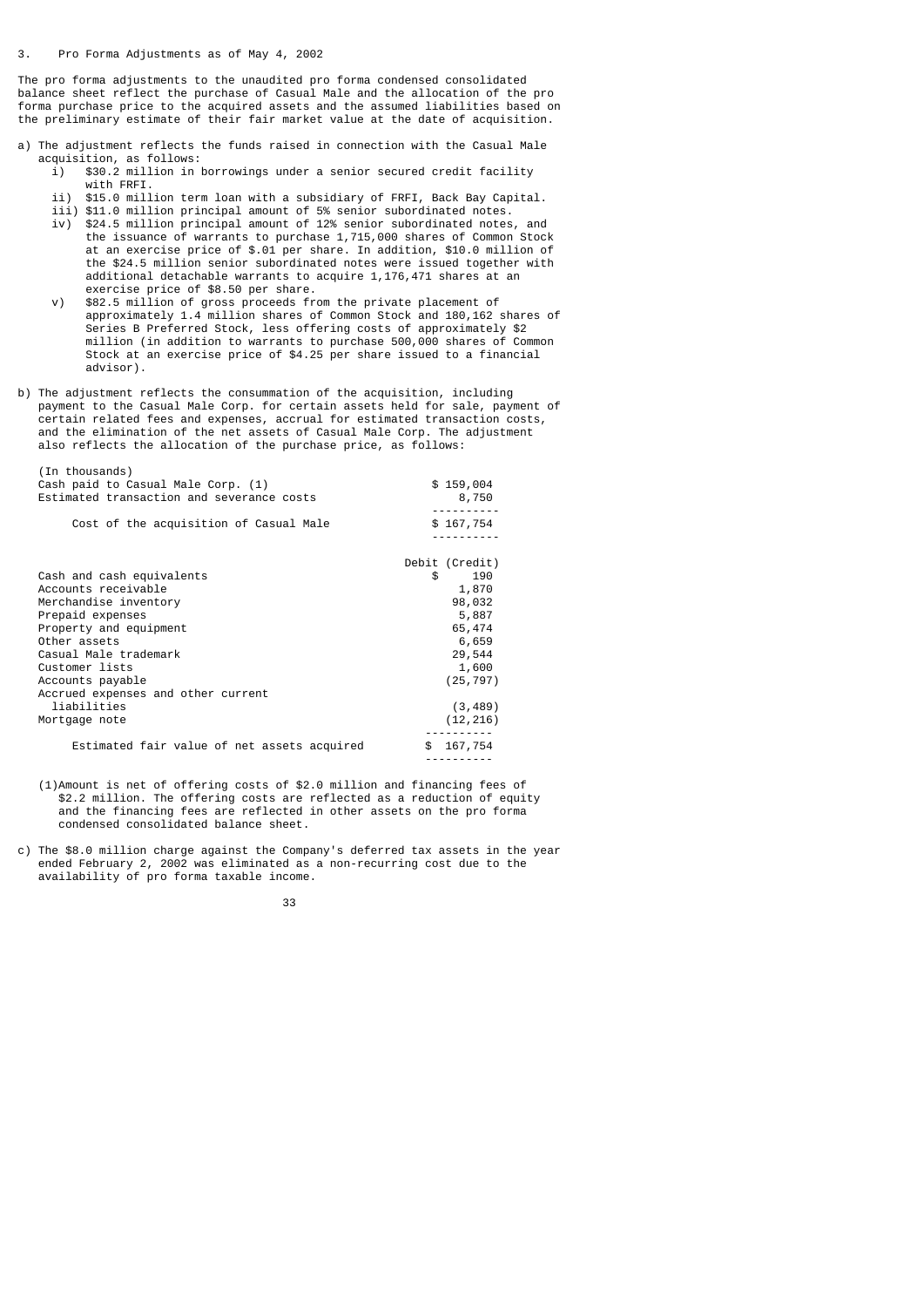4. Pro Forma Adjustments for the Three Months Ended May 4, 2002 and the Fiscal Year Ended February 2, 2002

The pro forma adjustments to the unaudited pro forma condensed consolidated income statement reflect the purchase of Casual Male and the conforming of Casual Male's financial statement presentation to that of the Company.

- a) The adjustment is intended to reflect the pro forma results of the Statement of Operations on a continuing basis and include adjustments for the following:
- i) elimination of the operations of the Casual Male Corp. Work n' Gear business sold to Sandy Point LLC effective May 4, 2002;
- ii) non-continuing sales, cost of goods sold and selling, general and administrative costs associated with closing 134 stores;
- iii) reduction in the corporate overhead of Casual Male Corp. due to downsizing as a result of closing 134 stores;
- iv) elimination of certain overhead costs relating to the relocation of the Casual Male Corp. catalog business, Think Big Direct, from Alpharetta, Georgia to Canton, Massachusetts;
- v) elimination of non-recurring write-offs and reserves relating to the discontinuance of Casual Male Corp.;
- vi) reduction for costs associated with terminated corporate employees of Casual Male Corp.; and
- vii) consolidation of the Company's corporate headquarters and distribution facilities.

| Three Months Ended May 4, 2002                      |                                                  | Cost of                                 | SG&A                        |
|-----------------------------------------------------|--------------------------------------------------|-----------------------------------------|-----------------------------|
|                                                     |                                                  |                                         |                             |
| Costs relating to terminated<br>corporate employees | $\texttt{\$}$ - - (884)                          |                                         |                             |
| Facility consolidation                              |                                                  | $-$ (313)                               |                             |
|                                                     |                                                  | <u>.</u>                                |                             |
| Subtotal                                            |                                                  | (1, 197)                                |                             |
| Reclassification of occupancy<br>expense (1)        |                                                  | $-9,715$ $(9,715)$                      |                             |
| Total adjustment                                    | \$                                               |                                         |                             |
|                                                     | =========                                        | $-9,715(10,912)$<br>=========           |                             |
|                                                     |                                                  | Cost of                                 |                             |
| Year Ended February 2, 2002                         | Sales                                            | Sales                                   | SG&A                        |
|                                                     | ---------                                        | <u>.</u>                                |                             |
| Work n' Gear operations                             | $\$(53,970)$ $(33,842)$ $(24,650)$               |                                         |                             |
| Store closures                                      | $(44, 305)$ $(40, 425)$ $(21, 887)$              |                                         |                             |
| Think Big Direct                                    | $\sim 10^{-10}$                                  | $\sigma = 0.000$                        | (3, 738)                    |
| Corporate overhead                                  | $\sim 10^{-11}$                                  | $\sim$ $ -$                             | (4, 292)                    |
| Write-offs and reserves                             | $\sim$ $ -$                                      | $\sim$ $\sim$ $-$                       | (3, 135)                    |
| Costs relating to terminated                        |                                                  |                                         |                             |
| corporate employees                                 | $ -$                                             | $\sim$ $  -$                            | (3, 895)                    |
| Facility consolidation                              |                                                  | <b>Service State</b><br>$- - - - - - -$ | (1, 334)                    |
|                                                     |                                                  |                                         |                             |
| Subtotal                                            |                                                  | $(98, 275)$ $(74, 267)$                 | (62, 931)                   |
|                                                     |                                                  |                                         |                             |
| Reclassification of occupancy                       |                                                  |                                         |                             |
| expense (1)                                         |                                                  | 38,120<br>-------                       | (38, 120)                   |
| Reclassification of cost of                         |                                                  |                                         |                             |
| sales (1)                                           | and the second control of the                    | $(12, 546)$ 12,546                      |                             |
|                                                     | ---------                                        | -------                                 | -------                     |
| Total adjustment                                    | $$(98, 275)$ $(48, 693)$ $(88, 505)$<br>======== | =======                                 | $=$ $=$ $=$ $=$ $=$ $=$ $=$ |
|                                                     |                                                  |                                         |                             |

(1) Historical occupancy expenses for Casual Male are reclassified from selling, general and administrative expenses to cost of goods sold to conform to the Company's presentation. In addition, certain overhead costs included in the historical cost of goods sold of Casual Male are reclassified to selling, general and administrative expenses to conform to the Company's presentation.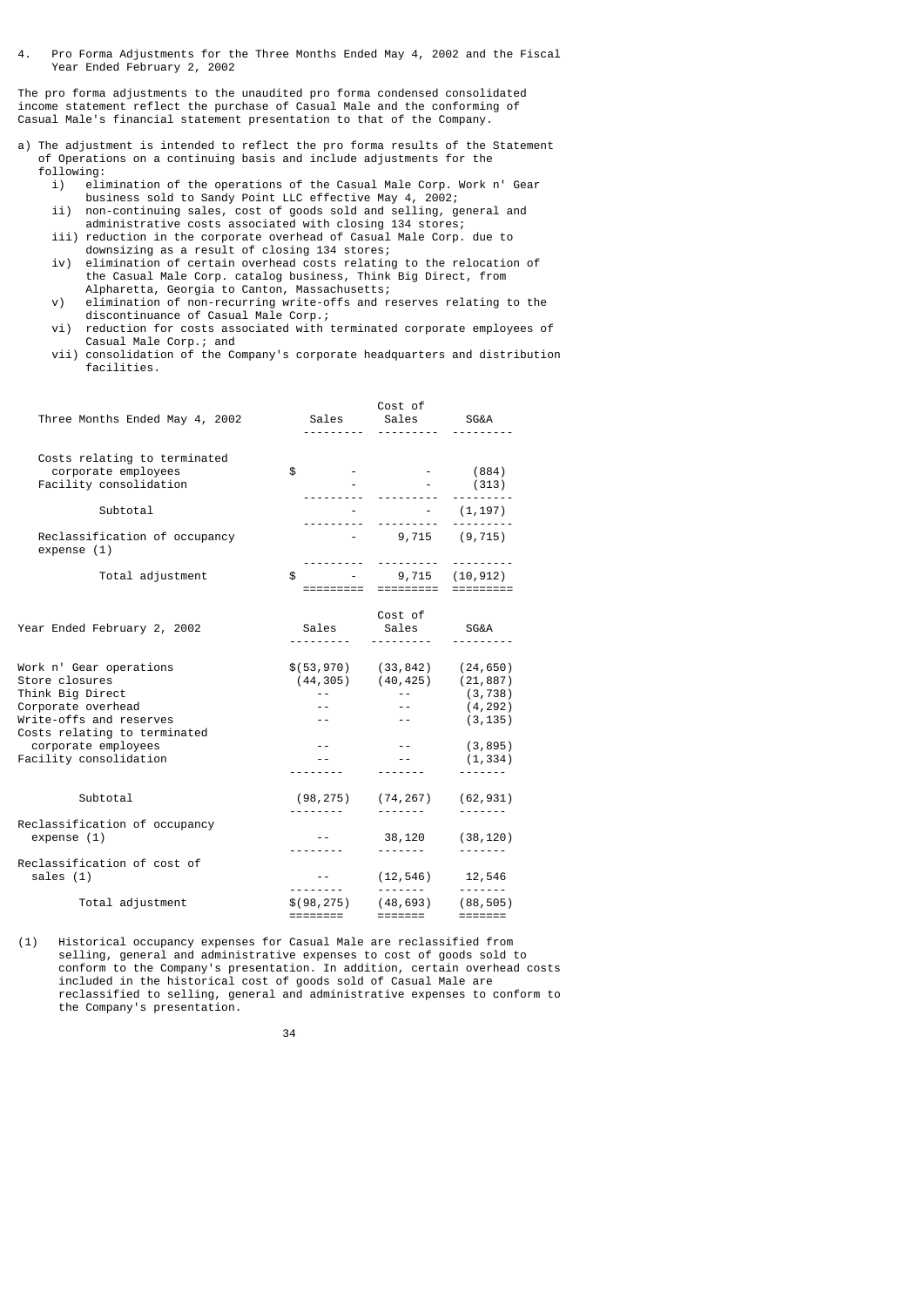- b) The adjustment reflects the elimination of reorganization costs and provision for impairment of assets.
- c) Depreciation and amortization expense was adjusted to reflect the fair market revaluation of Casual Male property and equipment, as well as the amortization of the deferred financing costs over a 3-year period. In addition, depreciation expense was adjusted for the Casual Male Corp. stores closed during the year ended February 2, 2002. The corporate headquarters building located in Canton, Massachusetts is depreciated over a 30-year remaining useful life and the average remaining useful life of stores purchased in the acquisition is 7 years.
- d) Interest expense was adjusted to reflect debt levels and varied rates of interest used to acquire the assets of Casual Male.
- e) Income taxes were adjusted to record the tax effect of the pro forma adjustments at an effective tax rate of 37%. In addition, the \$8.0 million charge against the Company's deferred tax assets in the year ended February 2, 2002 was eliminated as a non-recurring cost due to the availability of pro forma taxable income.

## 5. Pro Forma Long-term Debt

Pro forma long-term debt as of May 4, 2002 was comprised of the following:

| (In thousands)<br>12% senior subordinated notes due 2007 (a)<br>Term loan (b)<br>5% senior subordinated notes due 2007 | \$<br>17,211<br>15,000<br>11,000 |
|------------------------------------------------------------------------------------------------------------------------|----------------------------------|
| Mortgage note (c)<br>Total long-term debt                                                                              | 12,216<br>55,427                 |
| Less: current portion of mortgage note                                                                                 | (820)                            |
| Long-term debt, less current portion                                                                                   | \$<br>54,607                     |

- a) The principal amount of the 12% senior subordinated notes of \$24.5 million is net of warrants to purchase 1,715,000 shares of Common Stock at an exercise price of \$.01 per warrant, and additional detachable warrants to acquire 1,176,471 shares of Common Stock at an exercise price of \$8.50 per share. The total estimated value of the warrants of \$7,289,000 will be amortized over the five-year life of the notes as interest expense.
- b) The three-year term loan includes a 12% coupon, 3% paid-in-kind interest, and 3% annual commitment fee, for a total annual yield of 18%.
- c) The mortgage note is payable in equal monthly installments of principal and interest over its remaining term of 10 years and bears interest at 9.0%.
- 6. Pro Forma Net Income (Loss) Per Share

Pro forma basic earnings per share for the three months ended May 4, 2002 and the year ended February 2, 2002 assumes that the Series B Preferred Stock was converted to 18,016,200 shares of Common Stock and certain warrants were fully exercised for 2,215,000 shares of Common Stock on February 3, 2002 and February 4, 2001, respectively. Pro forma diluted earnings per share is determined by giving effect to the exercise of stock options and warrants using the treasury stock method.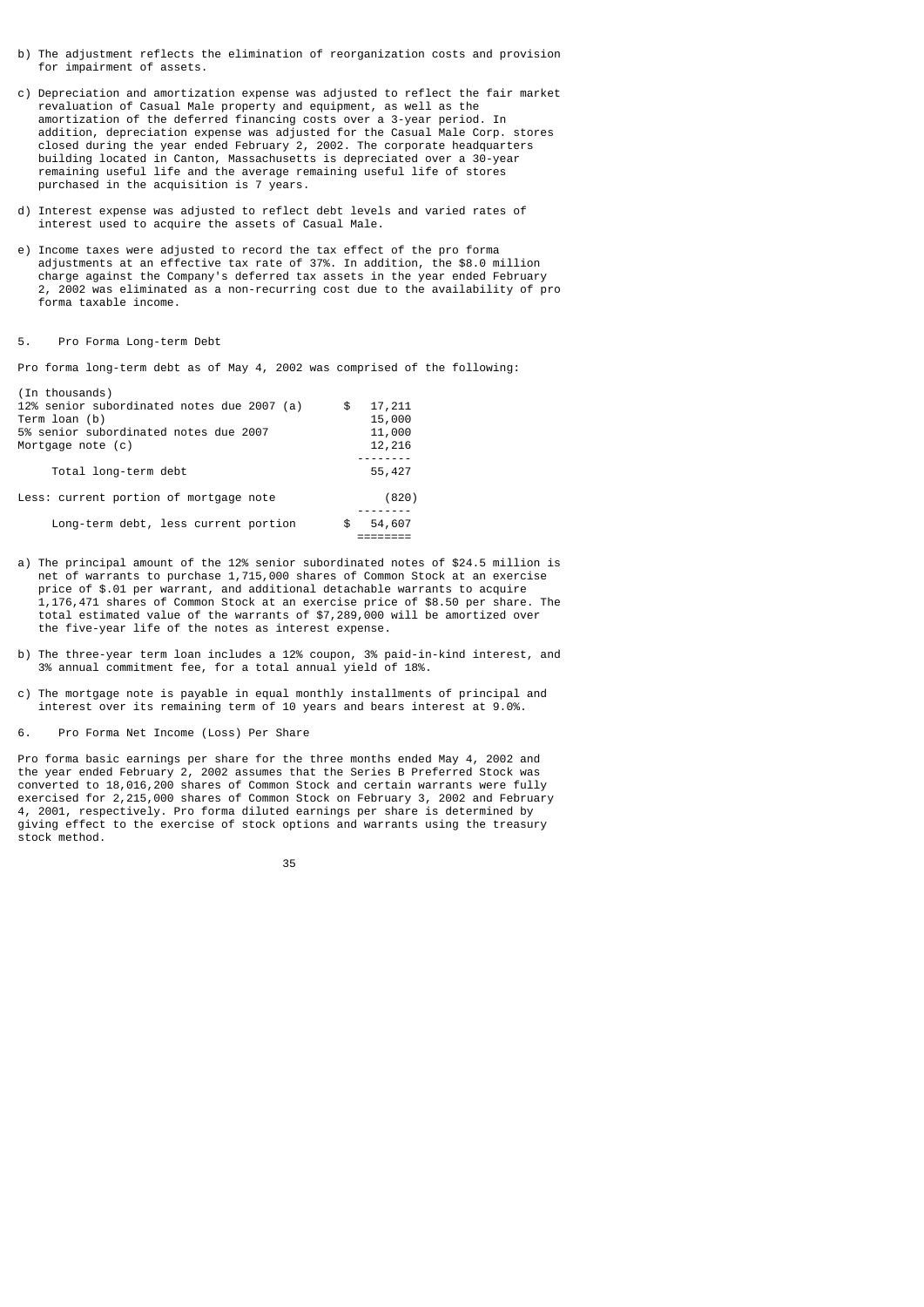| (In thousands)                                                                                                                 | Three<br>Months Ended<br>May 4, 2002 | Year Ended<br>February 2, 2002 |
|--------------------------------------------------------------------------------------------------------------------------------|--------------------------------------|--------------------------------|
| Basic weighted-average common shares<br>outstanding<br>Stock options, excluding anti-dilutive<br>options of 764 shares for the | 36,187                               | 36,096                         |
| three months ended May 4, 2002                                                                                                 |                                      | 578                            |
| Diluted weighted-average shares<br>outstanding                                                                                 | 36,187                               | 36,674                         |

 Options to purchase shares of Common Stock of 178,350 and 933,900 for the three months ended May 4, 2002 and the year ended February 2, 2002, respectively, and warrants to purchase 1,176,471 shares of Common Stock at an exercise price of \$8.50 per share, were assumed outstanding during the respective periods but were not included in the computation of diluted earnings per share because the exercise prices of the options and warrants were greater than the average market price of the Common Stock for the period reported.

 $36$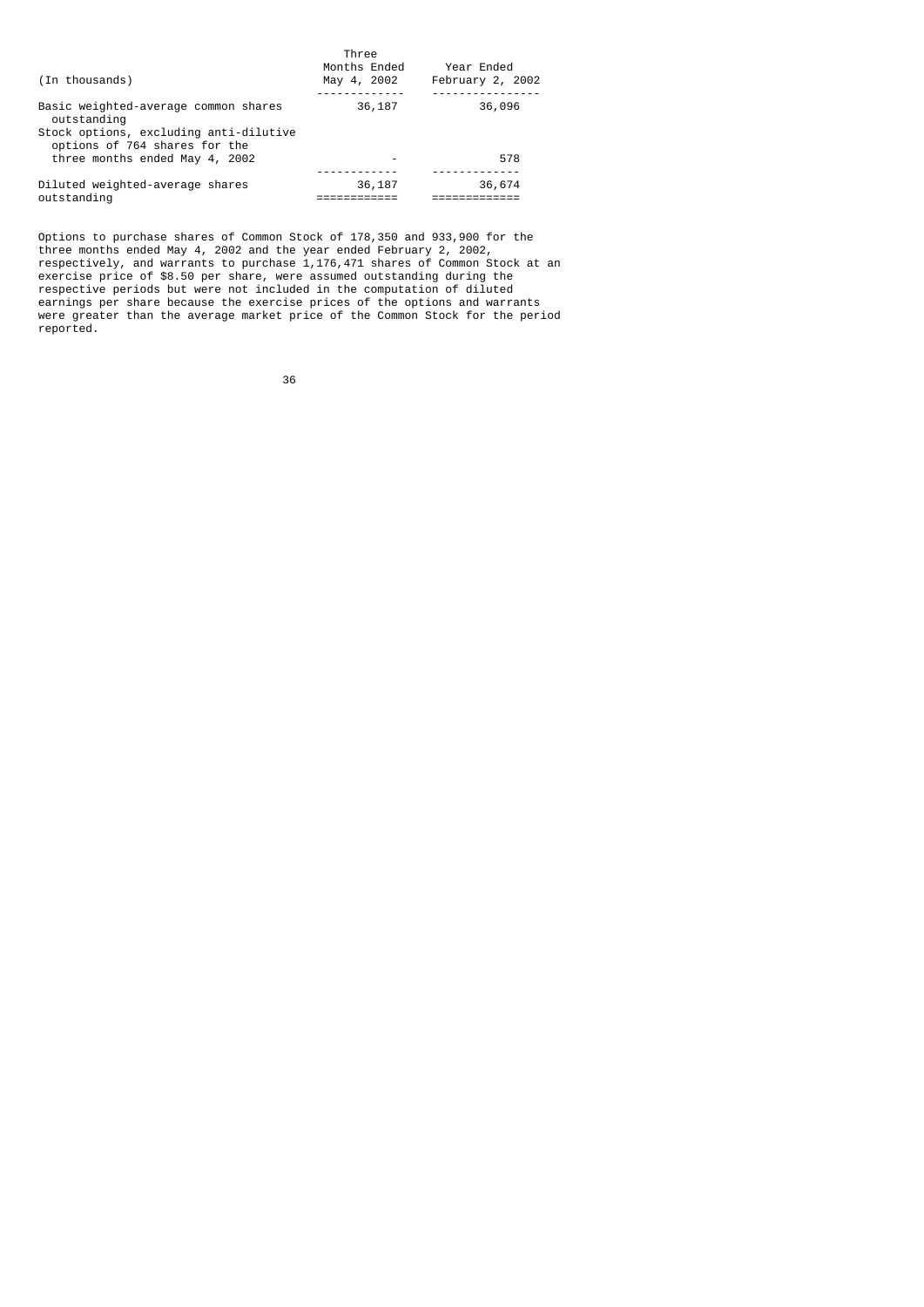# (c) Exhibits

23.1 Consent of KPMG LLP.

а в село во село во село во 1972 година во 1972 година во 1972 година, како е од 1972 година од 1973 година од<br>Во 1972 година од 1972 година од 1972 година од 1972 година од 1972 година од 1972 година од 1972 година од 19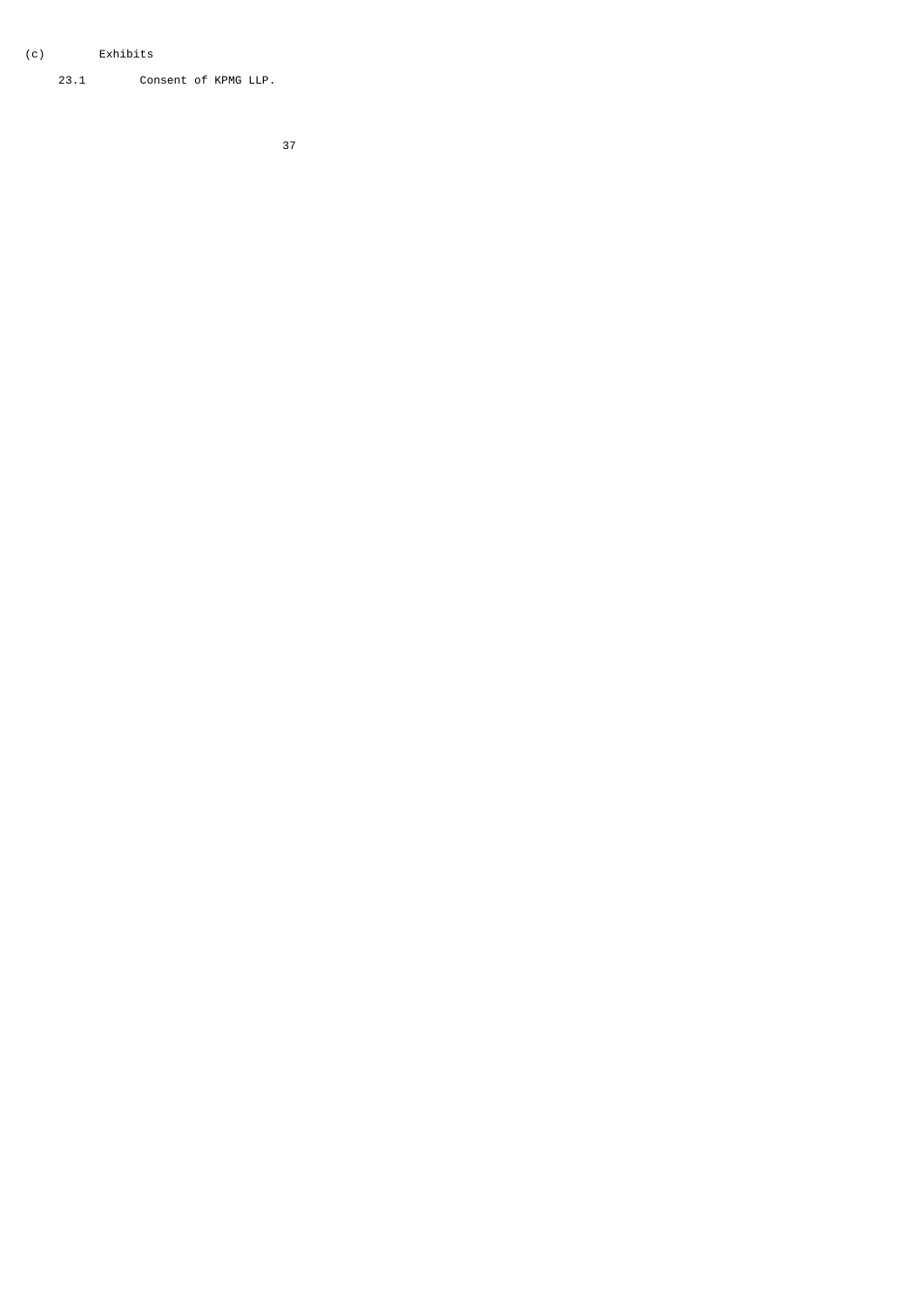Pursuant to the requirements of the Securities and Exchange Act of 1934, the registrant has duly caused this report to be signed on its behalf by the undersigned hereunto duly authorized.

Date: June 14, 2002

## DESIGNS, INC.

By: /s/ DENNIS R. HERNREICH

 -------------------------------- Name: Dennis R. Hernreich Title: Senior Vice President and Chief Financial Officer

38 - 200 - 200 - 200 - 200 - 200 - 200 - 200 - 200 - 200 - 200 - 200 - 200 - 200 - 200 - 200 - 200 - 200 - 200